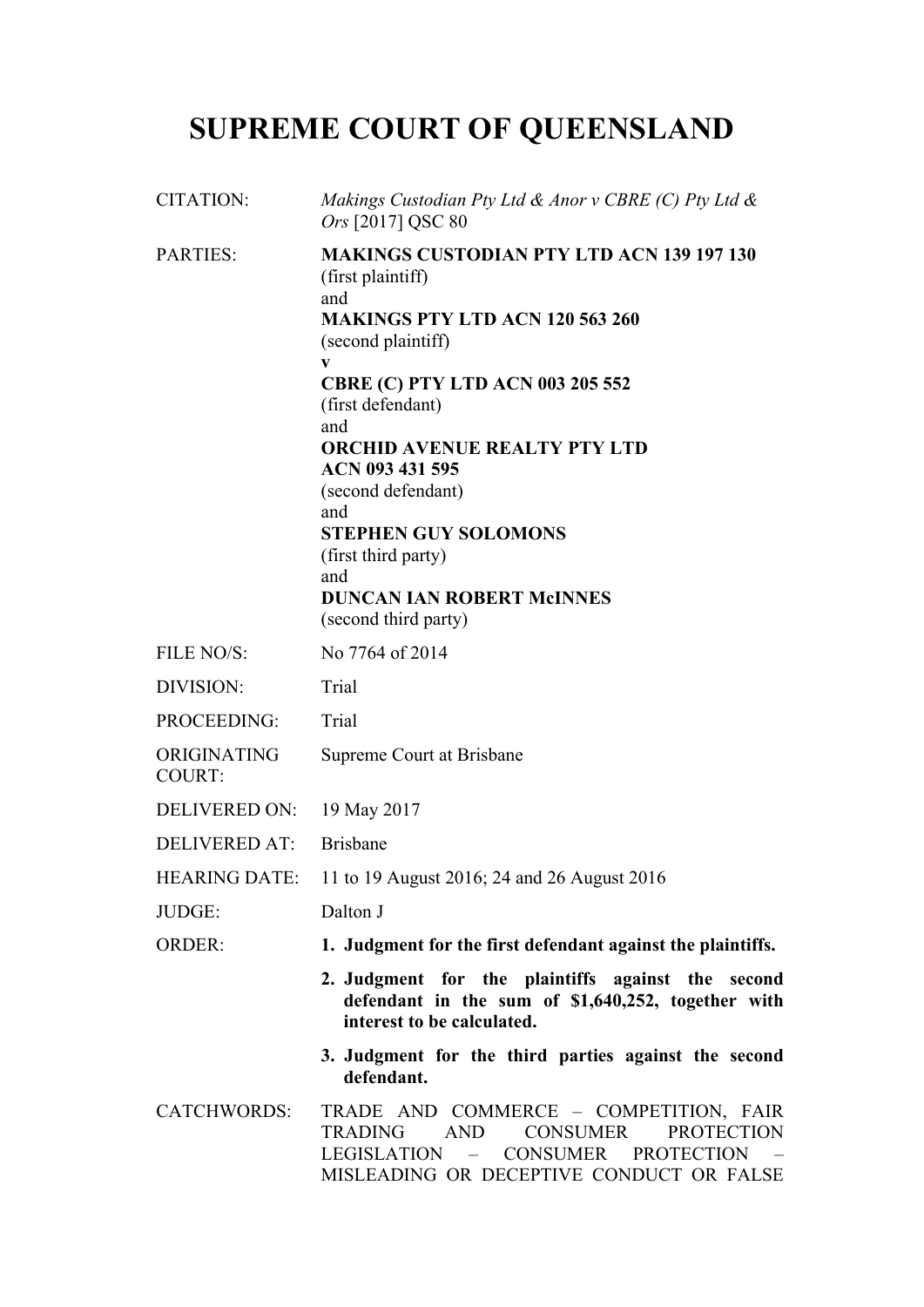REPRESENTATIONS – PARTICULAR CASES – REAL ESTATE TRANSACTIONS – where the plaintiffs purchased a shopping centre – where real estate agent made statements to the plaintiffs, and prepared and provided documents to the plaintiffs containing financial and other information about the premises – where the plaintiffs argue that the real estate agent misrepresented the net rent payable by tenants and the outgoings payable by the owner – where the plaintiffs argue that the second defendant misrepresented the likely yield of the premises – where the documents were prepared using information prepared by the first defendant – whether the real estate agent or first defendant engaged in misleading or deceptive conduct

TRADE AND COMMERCE – COMPETITION, FAIR TRADING AND CONSUMER PROTECTION LEGISLATION – CONSUMER PROTECTION – MISLEADING OR DECEPTIVE CONDUCT OR FALSE REPRESENTATIONS – CHARACTER OR ATTRIBUTES OF CONDUCT OR REPRESENTATION – EXCLUSION CLAUSES, DISCLAIMERS AND ACKNOWLEDGEMENTS – where real estate agent provided documents to the plaintiffs – where the documents included a disclaimer that real estate agent gave no representations as to the accuracy or truth of the information – whether the disclaimer exempted real estate agent from liability to the plaintiffs

TRADE AND COMMERCE – COMPETITION, FAIR TRADING AND CONSUMER PROTECTION LEGISLATION – ENFORCEMENT AND REMEDIES – DEFENCES – where the second defendant limited its contributory negligence case during the trial to the conduct of one of the directors of the plaintiffs – where the director failed to verify information provided by real estate agent with the first defendant – where the director failed to make further inquiries of the first defendant after vendor failed to respond to queries from the plaintiffs' solicitors – whether the plaintiffs contributed to their own loss

TRADE AND COMMERCE – COMPETITION, FAIR TRADING AND CONSUMER PROTECTION LEGISLATION – ENFORCEMENT AND REMEDIES – ACTIONS FOR DAMAGES – DEFENCES – PROPORTIONATE LIABILITY – where real estate agent argued that first defendant and vendor were concurrent wrongdoers – whether this was so where no act independent of real estate agent which caused loss

TRADE AND COMMERCE – COMPETITION, FAIR TRADING AND CONSUMER PROTECTION LEGISLATION – ENFORCEMENT AND REMEDIES –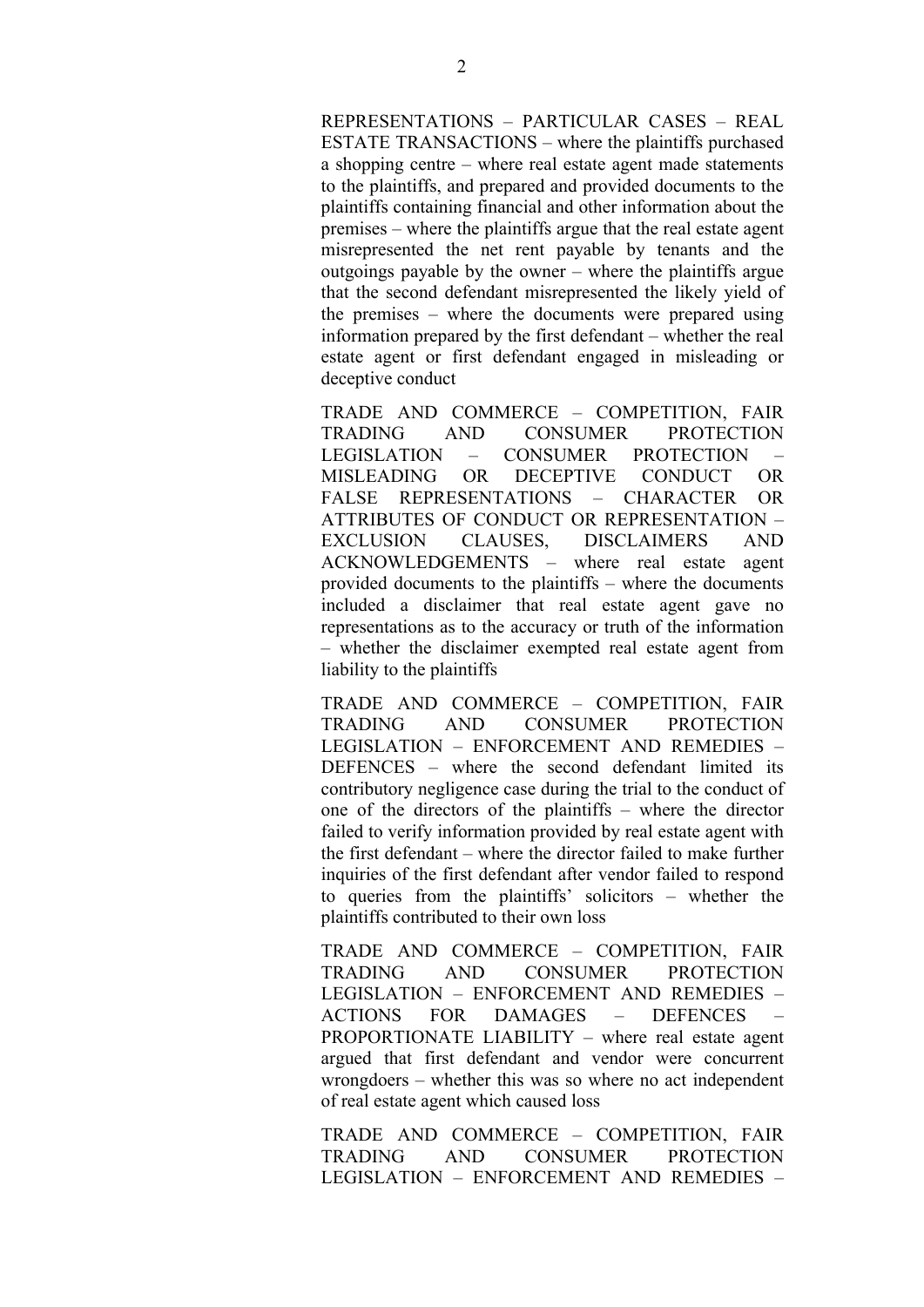OTHER ORDERS OR RELIEF – CONTRIBUTION OR INDEMNITY – where the third parties were the sole directors and shareholders of the vendor –where the second defendant argued that the third parties knowingly provided inaccurate information to the second defendant – whether the third parties were liable to compensate the second defendant as persons involved in the contravention

*Civil Liability Act* 2003 (Qld), s 28(1)(a) *Trade Practices Act* 1974 (Cth), s 52, s 53A, s 75B, s 82(1B), s 87CB(1)(a), s 87CD

*Butcher v Lachlan Elder Realty Pty Ltd* (2004) 218 CLR 592, applied *Downey & Anor v Carlson Hotels Asia Pacific Pty Ltd* [2005] QCA 199, cited *Esanda Finance Corporation v Peat Marwick Hungerfords* (1997) 188 CLR 241, cited *Hadgelias Holdings and Waight v Seirlis & Ors* [2014] QCA 177, followed *HTW Valuers (Central Qld) Pty Ltd v Astonland Pty Ltd* (2004) 217 CLR 640, cited *Merost Pty Ltd v CPT Custodian Pty Ltd* [2014] FCA 97, applied *Nea Pty Ltd v Magenta Mining Pty Ltd* [2007] WASCA 70, cited *Potts v Miller* (1940) 64 CLR 282, applied *Razdan v Westpac Banking Corporation* [2014] NSWCA 126, cited *Williams v Pisano* [2015] NSWCA 177, considered COUNSEL: P Roney QC, with J Green for the plaintiffs D O'Sullivan QC, with M Steele for the first defendant R Perry QC for the second defendant SOLICITORS: Ramsden Lawyers for the plaintiffs Thynne & Macartney as town agents for Kennedy's Law for the first defendant Carter Newell Lawyers for the second defendant The first third party appeared in person The second third party appeared in person

[1] This proceeding concerns the purchase by the plaintiffs of a shopping centre named the Piazza in August 2009. The company from which they bought it has been wound up. The first defendant is the property manager who kept the financial records of the Piazza prior to sale. The second defendant is the real estate agent who acted for the vendor. The plaintiffs say that the defendants misled them about the Piazza's financial performance, and thus worth. The second defendant claims that the plaintiffs contributed to their own loss; relies upon proportionate liability provisions by way of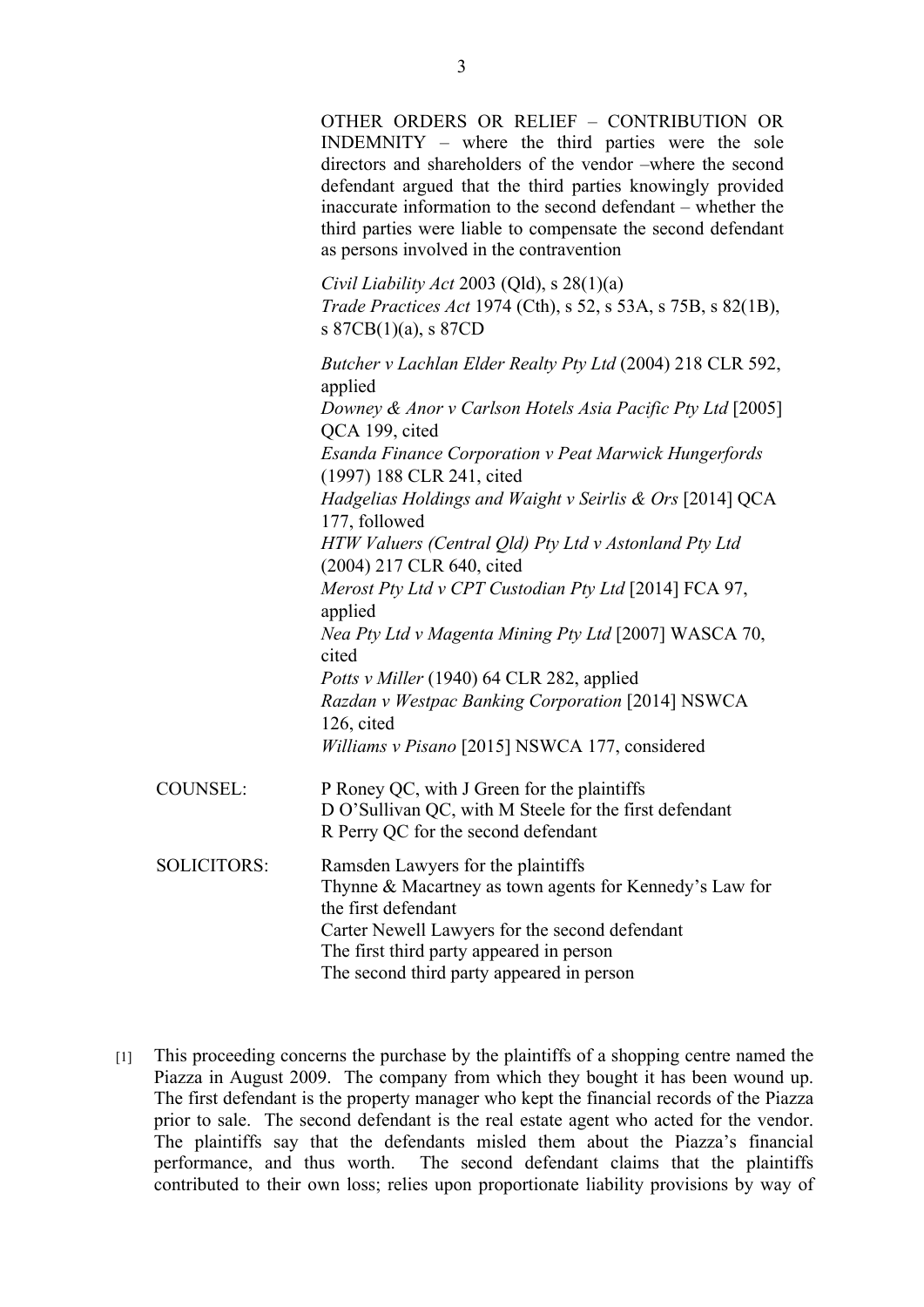defence, and brings third party proceedings against the two directors of the defunct vendor.

[2] My findings are that the real estate agent did mislead the plaintiffs; the property manager did not. The second defendant's case as to contributory negligence fails. So do its proportionate liability and third party claims.

## **The Piazza is Built**

- [3] Stephen Solomons and Duncan McInnes, the third parties, were experienced property developers. In 2006 they bought land at Varsity Lakes and developed it as five separate lots: two sets of offices, a tavern, residential units and a small shopping centre (the Piazza). They undertook this activity through a company, Market Square No 1 Pty Ltd, now in liquidation. The five different lots were bound together by a Building Management Statement; they shared some land and the costs of some services. The Building Management Statement provided that the owner of the Piazza paid all the costs of shared services and then recovered a proportion of them from the other four lot owners  $- t$  4-90.
- [4] After the development was complete, in February 2007, Market Square engaged the first defendant, CBRE, to manage the Piazza. Messrs Solomons and McInnes planned to keep the Piazza for the medium term, although they had no experience in running such a centre and no time to devote to it.

### **The Piazza and its Owners Experience Financial Problems**

- [5] Every month CBRE sent two documents to Market Square: a Management Report and an Owner's Statement. On the first substantive page of each Management Report was an eight-line table showing that month's income and expenses against budget, and financial year-to-date income and expenses against budget. The last line of the table showed net income for the month against budget, and net income for the financial year-to-date against budget.
- [6] This table in the June 2009 Management Report (ex 13) shows that net income for that financial year was \$297,896 against a budgeted \$501,507. The next page of the report gave details of those tenants owing arrears of rent, a total of \$54,969 owing by five tenants. Another page of the report recorded that one tenant was in arrears and the subject of a breach notice, and that four other tenants reported poor trading. There were 13 shops and at that stage, 11 tenants.
- [7] The Owner's Statements were intended to be appendix 2 to the Management Reports. The first page of each Owner's Statement was headed "Performance Summary". The pages which follow contain the details of receipts and payments in ledger form and then, again in ledger form, details relating to each tenant. There is an aged arrears report by tenancy and an income summary report. Lastly, there is a three page tenancy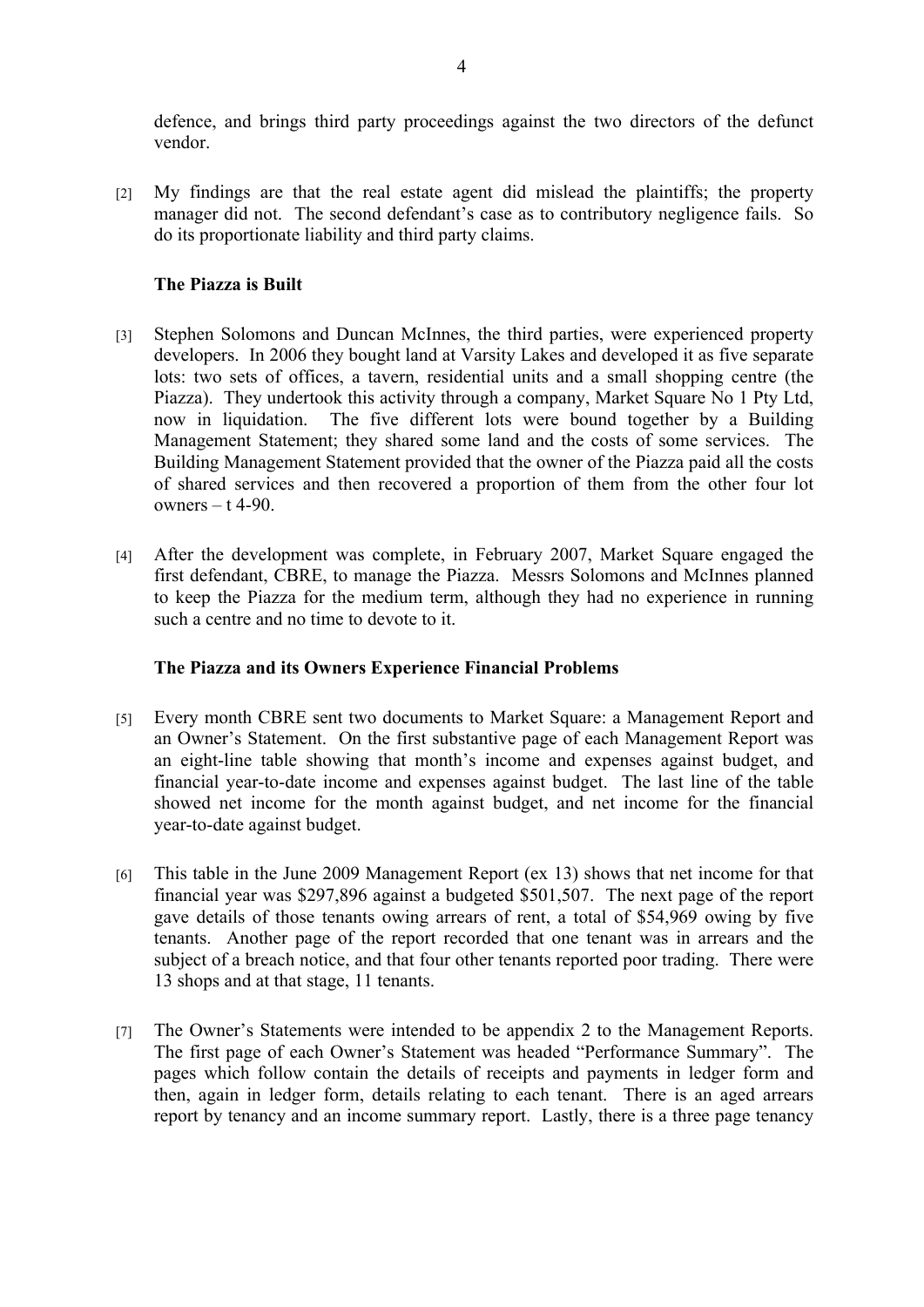schedule showing the amount of annual rent payable<sup>1</sup> under each tenant's lease (amongst other things).

- [8] The Owner's Statement for June 2009 (ex 15) shows that net cash in that year was \$203,611 or 40.6% below budget; receipts were \$117,327 or 20.3% below budget and that statutory and variable expenses were respectively 94.5% and 81.8% above budget (\$7,272 and \$79,228 respectively).
- [9] As the extracts above show, the Piazza was performing poorly as at June 2009. Moreover, its financial performance had never been good.<sup>2</sup> Furthermore, on the evidence before me I conclude that Market Square, quite apart from its ownership of the Piazza, was in a parlous financial condition by 2009.<sup>3</sup>

## **The Piazza is Sold to the First Plaintiff**

- [10] In about July 2009 Mr Solomons and Mr McInnes instructed Gregory Bell, who ran a Ray White Real Estate Agency through the company which is the second defendant, to sell the Piazza. David Djurovitch, an agent employed by the second defendant of 20 years' experience – t 8-30 – undertook the marketing campaign.
- [11] The first plaintiff purchased the Piazza. It was the custodian of a superannuation fund. The second plaintiff was the trustee of that fund. The superannuation fund was a self-managed fund controlled by Mr Brian Makings. He had constructed residential housing and traded in power (energy) in the United Kingdom before retiring to the Gold Coast. By 2008 he had the view that stocks, shares and bank deposits no longer represented good investments. He formed the view that his superannuation fund ought to purchase a commercial property which would yield between 8 and 10% net return per annum. Mr Makings had bought eight residential properties in Australia before he caused his superannuation fund to buy the Piazza. He had never been involved in the purchase of a retail centre. By the time he received Information Memorandum about the Piazza, he had looked at several other such documents, and physically inspected three or four retail centres which were for sale – t 2-100.
- [12] Mr Makings was a patient witness. My view is that he tried to give honest answers at all times. I think he found the process of giving evidence stressful, and he suffers from a medical condition which might at times have meant he was less able to cope with the demands of giving evidence.<sup>4</sup> I think this, and his polite disposition, meant that he agreed with propositions in circumstances where he did not mean to.<sup>5</sup>

 $1$  t 4-19-20, per Ms Tambour.

<sup>2</sup> The December 2008 Management Report (ex 44) showed a net income of \$131,008.18 against a budgeted \$244,850, with total income well under budget and expenditure well over budget. The June 2008 Owner's Statement (ex 51) showed net cash 70% down according to budget, with receipts 52% down and variable expenses 58% up.

<sup>&</sup>lt;sup>3</sup> tt 5-12, 5-24, 5-25, 5-43, 5-43-45.

<sup>4</sup> tt 2-39, 3-63, 3-64 and 4-3-4.

<sup>5</sup> tt 3-99, 4-14, 4-21, 4-25, 4-38 and 4-54.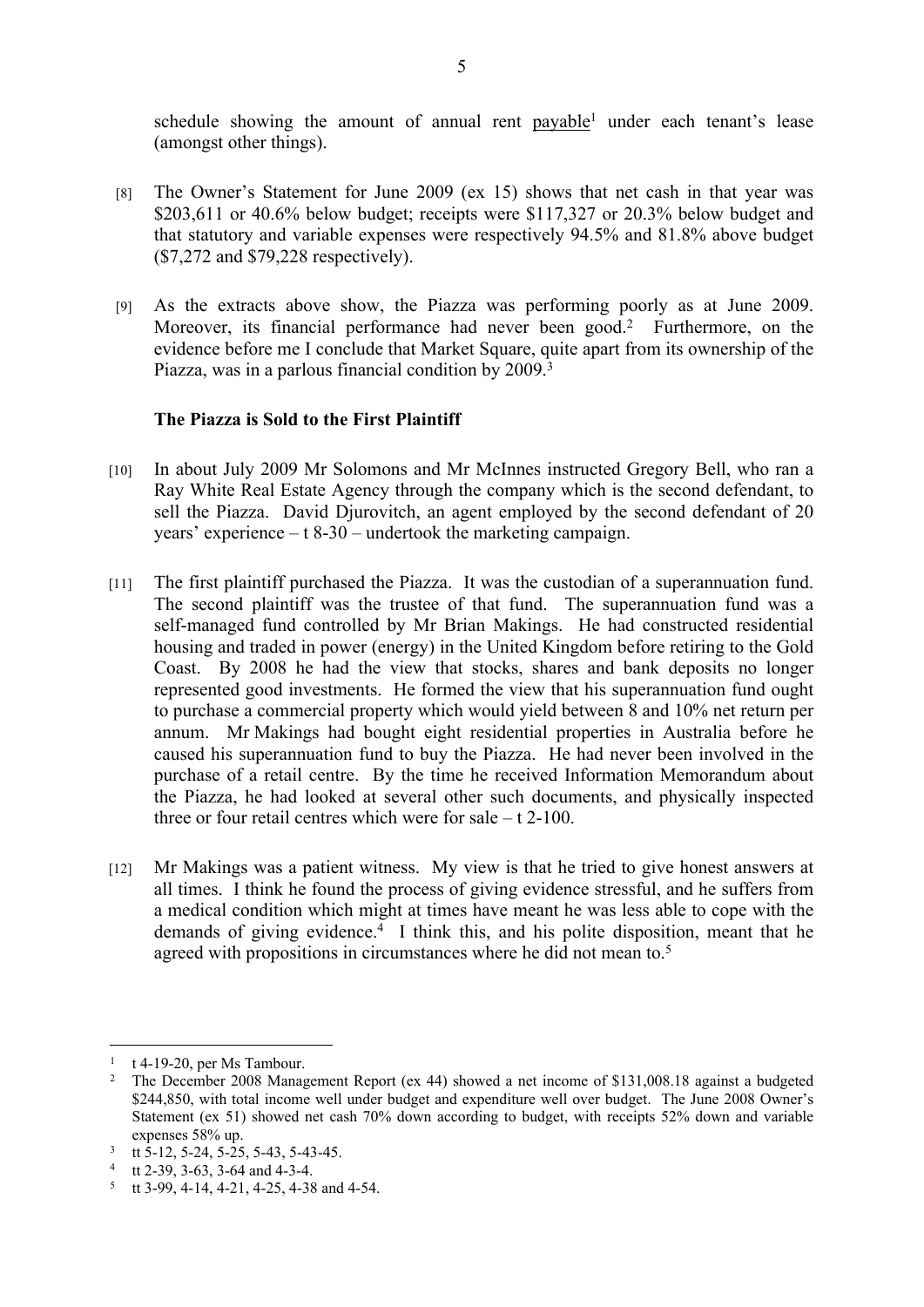- [13] The purchase of the Piazza had a significant negative financial effect on Mr Makings' superannuation fund, and he has personally been very active in attempting to retrieve that situation since the purchase. In that time he has become vastly better informed as to matters concerning small retail shopping centres and has, of course, thought many times about the issues which must be resolved in this litigation. In such circumstances he cannot help having reconstructed some of the events which are relevant to the litigation, and I thought that was obvious through some parts of his evidence.<sup>6</sup>
- [14] Another matter affecting the reliability of his evidence was his evident continuing anger towards CBRE. It was plain that he regarded that company as the source of the plaintiffs' troubles. He had a tendency to dwell upon and emphasise matters which he thought illustrated this.
- [15] Having made those qualifications as to reliability, I accept Mr Makings' evidence which I refer to below unless I say otherwise.
- [16] Mr Djurovitch was not called as a witness, although he was available to be called, and it was apparent that until quite late in the trial the second defendant planned to call him.<sup>7</sup> No meaningful or satisfactory explanation was given as to why this man, who was central to the case joined between the plaintiffs and the second defendant and vital to the case the second defendant sought to make against the third parties, was not called. In these circumstances I am more comfortable in accepting Mr Makings' evidence where it involves his dealings with Mr Djurovitch.

# **Written Material Provided Prior to Purchase**

- [17] Sometime in around August 2009, Mr Makings made enquiries of Mr Djurovitch whether he had any properties listed for sale which would return  $8-10\% - t\ 2-13$ . In response, Mr Makings received an e-brochure on 18 August 2009 from Ray White which listed the Piazza for sale. He sent an email that afternoon asking for details. Mr Djurovitch telephoned him on 19 August 2009 and said the property was being auctioned the next day. Mr Djurovitch said that he believed that the property would "produce a yield of between 8 and  $10\%$ " – tt 2-18, 2-40 and 4-43. Mr Djurovitch sent Mr Makings four emails. The first attached the Information Memorandum, and the following three gave additional information, including copies of all the current leases. Mr Makings did not attend the auction.
- [18] The Information Memorandum (ex 2) contained:

<sup>6</sup> In particular I thought evidence about whether the rental guarantee included a guarantee of outgoings was reconstructed: tt 3-24, 3-41, 3-44, 3-55-56, 3-90-91, 4-6-7, 4-12-13. His assertions about this matter turned out to be correct notwithstanding they were inconsistent with all the contemporary documents. I think he must have confused knowledge he gained later with knowledge he had at the time of contract. I have the same view, for the same reasons, about his evidence concerning the rent-free period – tt 3-29-30, 3-32, 3-64, 4-67-69.

<sup>7</sup> He was still employed by the second defendant  $-$  t 8-32. His witness statement was exchanged as part of trial preparation, and see counsel's statement that he was planning to call him, t 6-111.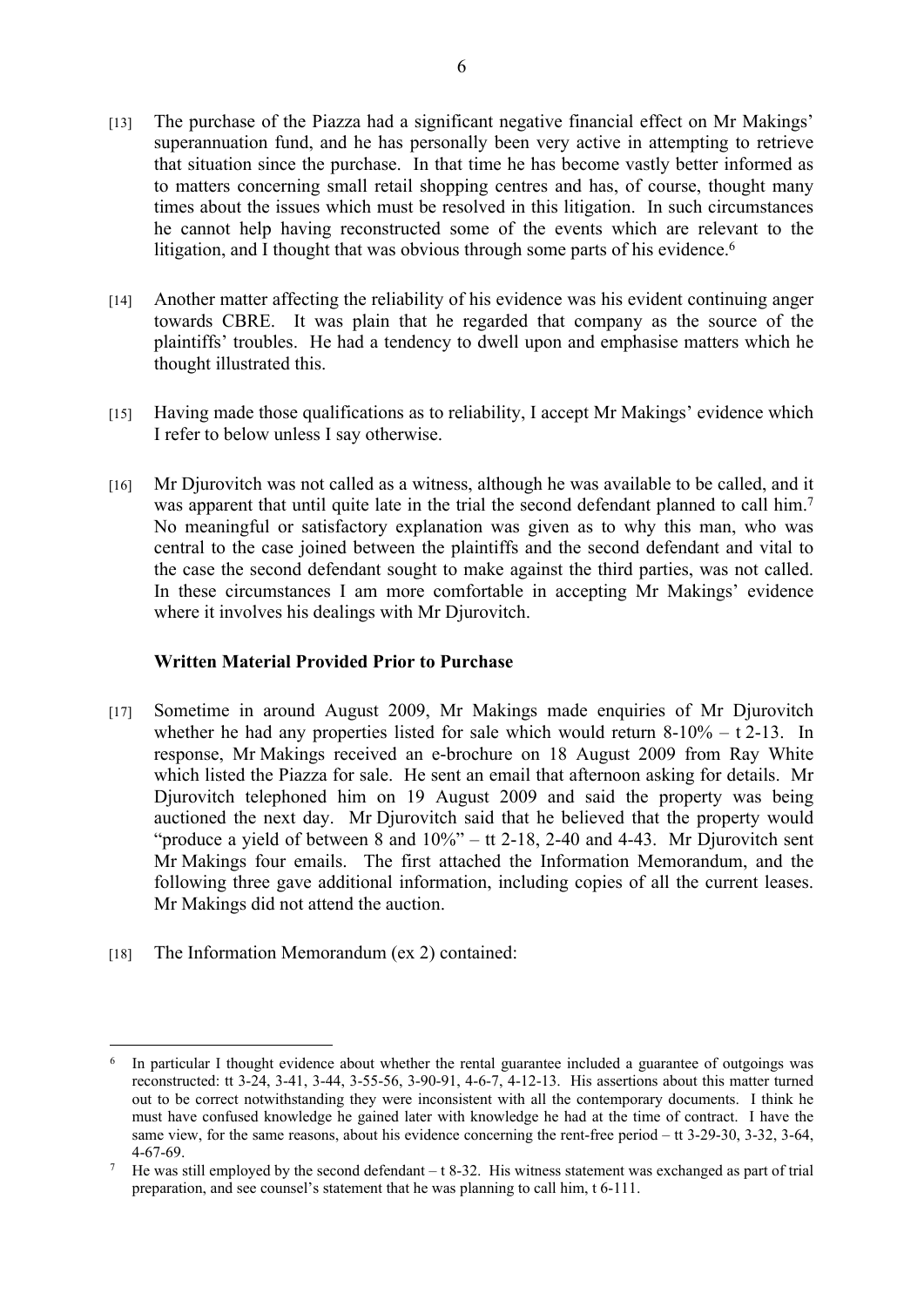- (a) on the first substantive page of text, the statement "The net rental for the 11 tenancies which has [sic] a total lettable area is [sic] approx.  $1327m^2$  is approx. \$607,175p/a (see Tenancy Schedule)" (my underlining);
- (b) as Annexure A, a tenancy schedule which listed the rent payable per annum under the lease for each tenancy and then totalled those amounts. The total \$607,175, was described as "Total Net Rent";
- (c) as Annexure B, a *Retail Shop Leases Act* notice to tenants of the annual estimate of outgoings for the financial year 2008/2009. The notice was not signed at the place provided for the lessor's signature. It listed various items of outgoings which totalled \$106,140. It had the note "Rate PSM: \$80.05", and
- (d) on page 38, Annexure L, a formal disclaimer clause and a clause headed "Sources of Information".
- [19] The Information Memorandum contained no information as to the poor performance of the Piazza as against budget which the Management Reports and Owner's Statements had revealed since its opening.
- [20] On 21 August 2009 Mr Djurovitch contacted Mr Makings and told him that the Piazza had been passed in at \$6.7 million at auction.<sup>8</sup> Mr Makings said he was interested in the property; would read the material which had been emailed to him on the night of 19 August 2009, and would meet Mr Djurovitch on 26 August 2009 at the Piazza so he could see it.
- [21] Mr Makings said he spent about five hours going through the material which had been emailed to  $\lim -t$  2-22-23. He noted the statement in the Information Memorandum, "the net rental for the 11 tenancies which has a total lettable area is approx.  $1327m^2$  is approx. \$607,175 p/a (see Tenancy Schedule)". He noted that this figure corresponded with the tenancy schedule which was Annexure A. He noted other details about the tenancies which he thought were advantageous; he noted that the building was relatively new and in an area with which he was very familiar.
- [22] He looked at Annexure B to the Information Memorandum and noted that it was prepared by CBRE. He had a view that CBRE was a well-respected firm; this meant he trusted the document – t 2-43. He noted that it was prepared pursuant to the *Retail Shop Leases Act* which he thought was an indication that the document was reliable – tt 3-12, 3-101 and 4-16*.* In his evidence-in-chief Mr Makings said he understood that the total outgoings shown in this document  $- $106,140 -$  were all the expenses the landlord had to bear in relation to owning the Piazza, and that these outgoings were paid by the tenants, not the landlord  $- t$  2-32. This document cannot fairly be interpreted as saying either of those things.<sup>9</sup> He did note that the document was out of date – from the previous financial year. However, he saw that the \$80m<sup>2</sup> rate shown compared closely with the \$75m<sup>2</sup> rate on the Third Tenancy Schedule (see below) said to date from July

<sup>8</sup> I accept that this was so and that the bids received at the auction were not vendor bids – t 5-123. The reserve had been set at \$7.5 million, arbitrarily.

<sup>9</sup> It may be that Mr Makings deduced the second proposition from his reading of cl 4.2(b) of the leases  $- t$  2-55. It may also be that he was giving evidence of his ultimate conclusions about these matters, after speaking to Mr Djurovitch on 26 August (see below), rather than answering the questions in accordance with their terms.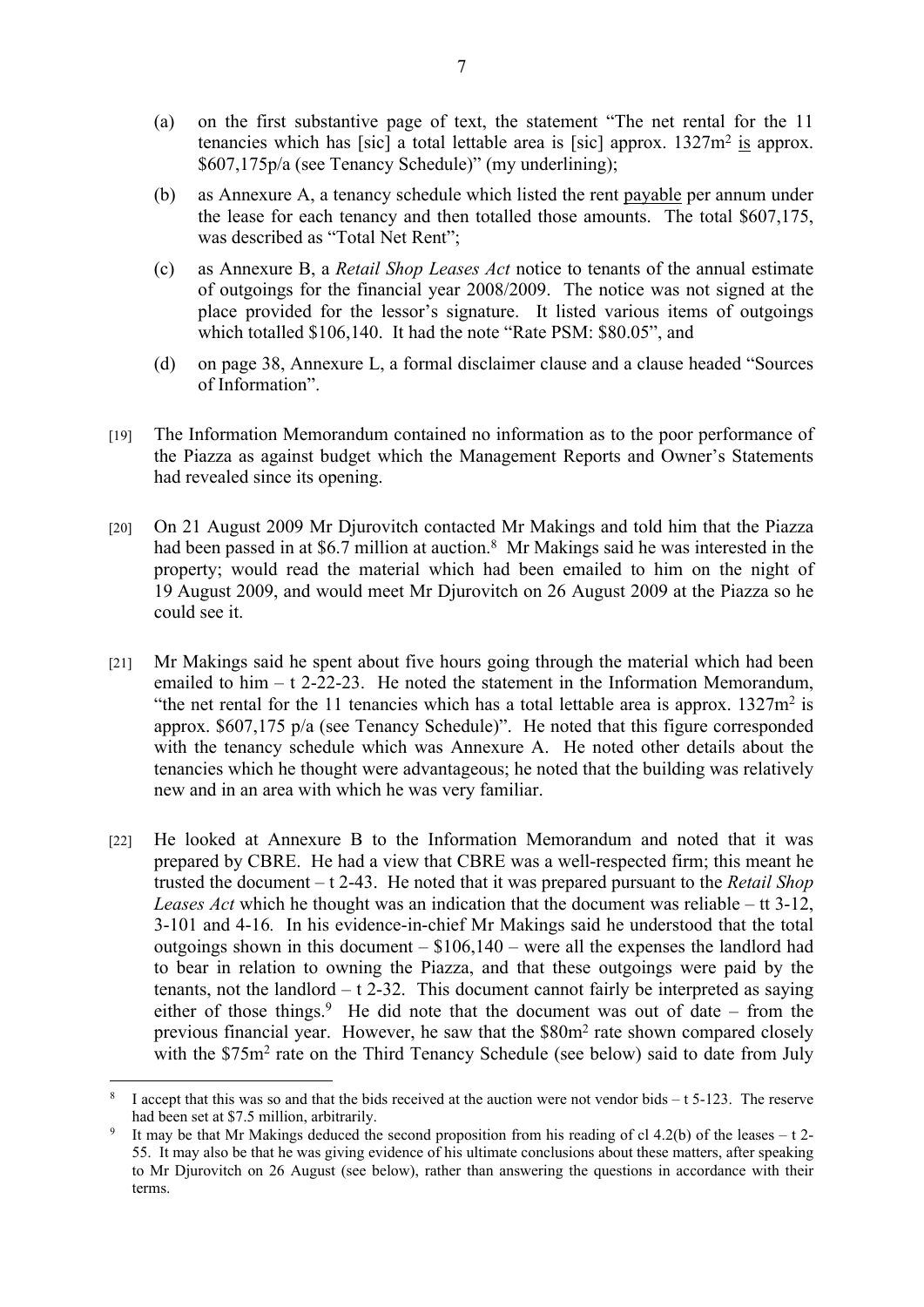2009 and concluded that there had been little change in the outgoings since the estimate was prepared.<sup>10</sup>

[23] Mr Makings read the email sent to him at 20:32 on 19 August 2009. This email attached an "amended and current tenancy schedule to form part of the contract". The schedule was an updated version of Annexure A to the Information Memorandum. The email summarised the effect of the amendments:

> "It is important to note that the net revenue has risen substantially, due to the fact that the annual increases for six of the 11 tenancies have already had recent annual increases, which were not previously stated.

> Also it should be noted that the net income will rise further with the review of three more tenants on 26<sup>th</sup> August, 1<sup>st</sup> October and 29<sup>th</sup> December this year." (my underlining)

This amended schedule showed a new, "Total Net Rent \$619,630.50", followed by a note "Additional Rent Reviews \$7,485.97", giving a "Grand Total \$627,116.47".

- [24] Mr Makings read the email sent at 20:34 on 19 August 2009. The attached document was referred to in the trial as the Third Tenancy Schedule. Mr Makings noted it appeared to be a CBRE document from the word-processing marks and the footers on each page. It was in fact the tenancy schedule from CBRE's 2009 Owner's Statement. Mr Makings thought this schedule was consistent with what he had read before as to the outgoings and net rental –  $tt 3-38$  and  $3-40$ . I accept this was his honest view at the time: he took an approximate view of things, and read the figures in the Third Tenancy Schedule as roughly equivalent to those in Annexures A and B to the Information Memorandum – tt 3-38, 3-40-41, 3-42, 3-44.<sup>11</sup>
- [25] However, objectively viewed, the Third Tenancy Schedule raised significant questions as to what the income and expenses of the Piazza were. It was inconsistent internally and inconsistent with the previous two tenancy schedules and the statement of outgoings. These matters were explored with Mr Makings at some length in cross-examination.<sup>12</sup> The first defendant submitted that Mr Makings must have recognised the discrepancies and in consequence I should find he did not rely on the document. However, I accept that he did not advert to the various matters which would no doubt trouble a more astute reader.

<sup>10</sup> tt 3-13, 3-19-20, 3-21, 3-48, 3-49, 4-26 and 4-69.

<sup>&</sup>lt;sup>11</sup> Broadly speaking, the base rental of \$559,617, together with an amount of \$60,000 abatement produces a total similar to the total rent in the previous two tenancy schedules – see p 885 of exhibit 2. The outgoings listed at Opex General –  $$67,216$  – are certainly a long way from the  $$106,140$  figure from the outgoings statement but Mr Makings thought that might be accounted for by the fact that there was a vacant tenancy and that two tenancies (Krish Indian Cuisine and Cucina Pizza) were the subject of a rent abatement. He was comforted by the fact that the Third Tenancy Schedule listed outgoings at a rate of \$75 per square metre. He saw this as close to the \$80 per square metre figure in Annexure B, and thus as evidence that outgoings had not changed much between the 2008/2009 year and the 2009/2010 year – tt 3-13, 3-19, 3-21, 3-48, 3-49, 4-26 and 4-69.

<sup>12</sup> tt 3-16-17, 3-23, 3-31, 3-33-34, 3-35, 3-36-37, 3-39, 3-40, 3-41-42, 3-42, 4-5.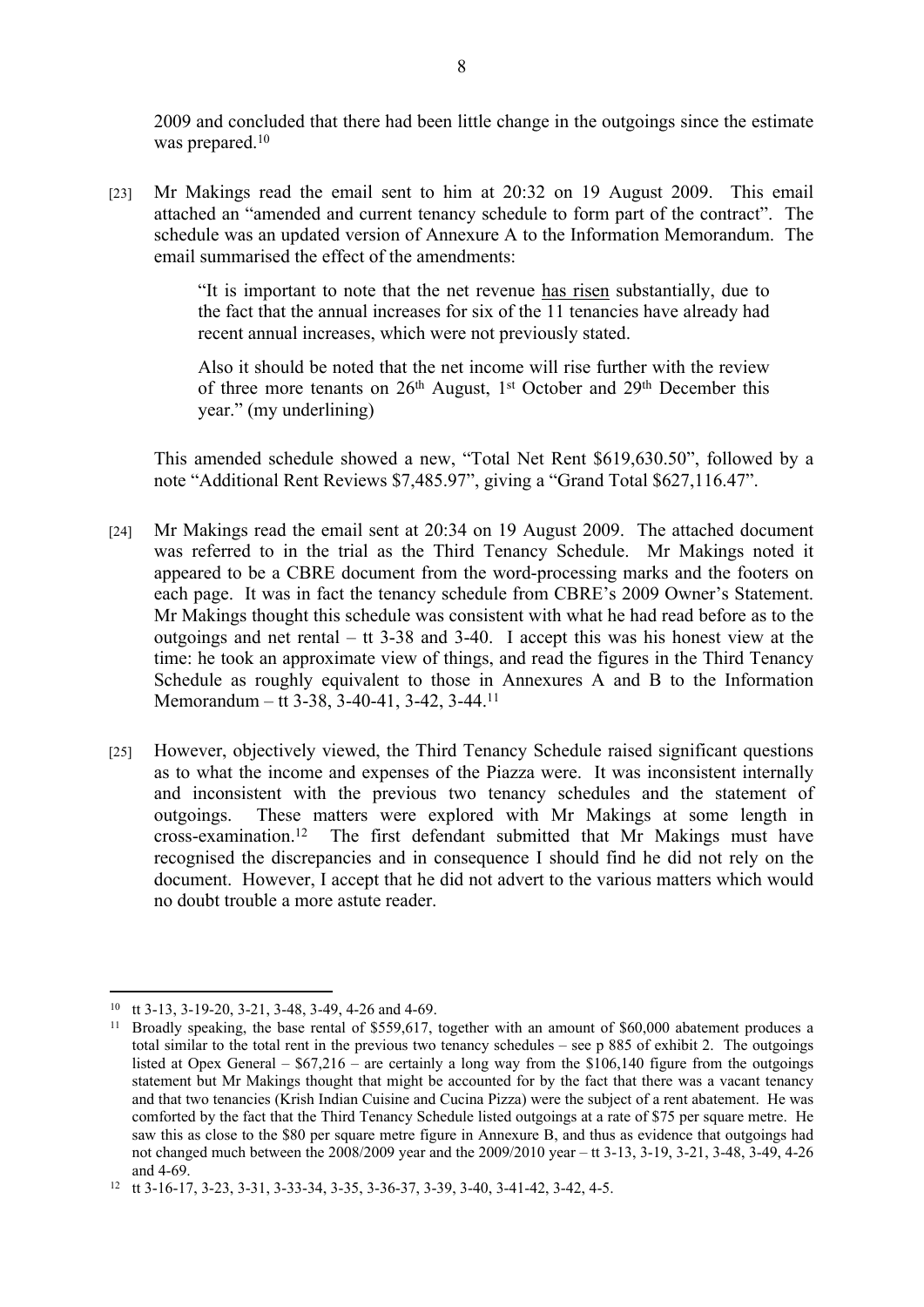[26] Lastly, Mr Makings read the email sent at 20:35 on 19 August 2009 regarding rental arrears. The plaintiffs did not rely on this email or representations as to arrears of rent as part of their pleaded case.

## **26 August Meeting**

- [27] On 26 August 2009 Mr Makings met with Mr Djurovitch at the Piazza. The two men walked around the site. Then they sat at the coffee shop. Mr Makings asked Mr Djurovitch some questions about the material with which I have just dealt. In answer to one such question Mr Djurovitch told Mr Makings that the estimate of outgoings (Annexure B) showed all the outgoings of the building – tt 2-59, ll 15-20, 3- 18-19.<sup>13</sup> In answer to a similar question Mr Djurovitch said the Piazza's "contributions to shared services [under the Building Management Statement] were all reflected within the estimate of outgoings that was in the IM." – tt 2-57, 3-77-78, 3-80-81, 4-36 and 4-40. These oral representations go well beyond anything stated in the estimate of outgoings.
- [28] Mr Djurovitch produced a copy of Annexure A and spoke about the rental increases which he said had come into effect since it was prepared. Mr Djurovitch used a calculator and totalled the net rent at \$619,630, as opposed to the old figure of \$607,175. Mr Makings wrote these figures on the copy of Annexure A which Mr Djurovitch produced. That document with Mr Makings' handwriting was exhibit  $5 -$ tt 2-60-62 and 4-32.
- [29] Then Mr Djurovitch gave Mr Makings a colour copy of the amended tenancy schedule (ex 4). It shows much the same information as Mr Makings had written on the sheet which is exhibit 5. By reference to this document Mr Makings asked Mr Djurovitch to tell him how he arrived at the net rental income shown on that sheet. Mr Djurovitch said that it was "after deducting all the costs, including the shared services, that are payable by tenants." – t 2-59. The only qualification to that was that the landlord would be responsible for land tax.
- [30] Mr Makings told Mr Djurovitch that he wanted to achieve a 9% yield t 4-32. Mr Djurovitch responded that the owners had turned down \$6.7 million at the auction and that there were other interested parties. As to the calculation of yield, Mr Makings said he would only have regard to rental increases which had in fact come into effect, and not those which were due to come into effect later that year  $- t$  4-32. Mr Djurovitch then did "a quick calculation and said the 9% would – would give you a purchase price of 6.9 million. So I – I checked that and I agreed with that. At that point, he asked me if I was prepared to purchase it at 6.9, which I said, yes, I would." – tt 2-62, 4-33. At this point Mr Djurovitch produced a draft contract and Mr Makings signed it.
- [31] Mr Makings' evidence was that he assessed yield as being the net revenue expressed as a percentage of the purchase price  $- t$  2-40. This is conventional enough in the

<sup>&</sup>lt;sup>13</sup> I find that Mr Makings did mean to say that Mr Djurovitch told him that all expenses (except land tax) were recoverable from tenants even though he wrapped this up with net income to some extent in his answer in-chief. He was definite about it in cross-examination (t 3-18-19) when challenged on the point - see t 3-48, ll 30-40, and on to 3-49. That was the plaintiffs' pleaded case – paragraph 32(b) of the statement of claim.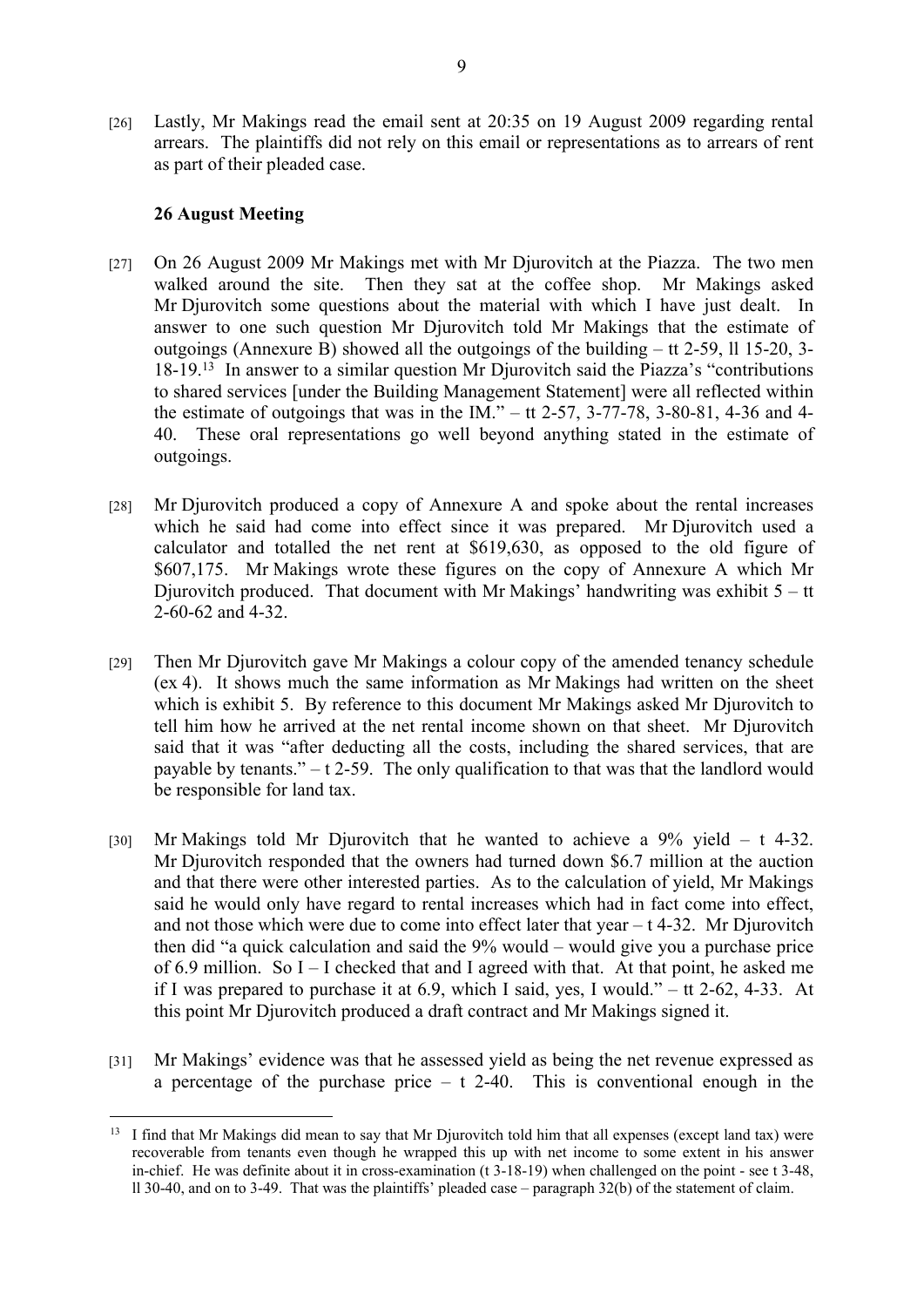marketplace and there was no evidence that Mr Djurovitch understood anything different. In fact from the calculation performed during the conversation just discussed, it can be seen that Mr Djurovitch's understanding was the same as Mr Makings'.

- [32] Mr Makings never understood that the figures he was given as to net rent (\$607,175 and then later \$619,630) and outgoings (\$106,140) were not actual figures which the owners had respectively received and paid. In fact, it was apparent at trial that he still did not understand that  $-$  tt 3-50, 3-51-52, 3-93. In the context of all the information he received, Mr Makings understood the words "total net rent" in Annexure A and the amended versions of this schedule were used to signify actual income after all actual expenses (except land tax) had been deducted – t 2-28.
- [33] Annexure A did not state expressly that the figures shown as "net rent" were the figures payable under the leases, rather than actual rent received. The expression "net rent" is ambiguous. If one is told that the document summarises the rent due under the arrangements with tenants without regard to outgoings, the expression "net rent" can be seen to mean the equivalent to base rent payable under the leases. But consistently with what Mr Djurovitch told Mr Makings (see [29] above), the expression "net rent" can be interpreted as Mr Makings understood it.
- [34] The statement in the body of the Information Memorandum that the "... net rental ... is approx. \$607,175 p/a (see Tenancy Schedule)"<sup>14</sup> is an express (mis)statement that the actual net rent is about \$607,175. So is the statement, "Net annual rent for the 11 tenancies … tops \$607,000" made in Annexure I to the Information Memorandum.
- [35] Another indication that the figures in Annexure A, and the amended version of it, were actual figures, rather than a list of rents payable, is found in the email sent at 20:32 on 19 August 2009. The text of this email describing the amendments to Annexure A says, "the net revenue has risen substantially".<sup>15</sup> This statement is in the part of the email which is written by Mr Djurovitch to Mr Makings. It was not shown to my satisfaction that Mr Solomons had any input into that statement  $- cf t 5-99, 110$ .
- [36] What Mr Djurovitch said to Mr Makings on 26 August 2009 put the matter beyond doubt. He explained that the word "net" meant the figure was after deducting all costs (except land tax) and he co-operated in the exercise of calculating yield from these documents, which exercise was not sensible if the figures did not represent net income – t 3-75.

# **The Case against the Second Defendant, Ray White**

[37] On the basis of the discussion above, I find that Mr Djurovitch represented to Mr Makings that the Piazza Complex could be purchased for a price which would produce a yield of between 8 and 10%.<sup>16</sup> No doubt this fairly general representation was overtaken by the more specific information Mr Makings was given. However, it was the first relevant piece of information he was given, and became part of the context

<sup>&</sup>lt;sup>14</sup> My underlining.

<sup>&</sup>lt;sup>15</sup> My underlining.

<sup>16</sup> Paragraph 21(b) of the third amended statement of claim.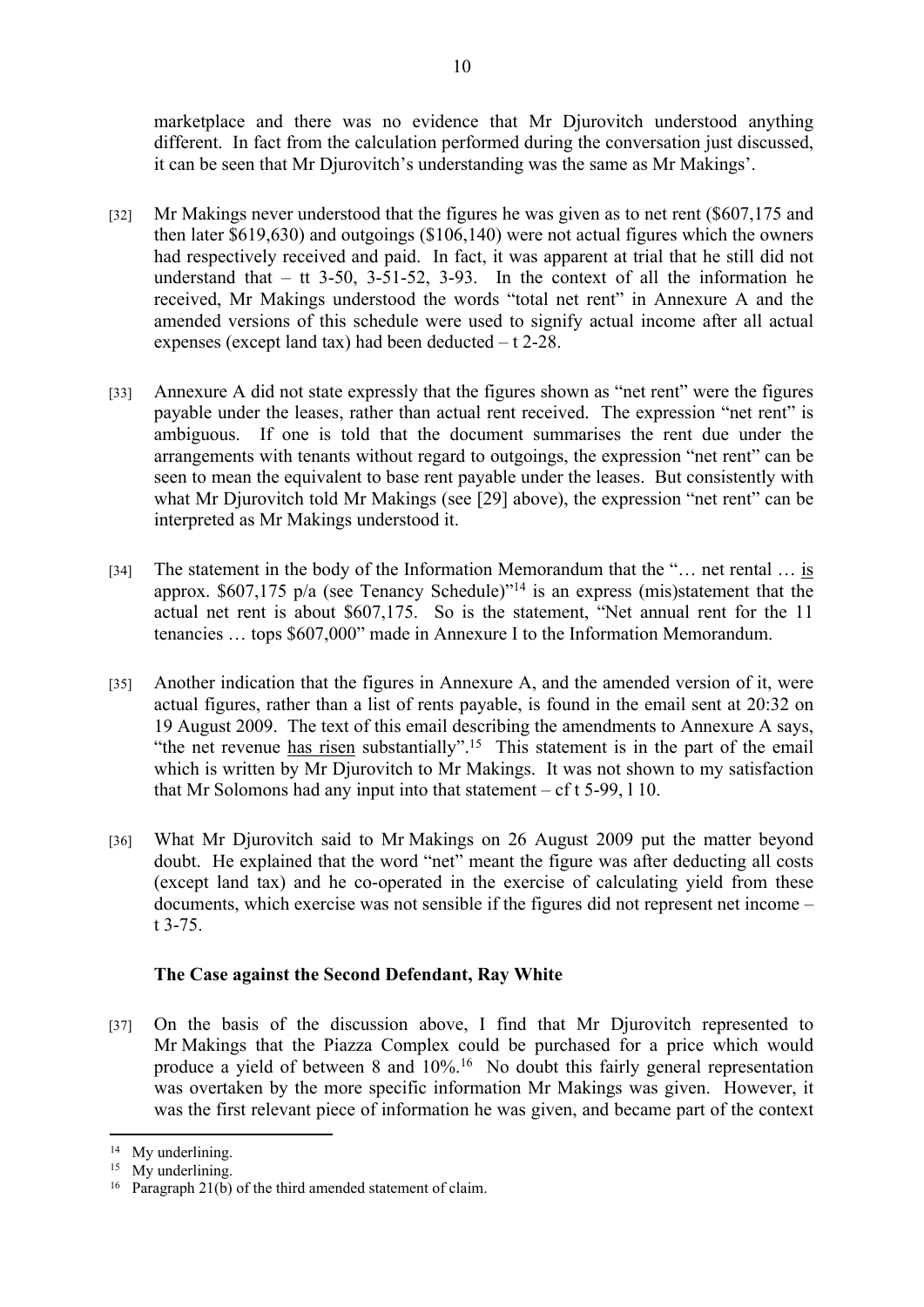in which he interpreted the information he then received. This representation was not based on information from the vendor.<sup>17</sup> Further, it was Mr Bell's evidence that Ray White had never taken any steps to assess the likely value of the property  $- t 8-54$ . Mr Djurovitch may well have made the statement to Mr Makings simply because Mr Makings had indicated an interest in finding a property which would produce that yield.

- [38] I find that by its conduct in preparing the Information Memorandum; writing the text of the email sent at 20:32 on 19 August 2009; giving these documents, and exhibits 4 and 5, to Mr Makings, and by the things said by Mr Djurovitch at the meeting of 26 August 2009, the second defendant represented to Mr Makings that:
	- (a) the "total net rent" of \$607,175.04 was the actual rent, net of expenses, which the owner of the Piazza had received in the year ending June 2009;
	- (b) since June 2009, actual net rent had risen to \$619,630;
	- (c) all outgoings for the 2009 financial year for the Piazza were in the vicinity of \$106,140 and at a rate of about \$75-\$80m<sup>2</sup> ;
	- (d) Annexure B included the Piazza's share of costs under the Building Management Statement;
	- (e) apart from land tax, all the outgoings of the Piazza, including under the Building Management Statement, were billed to, and recovered from, tenants.<sup>18</sup>
- [39] The evidence did not support any finding that representations were made as to the future.
- [40] I find that the representations were made by the second defendant itself, rather than it simply passing on information from Market Square to Mr Makings. In forming that conclusion I have regard to all the circumstances, including the agent's conduct, as a whole.<sup>19</sup>
- [41] The second defendant traded under the name "Ray White Commercial". It was in fact t 8-34, and was known to be by Mr Makings – t 2-30, one of the leading commercial real estate agents on the Gold Coast. The view taken by the majority in *Butcher v Lachlan Elder Realty Pty Ltd* of the suburban real estate agent in that case contrasts.
- [42] The Information Memorandum states on the front page that it was prepared by David Djurovitch and displays a large "Ray White Commercial" banner with the address and contact details of Ray White Commercial. It is branded on every subsequent page with the logo "Ray White Commercial". An agent with considerable expertise in the type of real estate concerned was putting forward the information as its own. Again, these facts contrast with the facts in *Butcher.*

<sup>&</sup>lt;sup>17</sup> The agents were not given a reserve price for auction until 20 August 2009, tt 8-31-32, 8-53-54 and t 5-81.<br><sup>18</sup> Paragraphs 23(d) (e)(i) (iv) 25(a) (b) (c) 26(b) (c) and 32(b) and (c) of the third amended statement

Paragraphs 23(d), (e)(i), (iv), 25(a), (b), (c), 26(b), (c) and 32(b) and (c) of the third amended statement of claim.

<sup>19</sup> *Butcher v Lachlan Elder Realty Pty Ltd* (2004) 218 CLR 592, 604-605.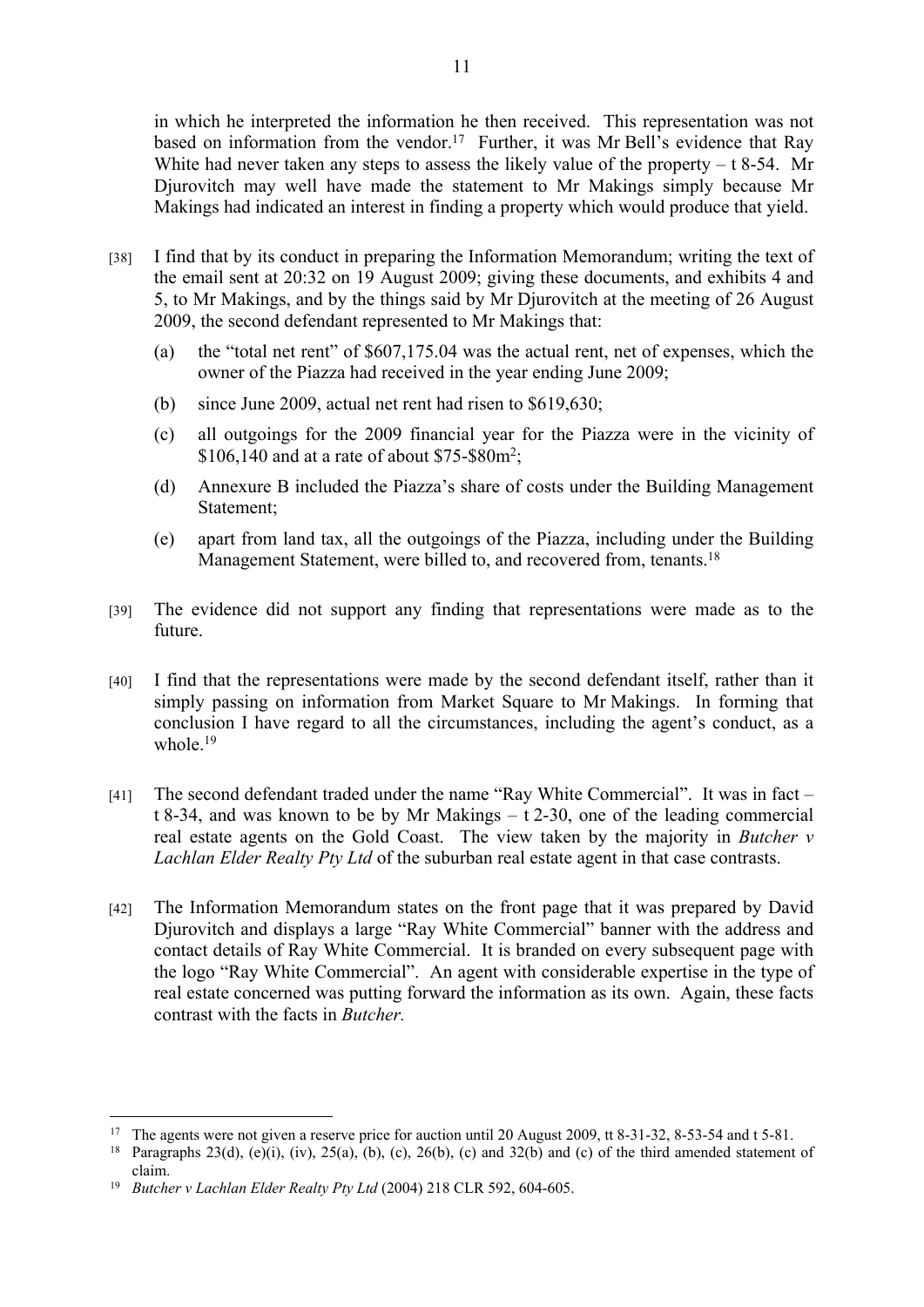- [43] Annexure A bore no indication that it had been prepared by anyone but Ray White. Exhibit 4 contained the Ray White footer. Exhibit 5 contained nothing to indicate who prepared the document, but it was obviously very similar to Annexure A and exhibit 4.
- [44] Annexure B showed the CBRE logo at its top and bottom, indicating that the document had been originally prepared by CBRE but, in much larger letters at the bottom of the page were "Ray White Commercial 'the Piazza', Varsity Lakes, Queensland". This was an indication that the second defendant endorsed the information therein.
- [45] While Mr Makings understood that Annexure B had been compiled by CBRE, he thought that both it and Annexure A (which he understood Ray White created) were provided to him by Ray White because they both bore the "Ray White Commercial" logo on them  $-$  t 4-54-55. He believed that Ray White had verified the information presented in these schedules because they bore the printed footer "Ray White Commercial" –  $t$  2-76.
- [46] The way Mr Djurovitch used Annexure B to the Information Memorandum and exhibits 4 and 5 in discussing matters with Mr Makings on 26 August 2009 is significant in my conclusion that the second defendant did not just act as a conduit to pass on information to Mr Makings from either the vendor or CBRE. Mr Djurovitch made several statements that went well beyond the information in the documents. He amplified the information that was in them. Most importantly, Mr Djurovitch represented that the "net rent" figures in the schedules were actual income, net of all expenses received. In assisting Mr Makings to calculate a purchase price based on yield on that basis, Mr Djurovitch was endorsing that figure as an accurate actual figure fit for that purpose.<sup>20</sup> Mr Djurovitch was doing much more than simply passing information on without any representation as to its truth or falsity.
- [47] The disclaimer in the Information Memorandum said that:
	- all information in the document, and given orally, was given without responsibility;
	- intending purchasers should not rely on the information but satisfy themselves as to it and as to any conclusions;
	- the second defendant gave no implied or express representation, warranty or undertaking as to the truth, accuracy, relevance or completeness of the information supplied.
- [48] The paragraph in the Information Memorandum headed, "Sources of Information", stated that information supplied in the Information Memorandum had been provided by the vendor, and that the second defendant had not independently checked the information, merely passed it on. It advised prospective purchasers to rely upon their own enquiries. It said that the agents made no comment on, and gave no warranty as to, the accuracy of the information.

<sup>20</sup> cf [138]-[139] of *Butcher* (above).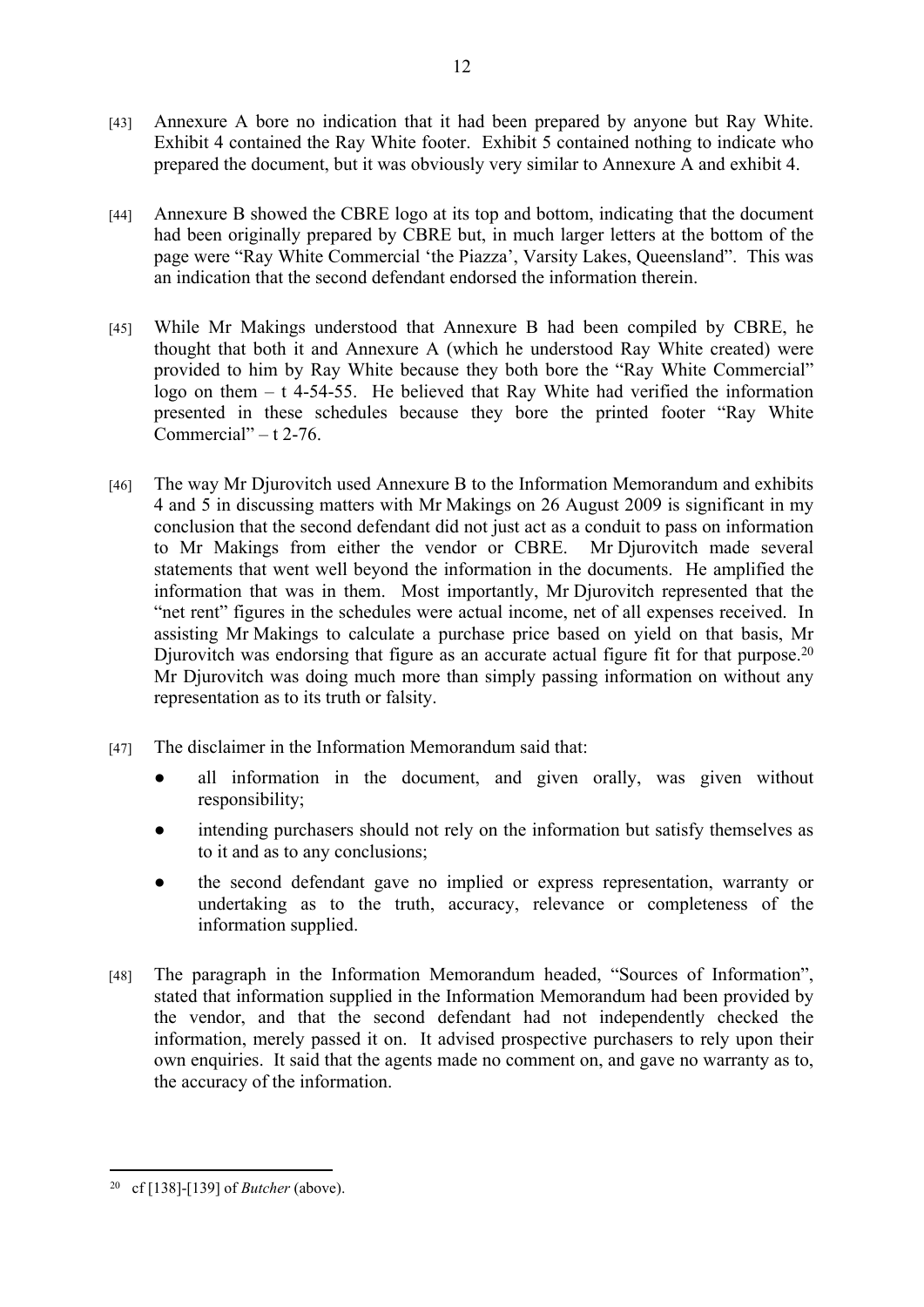- [49] These two clauses are located in Annexure L to the Information Memorandum, at page 38 of 39. Mr Makings said he did not see them when he read the Information Memorandum. Although counsel for Ray White discussed these clauses with Mr Makings in cross-examination, he did not put to him that he had read them. In fact he proceeded on the basis that he had not read them  $- t$  4-52-55. The clauses are in formal legal language. There is a great contrast between these clauses at the end of a long and detailed document, and the disclaimer which appeared on each page of the two page leaflet considered in *Butcher.* I do not think these clauses are effective to alert a reasonable person in Mr Makings' position that the information in the document was simply being passed on from the vendors "for what it is worth without any belief in its truth or falsity".<sup>21</sup> This is particularly so where very prominently, and repeatedly, the document is branded as having been prepared by Ray White Commercial. And where Mr Djurovitch orally on 26 August plainly did endorse crucial parts of the information. I do not think that the disclaimer in this case was sufficient in all the circumstances to erase the effect of the representations made.<sup>22</sup>
- [50] Something further as to the "conduit point" needs to be said about the information supplied in the emails sent to Mr Makings on 19 August 2009:
	- at  $20:32$  hours, as to rent increases; and
	- at 20:34 attaching the Third Tenancy Schedule.
- [51] The first of these emails contained information which supplemented that which had been endorsed by the second defendant as discussed. Mr Djurovitch did endorse the supplementary information in the text of his email to Mr Makings, [23] above, and during the conversation of 26 August 2009. I regard what was said in that email as part of the second defendants' representations.
- [52] The Third Tenancy Schedule was attached to the email sent at 20:34. It is clearly a CBRE document and the email chain would have made it clear to Mr Makings that it had been passed to Mr Djurovitch from Mr Solomons on behalf of the vendor. I do not see that the second defendant specifically endorsed this information. Although the provision of it was in a context where it supplemented information it had endorsed, and would endorse again orally on 26 August, I do not regard it as information for which the second defendant is responsible. However, I do not see that this finding detracts from the plaintiffs' case that the second defendant otherwise engaged in misleading and deceptive conduct. When the second defendant's conduct is viewed as a whole, the provision of the Third Tenancy Schedule was only supplementary to the information in Annexures A and B, and the information provided on 26 August 2009.<sup>23</sup> And in fact because of the effect of the second defendant's representations to him, Mr Makings misunderstood the information in the Third Tenancy Schedule.<sup>24</sup>

<sup>21</sup> *Butcher* (above), [64] citing *Yorke v Lucas* (1985) 158 CLR 661, 666.

<sup>22</sup> *Butcher* in the dissenting judgment of McHugh J, [151]-[152] and [158]-[159]; *Downey & Anor v Carlson Hotels Asia Pacific Pty Ltd* [2005] QCA 199, [83].

<sup>&</sup>lt;sup>23</sup> See further at [24] above and [114] below as to the overall significance of the Third Tenancy Schedule to Mr Makings.

<sup>&</sup>lt;sup>24</sup> See [24] above and [114] below.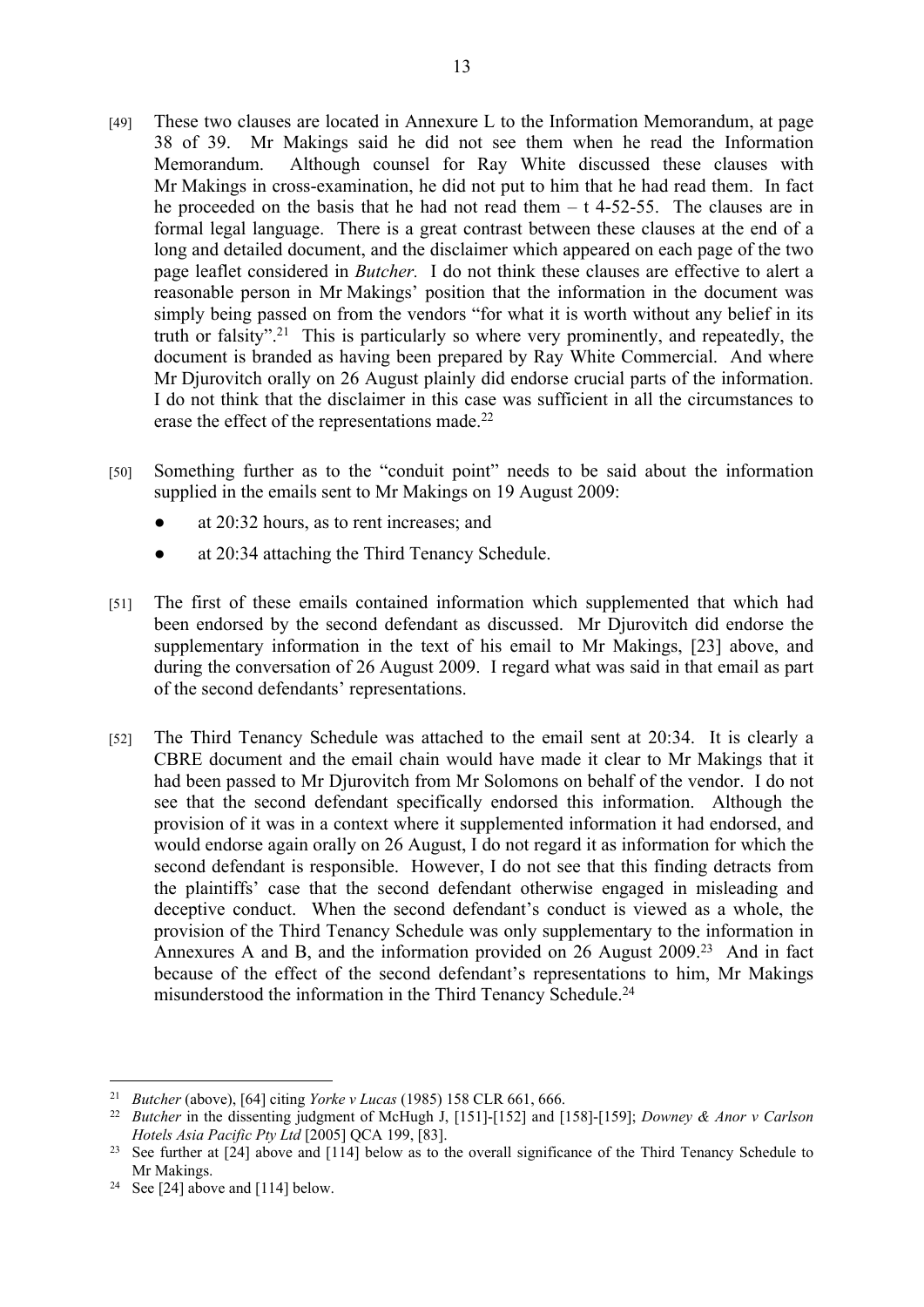#### **Reliance and Causation**

- [53] Because of difficulties with the plaintiffs' pleaded case as to falsity of the representations made, I will deal with the topics of reliance and causation slightly out of logical order, before coming to consider falsity, below.
- [54] Mr Makings swore in a formal way that he relied upon the Information Memorandum; the information sent by email on 19 August 2009, together with the oral information Mr Djurovitch gave him on 26 August 2009 as the basis to enter into the contracts to purchase the Piazza – t 2-76. But more than this formal evidence, it was the overwhelming narrative substance of his evidence-in-chief that he relied upon these documents and the statements of Mr Djurovitch. Detailed cross-examination by counsel for the first defendant demonstrated overwhelmingly that Mr Makings did consider the information he received from the second defendant and that he relied upon it very trustingly. Indeed, he had little else to rely upon.
- [55] Likewise it was overwhelmingly clear from Mr Makings' evidence that it was the information contained in Annexure A (understood by him as actual income) together with the amended versions of it and the oral statements of Mr Djurovitch which mattered most to him.<sup>25</sup> At times Mr Makings expressly acknowledged this.<sup>26</sup> As perhaps might be expected, this was the submission on behalf of the first defendant.<sup>27</sup> However, counsel for the second defendant also acknowledged this twice in his written submissions.<sup>28</sup>
- [56] The conversation Mr Makings had with Mr Djurovitch on 26 August 2009 shows that Mr Makings was primarily interested in the income which the Piazza would produce, net of expenses. Once he was told that the tenants paid all the centre's expenses as outgoings, including amounts due under the Building Management Statement, he focussed on questions of what was the net rent, and the relationship between that figure and the purchase price he was prepared to pay (yield). Consistently with this, Mr Makings never analysed Annexure  $B -$  the statement of outgoings – in a line-by-line way; he was interested in the total – tt 2-32, 4-26, 4-40-41. It did not matter greatly to him (within reason) what those expenses were and how much they were.<sup>29</sup> The important thing for him was that all outgoings were recoverable. When asked about the estimate of outgoings in cross-examination he said (not quite logically), "I used this to confirm the net income in the IM."  $-$  t 3-13. Likewise he did not look carefully at the individual tenancy information in the Third Tenancy Schedule, he was interested in "the overall income the property would produce" – t 2-47.

<sup>25</sup> tt 2-24, 2-28, 2-32, 2-34, 2-36, 2-38, 2-40, 2-47, 2-98, 2-99, 3-32, 3-38, 3-40, 3-47-48, 4-26, 4-27, 4-29, 4-36.

<sup>&</sup>lt;sup>26</sup> tt 2-47, 2-58. At other times he was concerned to emphasise his misunderstandings about the outgoings. I find that this issue has become more prominent in his thinking because in 2012 he found that CBRE had failed to invoice and collect outgoings properly. He had continued to deal with, and focus on, this issue until trial. It has become unconsciously exaggerated in his mind, see [14] above.

<sup>&</sup>lt;sup>27</sup> The first defendant's liability was said to rest on its creation of Annexure B, the outgoings schedule and the Third Tenancy Schedule, not Annexure A and its successors.

<sup>28</sup> Paragraphs 5 and 16.

<sup>29</sup> tt 3-47-8, 4-26.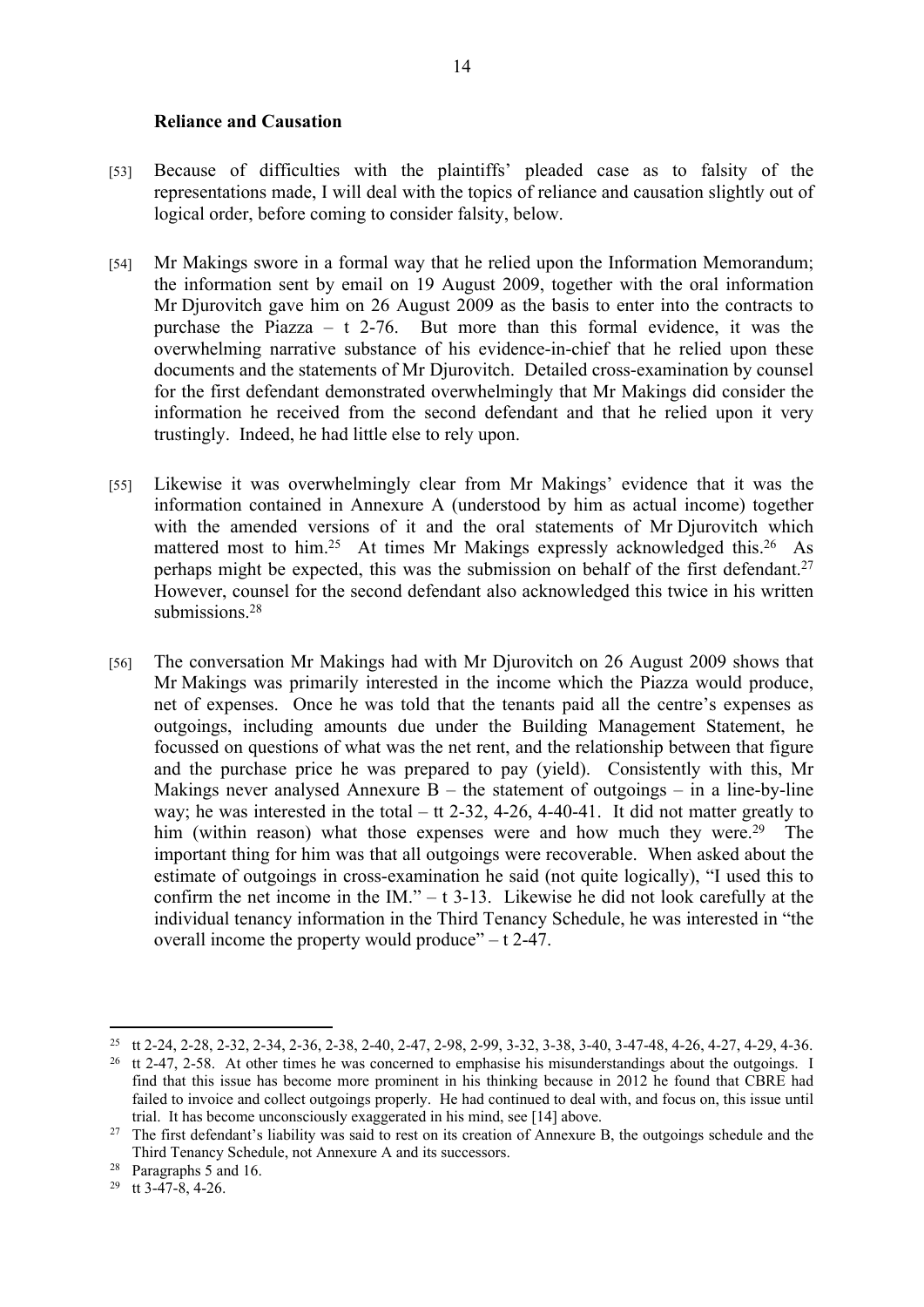- [57] Mr Makings was attracted to the Piazza because it was in an area with which he was familiar, close to where his son attended university. But the purchase was to fulfil his aim of obtaining a better yield for his superannuation fund; it was an investment, not a flight of fancy. Mr Makings made the purchase after financial analysis. The analysis was simplistic and naïve. But it is logical to conclude, and I am very satisfied on the evidence, that the analysis he made was one which relied upon the information provided to him by the second defendant and in particular the representations which I have found were made.
- [58] In the circumstances of this case, I have no doubt that had the second defendant not made the representations it did, Mr Makings would not have entered into the transaction to buy the Piazza. These representations were almost all the information Mr Makings had. Certainly had he known the truth about the Piazza's financial performance he would not have purchased it. He would never have paid anything like the asking price of something over \$6.7 million. He would have thought it worth something in the vicinity of half of that. His conclusion was that such an offer would never have been accepted, and I find that that was so. $30\,$  I think that the plaintiffs correctly characterise the case as a "no transaction" case.<sup>31</sup>
- [59] The representations made by the second defendant caused the plaintiffs to buy the Piazza. While I think it fair to describe Mr Makings' conduct as overly trusting and naïve, I do not think that it was so unreasonable as to preclude the conclusion that it was his reliance on the representations made by the second defendant which caused the loss.<sup>32</sup> After all, the second defendant was hoping for someone as trusting as Mr Makings to come along; Mr Djurovitch had a contract with him on 26 August 2009, and it contained no due diligence clause.<sup>33</sup>

### **Representations False and Misleading**

[60] The representations made by the second defendant were false. First, Annexure A and its successors were summaries of the rent payable on the face of the leases for the shops in the Piazza. The total \$607,157 did not represent what was received in the year ending 2009 as net rent. Net income for that year was around \$297,896 (ex 13). Second, exhibit 13 shows outgoings for that year were in the vicinity of \$190,000, not \$106,140. The plaintiffs' valuer originally recalculated this amount at \$200,320 (ex 55, p 19). However, by trial she had discovered that figure included an amount of \$41,638 which was not recoverable from the Piazza's tenants, but was costs under the Building Services Statement which the owner of the Piazza was obliged to pay and then recover from the other four lot owners.<sup>34</sup> I find outgoings recoverable from tenants (ie, the subject of Annexure B) for the 2009 financial year (including the Piazza's share of Building Management Statement costs, \$13,879) were in the vicinity of \$159,000. The

<sup>30</sup> tt 2-107-108 and 3-51-53.

<sup>&</sup>lt;sup>31</sup> See paragraphs 41(h) and 57(a) of the third amended statement of claim.

<sup>32</sup> *Nea Pty Ltd v Magenta Mining Pty Ltd* [2007] WASCA 70, [128] and the cases cited there; *Razdan v Westpac Banking Corporation* [2014] NSWCA 126, [31].

<sup>33</sup> cf *Gould v Vaggelas* (1984) 157 CLR 215, 252.

<sup>34</sup> t 6-61-62 and exhibit 57. This left an amount of \$13,879 which the landlord of the Piazza paid for the Piazza's share of costs under the Building Management Statement. On my reading of the leases this was recoverable from the Piazza's tenants.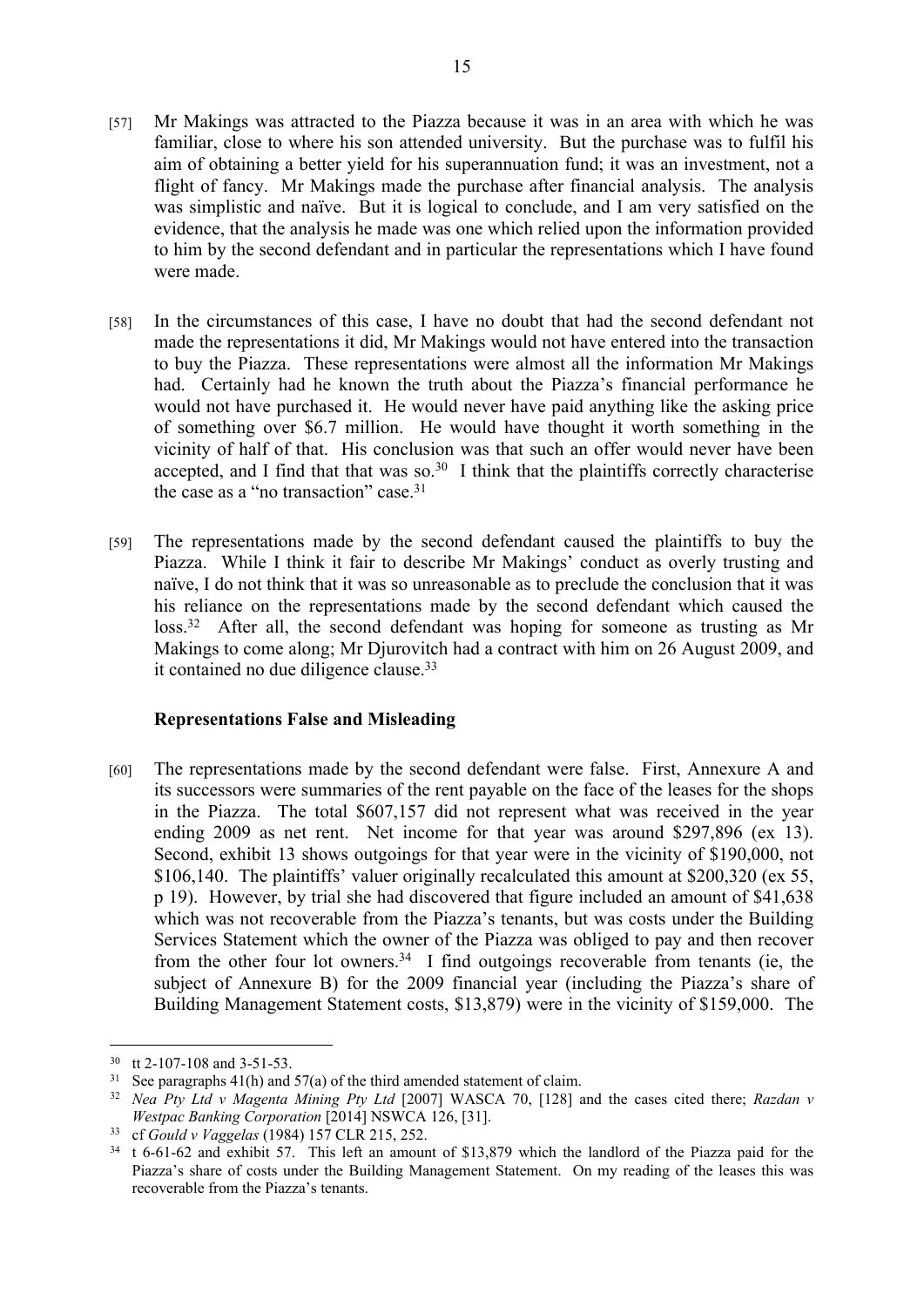rate at which outgoings were charged was not \$75 or \$80m<sup>2</sup>. It was in the vicinity of  $$115m<sup>2</sup>.<sup>35</sup>$ 

[61] The following representations were also false: (1) outgoings properly chargeable to tenants included the amount paid by the landlord under the Building Management Statement, and (2) all outgoings, except land tax, were recoverable from tenants. The leases are in evidence – ex 3. They appear to provide for the tenants to pay most outgoings but only the landlord's share of costs under the Building Management Statement. The remaining amount of shared costs (\$41,638) was payable by the owner of the Piazza who had a right to reimbursement from the other four lot owners.<sup>36</sup>

#### **Plaintiffs' Case as to Falsity of Conduct**

- [62] The plaintiffs pleaded this aspect of their case poorly. It is pleaded that the second defendant represented that the total net rent figure in Annexure A and its successors was the actual net rent received by the landlord of the Piazza in 2009.<sup>37</sup> As discussed above, the plaintiffs proved this case at trial.
- [63] At paragraph  $50(b)(i)$  of the third amended statement of claim the plaintiffs pleaded that that representation was false because the net rent for the 2009 financial year was "much less" than was represented. That is, paragraph 50(b)(i), consistently with the preceding pleading, assumes the representation made was as to actual net rent for the 2009 year and says that representation was false. However, remarkably, paragraph  $50(b)(i)$ continues not, as one might expect, to say that representation was false because in fact the Piazza's net income in the 2009 financial year was \$297,896, as shown in exhibit 13. It continues instead to say that the representation was false because:
	- (a) CBRE was not invoicing and collecting all recoverable outgoings, and
	- (b) CBRE was not requiring other lot owners to reimburse to the owner of the Piazza their share of costs pursuant to the Building Management Statement.<sup>38</sup>
- [64] CBRE could not locate many of the documents which bore on its management of the Piazza – t 4-111-112. The third parties made no disclosure in the proceeding. They claimed that they had no relevant documents; the liquidator had them all. That was never challenged by anyone at trial, although I must say I doubt it. This lack of documents and, it would appear, a disinclination by the plaintiffs, meant that they did not in fact set out to prove at trial, and did not make a submission, that the representations made were false only because of CBRE's failure to invoice and collect outgoings in the 2009 financial year. While outgoings recoverable from tenants for the year were around \$53,000 more than stated in Annexure B, the fact remains that the representations as to the net rent were significantly (more than \$200,000) incorrect independently of the difference between the figure for recoverable outgoings in

<sup>&</sup>lt;sup>35</sup> By calculation, using the figure of \$159,000 as outgoings.<br><sup>36</sup> For completeness it seems to me that the \$106,000 figure

<sup>36</sup> For completeness it seems to me that the \$106,000 figure in Annexure B did not include either the \$41,638 figure or the  $$13,879$  figure – t 7-6-7.

<sup>&</sup>lt;sup>37</sup> Paragraphs 23(d), (e)(iv), 23(e)(i) and (ii), paragraph 25(a), paragraph 26(d) and paragraph 32(a) and (b) of the third further amended statement of claim.

<sup>&</sup>lt;sup>38</sup> Paragraphs 50(b)(i), 50(a)(i), (ii), (iii)(1) and (2) and (iv). I disregard paragraph 50(a)(iii)(3) as I cannot make sense of it.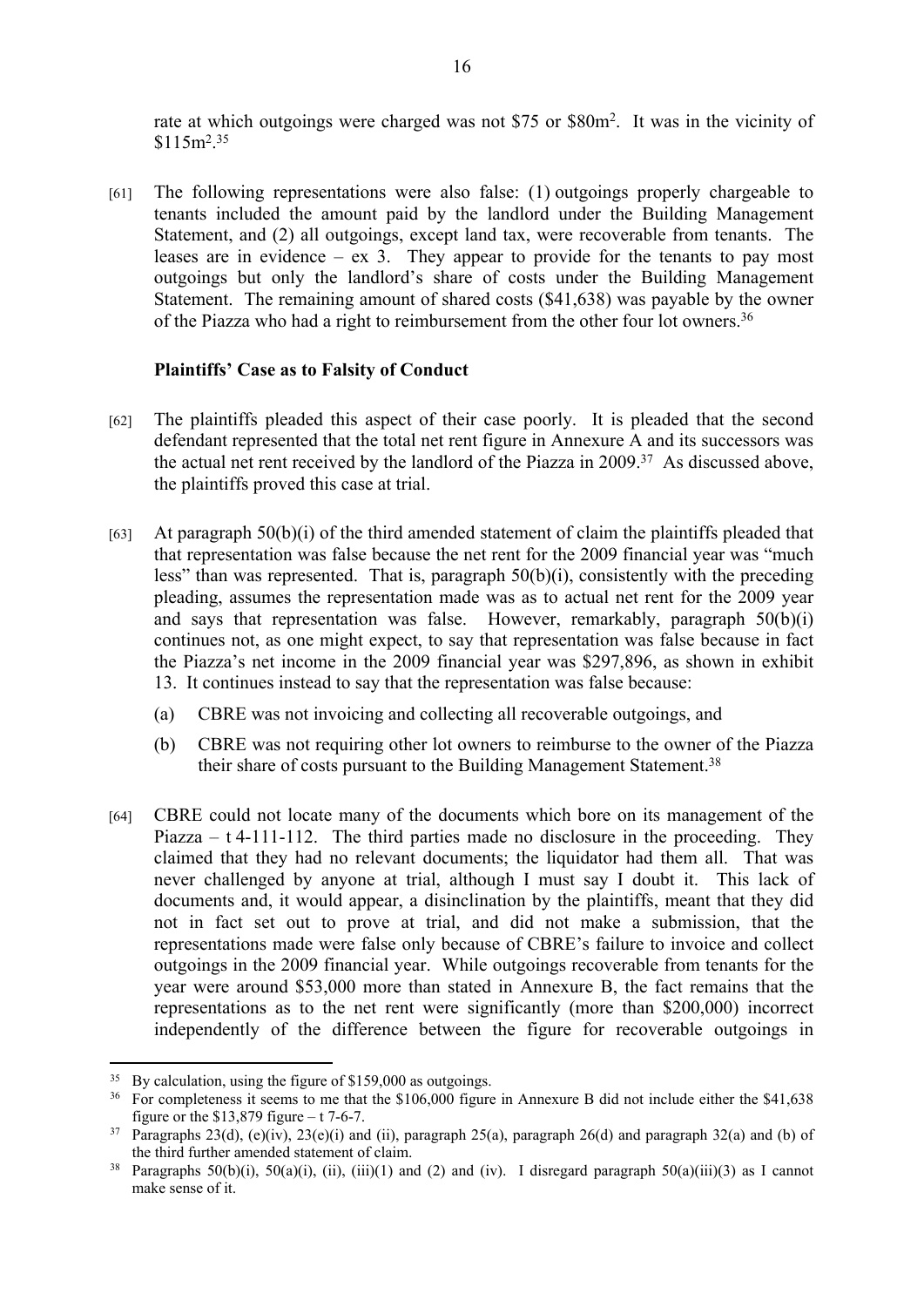Annexure B and the actual figure for recoverable outgoings. Likewise, it can be gleaned from the particulars about these matters pleaded in relation to the separate loss and damage claim about CBRE mismanagement after 2010 that any mismanagement by CBRE would not account for the great discrepancy between the net income from the Piazza in 2009 and what it was represented to be. Lastly, as discussed below, [172] – [178], it was most unlikely that CBRE could have collected the rent and outgoings which were payable in terms of the leases: the tenants could not have borne the impost.

- [65] The plaintiffs' written submissions were consistent with the way the trial was run and not with the pleadings. They read:
	- "135. Contrary to the content of the representations set out above, the true financial position of the Piazza was very different. The yield obtained by Mr Makings was in the region of 4.3 per cent rather than 8 to 10 per cent, and the net rental for the 2008/2009 financial year was \$297,896, not \$607,175.
	- 136. Further, the annual outgoings for the 2008/2009 financial year were \$200,320, not \$106,140.<sup>39</sup>
	- 137. The effect of these facts, being contrary to representations made to Mr Makings, was that the Piazza was worth significantly less than \$6.9 million at the time it was purchased …"
- [66] Senior counsel for the plaintiffs did not seem alert to the problem in his pleading and thus the matter was not helpfully advanced in his address. This was notwithstanding that counsel for the first defendant and counsel for the second defendant had highlighted the problem during their addresses. Counsel for the second defendant stated in addresses that he relied upon the plaintiffs' pleading. He did not identify any prejudice should the plaintiffs not be held to their pleading. The plaintiffs' counsel did not seek leave to amend the pleadings in accordance with the evidence which had been led.
- [67] Against that unsatisfactory background, I must decide whether fairness demands that the plaintiffs' case be determined in accordance with the evidence proved at trial or in accordance with their pleading. My conclusion is I should decide the plaintiffs' case in accordance with the course of evidence and paragraphs 135-137 of their written submissions, rather than in accordance with their pleaded case.<sup>40</sup> The matters which

<sup>&</sup>lt;sup>39</sup> This is an incorrect comparison. Annexure B was a list of outgoings recoverable from tenants. The figure \$200,320 included \$41,638 which was not chargeable to tenants – see [60] above.

<sup>&</sup>lt;sup>40</sup> If I do not determine this issue this way, the plaintiffs' case must fail. The first difficulty is that the case as pleaded is illogical. Paragraph 50(b) of the statement of claim assumes the figure in Annexure A is recording actual net rent received and that it would be correct if in calculating it, actual outgoings and shared services had been used. But the evidence shows that the first assumption is wrong, ie, the figure in Annexure A is not recording actual net rent received. It becomes illogical to then continue with the pleaded notion that it is inaccurate because only \$106,000 outgoings has been deducted from it, rather than \$200,320. Overlooking the logical difficulty, as the written submissions set out above show, the plaintiffs never set out to make a case in accordance with paragraph 50(b) and Mr Makings gave no evidence as to what he would have done had he thought that the outgoings were at a rate of around \$115m<sup>2</sup> and in an amount of around \$159,000 per annum, and that the net rent figure in Annexure A and its successors ought to have been adjusted accordingly. (I disregard the amount of \$41,638 here as the other lot owners did contribute when asked). There were indications in the evidence that such a high rate per square metre might have made Mr Makings disinclined to purchase – tt 2-33, 4-26, 4-69. One could also speculate about whether Mr Makings would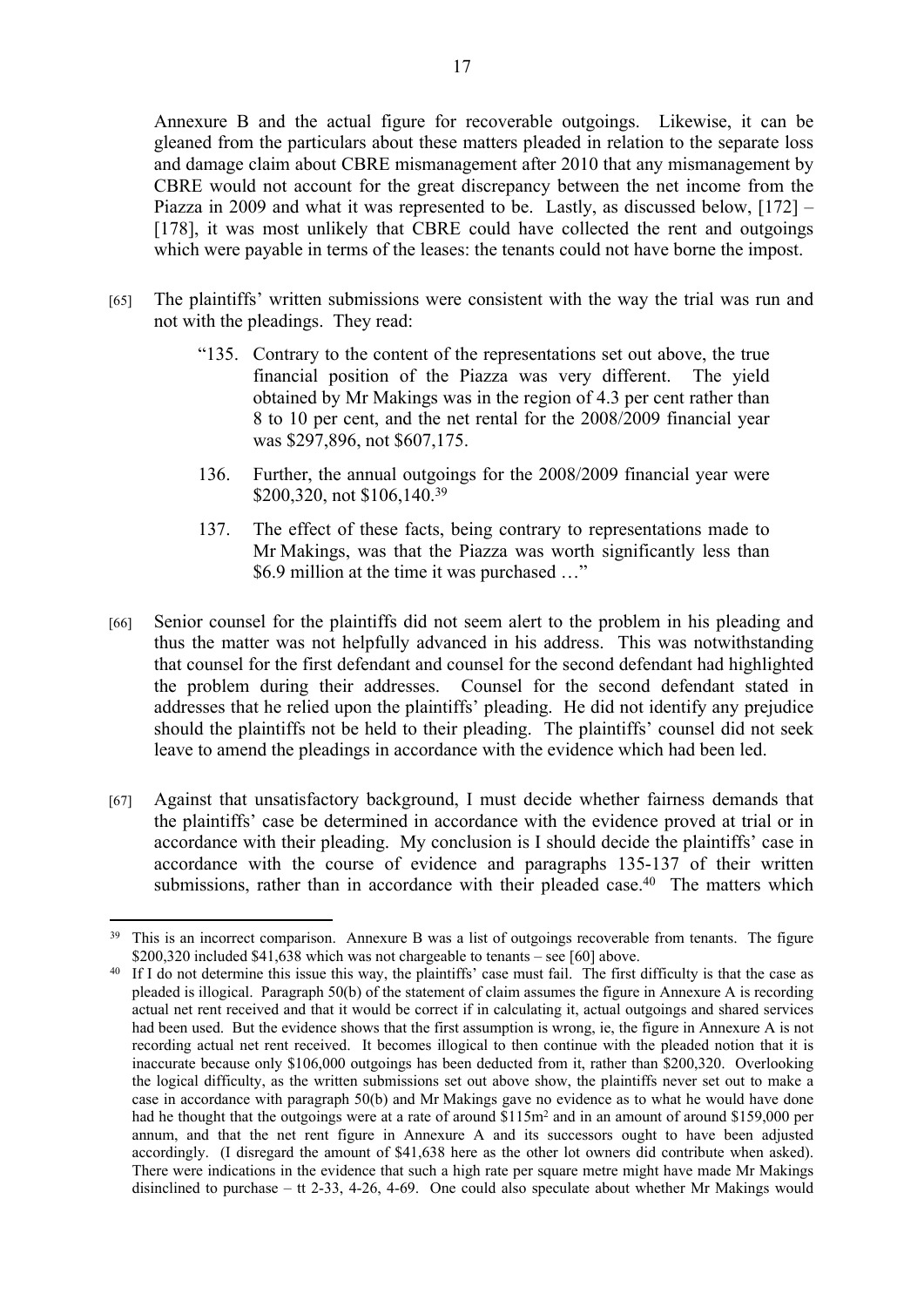convince me to do this are the fact that the plaintiffs' pleading clearly did make a case that (1) the net rent figures were represented to be actual figures for income received, and that (2) these figures were not the correct actual figures. Further, that there was no objection taken by the second defendant to the plaintiffs proving reasons for the second of those propositions (other than the pleaded reasons) during the course of evidence.<sup>41</sup> The point was not raised at all until submissions. I regard the plaintiffs as having pleaded and proved that (1) the second defendant represented the total net rent as the actual figure for the 2009 financial year, and (2) the actual figure was inaccurate, but (3) having proved a reason in addition to the pleaded reason for that inaccuracy, namely that the total rent figure on Annexure A and its successors was not, and was never intended to be, a calculation of actual net rent for the 2009 financial year, but was simply a total of the rent which the leases obliged tenants to pay in that year.

- [68] I turn to the rest of the plaintiffs' pleading as to falsity. At paragraph  $50(a)$  of the statement of claim it is pleaded that the representations made were misleading and deceptive because "… the rental yield for the Piazza complex was not between 8% and 10% …". It will be recalled that this plea relates to a statement made by Mr Djurovitch at a time when he did not know what purchase price the vendor would ask for the Piazza. It is difficult to find that the representation taken in isolation was false, because the statement is almost meaningless in the absence of any statement of what the purchase price was. Nonetheless, it set the scene in a general way for what followed and, having regard to the conversation about yield between Mr Makings and Mr Djurovitch on 26 August, I find the making of this statement was part of a misleading course of conduct on the part of the second defendant.
- [69] The pleading in relation to falsity of the representations as to outgoings was conventional enough – see paragraph  $50(b)(ii)$  and (iii) of the statement of claim where it is pleaded that outgoings for the 2009 financial year were not \$106,140 but in fact \$200,230, and were not at a rate of \$80 per square metre but were at a rate of \$189 per square metre. As discussed above, the plaintiffs proved this case, with the qualification that the true figure for outgoings was about \$159,000 per year;<sup>42</sup> a rate of about \$115 per square metre, as explained above.
- [70] Paragraphs  $50(b)(iv)$  and (v) concerned future matters and I have not found there were representations made about future matters. The pleading at paragraph 50(b)(vi) adds nothing.

have proceeded having regard to the conversation about yield on 26 August 2009. One could speculate about whether there may have been some productive negotiation and a lower purchase price  $- cf [58]$ , above. But there is really no safe basis for a finding. I say this in circumstances where: (1) the decisions Mr Makings would have come to are not necessarily predictable having regard to his naïve approach to the whole purchase; (2) his evidence about outgoings rates suffers from his having learnt much about this topic since 26 August 2009 and in consequence having reconstructed memories about his state of mind at that time, and (3) these matters were simply not tested in the evidence.

<sup>&</sup>lt;sup>41</sup> Proof that Annexure A and its successors were merely a list of leases showing their annual total rent came from exhibit 3, which went in by consent, and Ms Tambour's evidence. Proof of actual net rent came from exhibits 13 and 15 which went in by consent, again supported by Ms Tambour's evidence.

<sup>42</sup> Exhibit 55A, \$211,800 less \$11,480 land tax and \$41,638 shared services costs.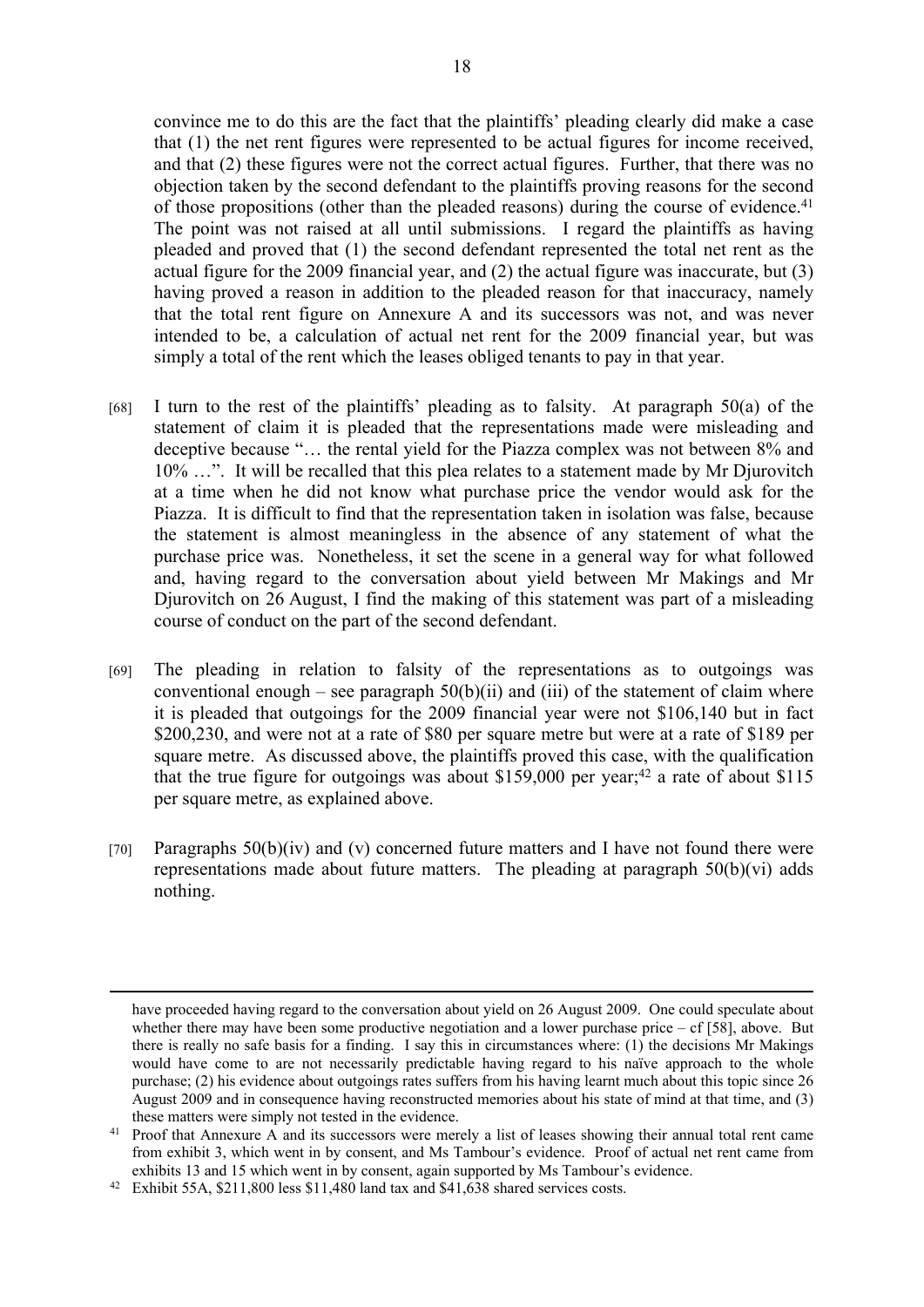[71] Paragraphs 51 and 53 of the pleading relate to the Third Tenancy Schedule<sup>43</sup> and my finding is that the second defendant was not responsible for the Third Tenancy Schedule. Perhaps paragraph 52 also relates to the Third Tenancy Schedule given its location. It is hard to tell. If it does not relate to the Third Tenancy Schedule it, like paragraph  $50(b)(vi)$ , adds nothing to the pleading.

# **Contributory Negligence**

- [72] The second defendant relied on s 82(1B) of the *Trade Practices Act* 1974. It was accepted by the plaintiffs that that section applied, and was to be interpreted as it had been in *Merost Pty Ltd v CPT Custodian Pty Ltd.*<sup>44</sup>
- [73] The second defendant pleaded that any loss or damage suffered by the plaintiffs was: "caused or contributed to by the plaintiffs' own failure to take reasonable care with respect to their own interests, namely to undertake any, or any adequate, investigations with respect to the information provided to them in the [Information Memorandum and emails of 19 August 2009] ... by consulting Market Square, the first defendant, the tenants of the Piazza, or retaining their own consultants to advise them with respect to the rental yield for the Piazza."<sup>45</sup>
- [74] Notwithstanding this pleading, counsel for the second defendant announced on day three of the trial that he confined his case on contributory negligence to the following:
	- "(i) that Mr Makings, for and on behalf of the plaintiffs, ought to have contacted the first defendant and sought to verify the proper amount of, and the actual collection of, outgoings payable by tenants of the Piazza under their respective leases, following his analysis of the documents received by him from the second defendant on 19 August 2009;
	- (ii) that Mr Makings, for and on behalf of the plaintiffs, ought to have sought to verify the proper amount of, and collection of, outgoings payable by tenants of the Piazza under their respective leases, during, or after, his conversation with the first defendant's representative, Anita Brown, on 23 September 2009;
	- (iii) that Mr Makings, for and on behalf of the plaintiffs, ought to have made further inquiries of the first defendant with respect to the financial performance of the Piazza as a consequence of the content of, and lack of response to, the letter from the plaintiffs' solicitors, Quinn & Scattini, to the first defendant dated 17 September 2009, which is exhibit 9 in the proceedings."<sup>46</sup>
- [75] Counsel for the second defendant never filed an amended pleading in accordance with his announcement, but it is only correct that I decide the case in accordance with it.

<sup>43</sup> See the definition of Tenancy Schedule at paragraph 23(d) of the pleading.

<sup>44</sup> [2014] FCA 97, [138]-[139].

<sup>&</sup>lt;sup>45</sup> Further further further amended defence of the second defendant, filed 12 August 2016, paragraph 56(b).

<sup>46</sup> t 3-4-5 and written submissions, paragraph 300.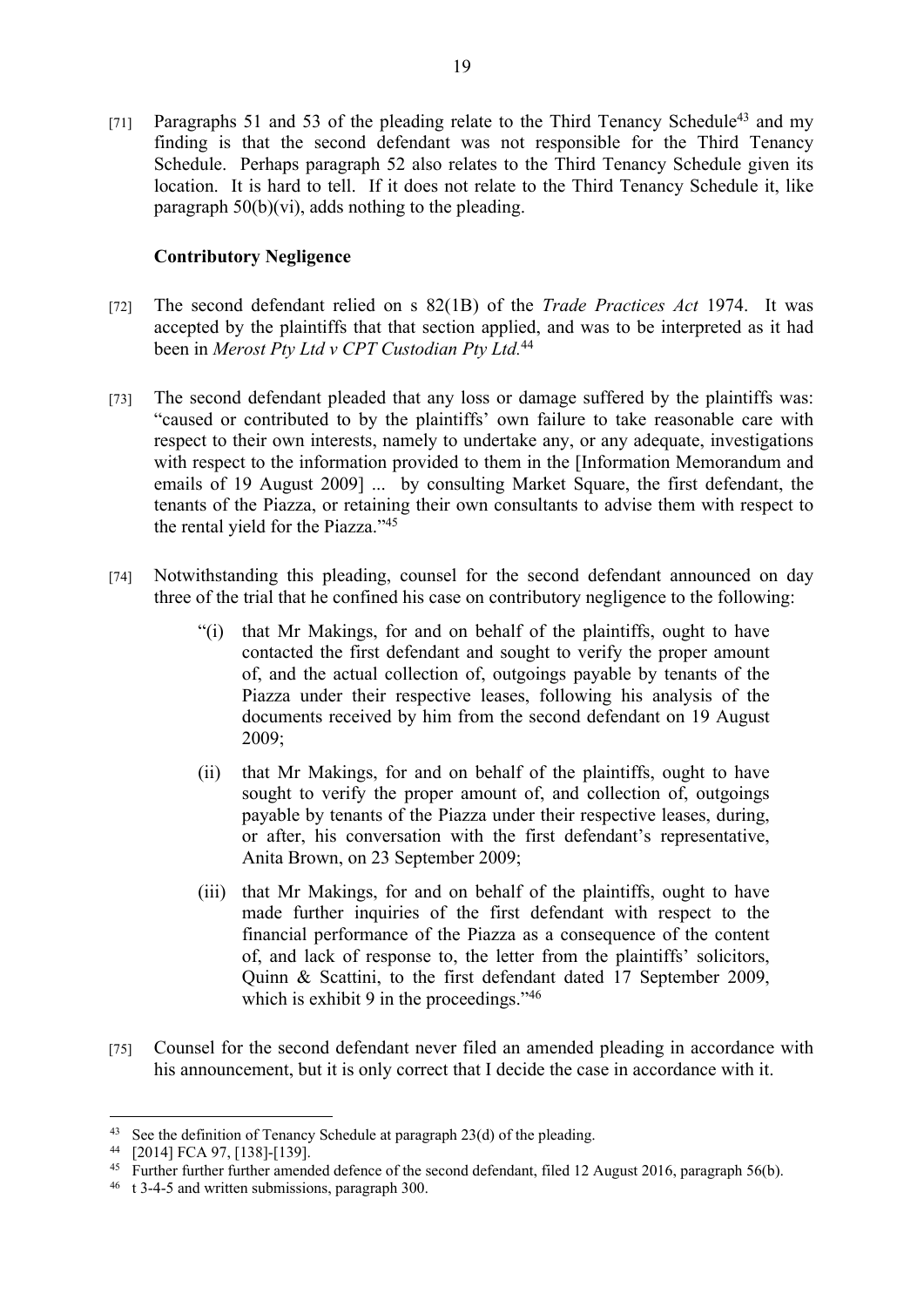- [76] The amendment to the second defendant's contributory negligence plea occurred when counsel for the plaintiffs complained that counsel for the first defendant had recently adopted the second defendant's (pleaded) contributory negligence plea, but refused to provide particulars of it – t 3-2. My ruling on that was that it was too late for the plaintiffs to complain when the broader contributory negligence plea had been in the second defendant's pleading for years and particulars had not been sought – tt 3-4 and 3-6.
- [77] At the time counsel for the second defendant made this announcement, he said:

"Your Honour, having heard the evidence of Mr Makings on Friday, Mr Roney and I spoke this morning and having heard that evidence I told him that the contributory negligence claim, which is paragraph 56(b) of our defence, would be at this stage limited to these propositions …

…

Now, that arises, as I said, as a consequence of the evidence of Mr Makings on Friday." – t 3-4-5.

Further explanation was given in the written submissions at paragraph 301, "The plea centres upon contacting CBRE because, firstly, Mr Makings' own evidence highlights the extent to which he relied upon the documents produced by CBRE and, secondly, Mr Makings' assumption about outgoings was based upon his view of CBRE as a professional and competent organisation."

- [78] Significantly, this change to the second defendant's contributory negligence plea was not based on some refined understanding of paragraphs 50-53 of the plaintiffs' third amended statement of claim.<sup>47</sup> In coming to the decision recorded at paragraph  $[67]$ above, I was particularly concerned to check that the second defendant's change of case as to contributory negligence was not linked to the plaintiffs' pleading at paragraphs 50-53 (as that would have been good reason not to let the plaintiffs depart from their pleading). I could find nothing to indicate that it was; as recorded, the reasons given for the change to the basis of the contributory negligence plea were to the contrary.
- [79] It will be evident from what has gone before,<sup>48</sup> that I take a very different view of Mr Makings' evidence to the view expressed by counsel for the second defendant in the passage extracted at [77] above.<sup>49</sup> My view is that Mr Makings' evidence highlighted the extent to which he relied upon Annexure A and its successors; the oral statements made by Mr Djurovitch, and the extent to which documents produced by CBRE were secondary considerations to him.
- [80] In order to understand the contributory negligence plea it is necessary to deal with some additional facts. On 11 September 2009, after contract but before settlement, solicitors

<sup>&</sup>lt;sup>47</sup> And indeed it involves much more than a change of focus from the Piazza's financial performance generally to a focus on outgoings. It involves a change from asserting that enquiries ought to have been made of relevant professional advisors to asserting that factual enquiries ought to have been made of CBRE.

<sup>48</sup> Paragraphs [54] – [56] above, and my discussion of the Third Tenancy Schedule below at [114].

<sup>49</sup> Although see footnote 28, above.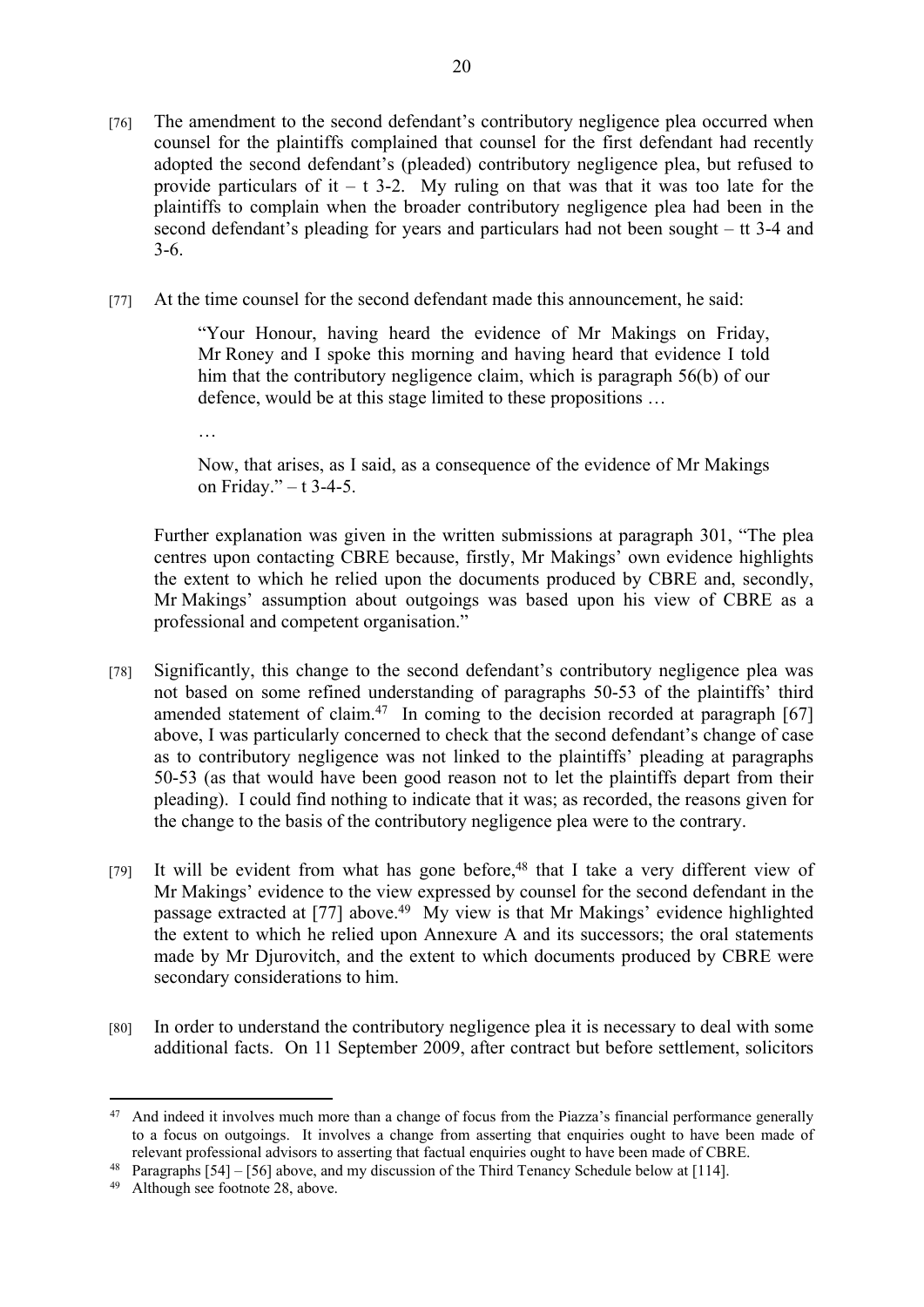acting for the plaintiffs wrote to the solicitors acting for the vendor asking six questions. The first two were:

- "1. Does your client have a property manager managing the leases on the property? If yes, please provide contact details.
- 2. If the answer to question 1 is 'no', please advise us of rent and outgoing payments for all registered and unregistered leases as at 25 September 2009."
- [81] Settlement was due on 25 September 2009. On 16 September 2009 the solicitors wrote again requesting a response to "the six points raised". The next day the vendor's solicitors wrote telling the plaintiffs' solicitors that the property manager was CBRE; the relevant person to contact was Anita Brown, and giving her phone number. On that same day, 17 September 2009, the plaintiffs' solicitors wrote to CBRE asking for: (1) rent and outgoings payments for each lease as at the settlement date; (2) copies of any unregistered leases; (3) advice as to any leases which would be terminated by 25 September 2009; (4) advice as to any unresolved rent reviews currently in progress, and (5) advice as to whether or not deductions had been made from any rental bonds held as at 25 September 2009 – ex 9.
- [82] The answer to this letter was not tendered by counsel for the plaintiffs but was in the agreed bundle and I make it exhibit 81. It says that as CBRE will continue to manage the property on behalf of the plaintiffs, the parties agreed that any adjustments as to rent and outgoings were to be left to CBRE to make.
- [83] Mr Makings met with Anita Brown two or three days before settlement and they agreed on a service contract according to which CBRE would continue to manage the property after settlement. Mr Makings did not ask Anita Brown whether CBRE was in fact collecting all the rent and outgoings due under the leases, or ask her what were the correct outgoings for the Piazza– t 4-49. Indeed it would have been strange if he had in all the circumstances. He had already satisfied himself about the financial performance of the Piazza. Settlement was due, and he was contracting with CBRE to manage the centre on his behalf.
- [84] Nor was there any reason that Mr Makings ought to have made enquiries based upon "the content of or the lack of response to" exhibit 9. The letter which was exhibit 9 was answered within a reasonable time. It did not concern the proper amount of outgoings for the Piazza, or their collection generally. The letter merely sought to make proper arrangements for financial adjustments on settlement. Those were made.
- $[85]$  The only viable pleading of contributory negligence then, is that in paragraph  $[74]$ (i) above.
- [86] Mr Bell's evidence was that most people who sought to buy a commercial building would employ an accountant to look at the "actual financials". These would be sourced from the property manager. The potential purchaser would seek permission, through the real estate agent for the vendor then, "in normal cases the vendor has nothing to hide. He says yes, I'll provide that information, and away they go and do that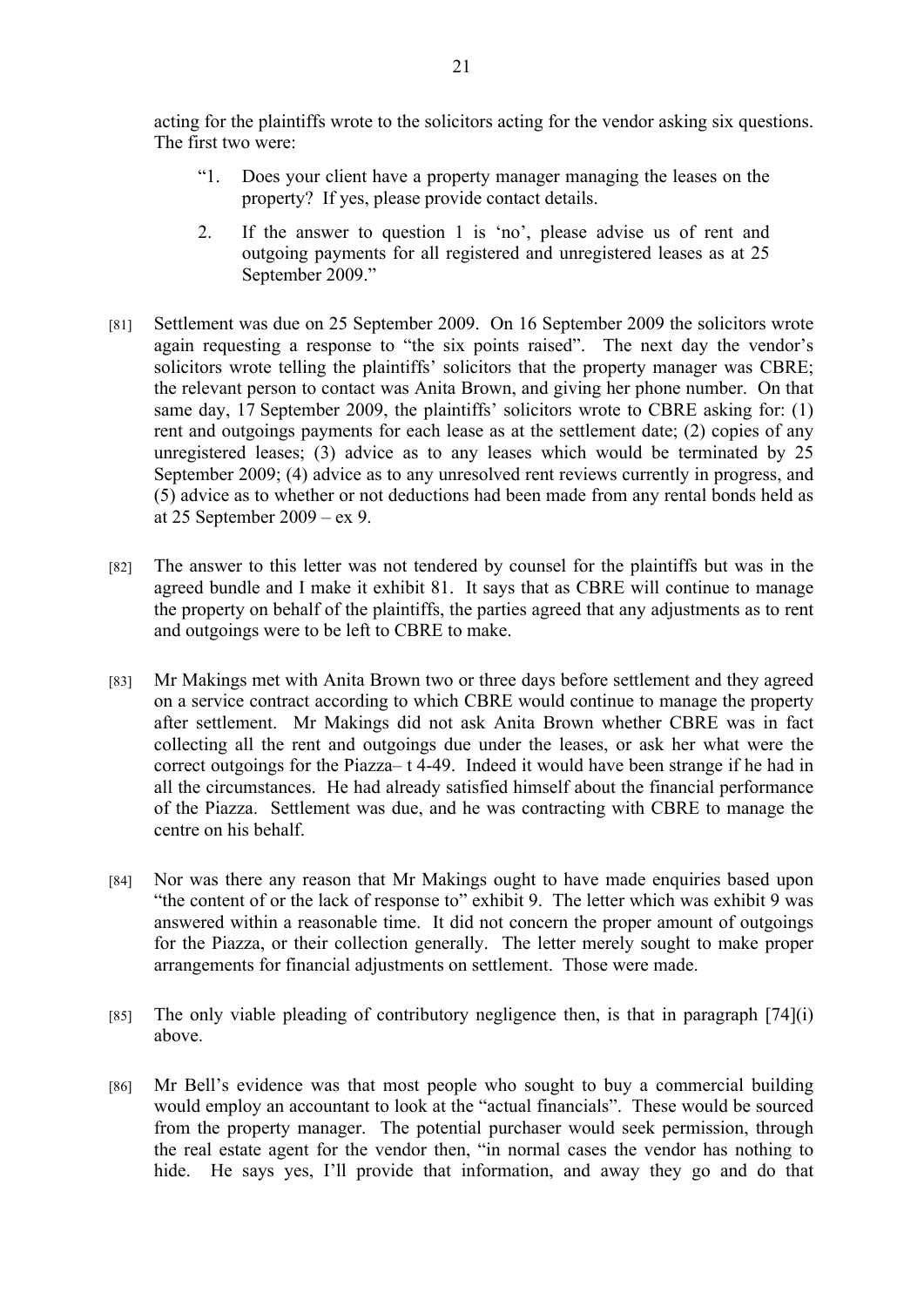investigation."  $-$  t 8-18-19. I accept this evidence because it is so commercially obvious.

- [87] By its contributory negligence plea the second defendant did not contend that the plaintiffs ought to have asked for the "actual financials", but just enquired of the first defendant to "verify the proper amount of, and the actual collection of, outgoings payable by tenants of the Piazza under their respective leases". I interpret the second defendant's case as being that it alleges it was Mr Makings personally, not an accountant or other professional on his behalf, who ought to have made the enquiry. I interpret the new contributory negligence case that way for it stands in contrast to the earlier pleading which was to the effect that consultants ought to have been engaged. Further, I think it is clear from the words which introduce  $(i)$ - $(iii)$  – "that Mr Makings, for and on behalf of the plaintiffs," – that the second defendant means Mr Makings personally. It certainly does in (ii), and in my view does in all three paragraphs. There is nothing to contradict that in the second defendant's written submissions, see paragraphs 299ff.
- [88] The difficulty is that there is no pleading, and no case made either in evidence or in submissions, as to what such an enquiry from Mr Makings to CBRE would have produced.
- [89] Mr Bell's evidence was that enquiry ought to have been made to the second defendant for permission to approach CBRE. The second defendant did not explore with Mr Solomons or Mr McInnes whether permission would have been granted had such an enquiry been made. This is not in my view a technical point. Mr Djurovitch's notes on potential purchasers for the Piazza were in evidence – exhibit 49. They show that some potential purchasers asked Mr Djurovitch for more information as to tenant payment histories and proof of payment of rents. The schedule shows that in every case where that information was sought, it was not provided, despite some potential purchasers following up their enquiries. Mr Bell could not explain why that was. His response was that only Mr Djurovitch could say  $- t 8-62$  – and of course Mr Djurovitch was not called.
- [90] To be clear, I am not persuaded that had Mr Makings asked for permission to approach CBRE he would have been given it. The second defendant refrained from asking Mr Solomons and Mr McInnes, and decided not to call Mr Djurovitch. Of course had permission been sought to approach CBRE and been denied, it may be that most potential purchasers would have refused to contract – their suspicions would have been aroused. But the second defendant made no case about this, in pleadings, evidence, or in submissions, and I am not going to speculate in circumstances where in my view Mr Makings acted very naively and trustingly in purchasing the Piazza.
- [91] More difficulties are encountered if it is assumed that Mr Makings was granted permission to enquire of CBRE, or if he took it on himself to do so without permission.
- [92] It would appear that something was very wrong with the first defendant's system to estimate, budget for, collect and reconcile outgoings. It is difficult to know exactly what the problems were. In 2012 a new manager at CBRE, Mr Martin, discovered that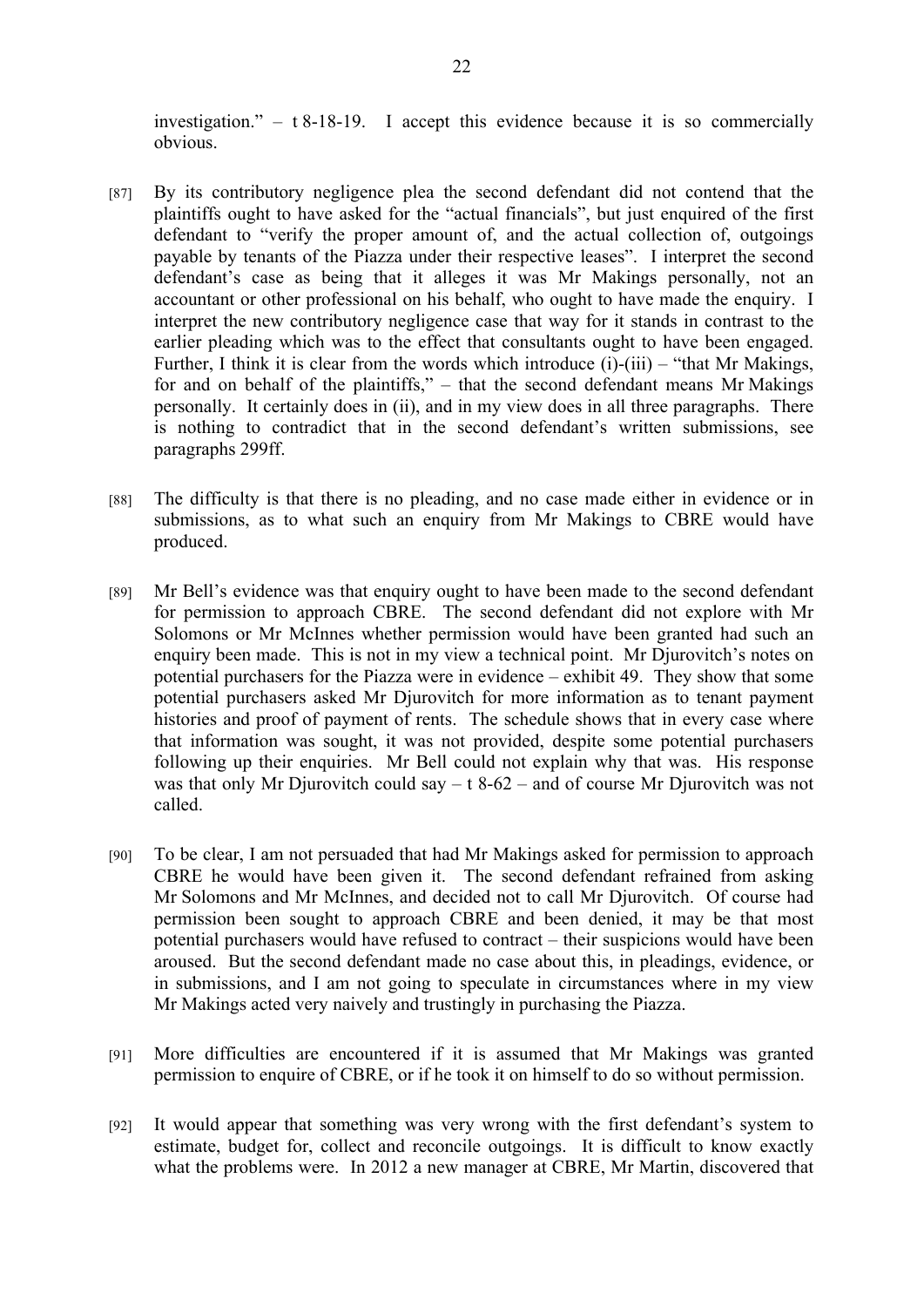as far as he could see, the processes under the *Retail Shop Leases Act* of estimating, budgeting and reconciling outgoings had not been performed. He was quite certain these processes had not been performed post-September 2009, but was not entirely sure what the position was between 2007 and 2009.<sup>50</sup> Further, the owner of the Piazza was paying all the shared services under the Building Management Statement and not recouping amounts due from other lot holders – tt 4-90 and 4-98.

- [93] Mr Otten was one of the relevant managers prior to September 2009. It was he who would have prepared the estimate which was Annexure B to the Information Memorandum. Unsurprisingly he had little recall of details of his management of the Piazza from the years 2007 to 2009, but his evidence was that he did prepare estimates and he could see from the Owner's Statements that the estimate which was Annexure B had been loaded into the CBRE system as the budget. That would normally not have occurred without the owner of the building (in this case Market Square) granting permission.
- [94] It was clear that some CBRE documents had been lost, possibly when CBRE moved offices.<sup>51</sup> The estimate of outgoings which formed Annexure B was apparently one such document. Mr Martin could not find it  $- t$  4-102.
- [95] The first defendant's failure to call Anita Brown, who was the CBRE property manager immediately prior to the sale of the Piazza, was criticised. The failure to call her might let me feel more confident in drawing the inference that there were serious flaws in the management of the Piazza in the years 2007-2009. I do draw that inference. However, I could certainly not draw any inference that Anita Brown was aware of those faults in August and September 2009. Nor would I draw the inference that she would have made Mr Makings aware of them had he enquired. Nor can I draw an inference that if unaware of the faults, she would have made such strenuous investigations in response to an enquiry by Mr Makings that these faults would have been revealed, first to herself and then to him.
- [96] There is no suggestion in the evidence that the first defendant was aware in August and September 2009 that it was failing in its duty to properly invoice and collect outgoings. I find that if Mr Makings had made general enquiries as to whether or not outgoings were being properly invoiced and collected, the likelihood is that he would have been told that they were.
- [97] Had he gone further and asked in what amount outgoings had been collected for the previous financial year, I find it likely that he would have been told outgoings in a sum less than \$106,140 had been collected. Possibly he would have been told that an amount of \$65,286 was collected – this was what is recorded in CBRE's Owner's Statement (ex 15) as the "operating expenses income" (p 2453 of the exhibit). But even here I am speculating, for although three people who conceivably could have answered this question were called (Martin, Tambour and Otten), none of them was asked what answer the question would likely have received having regard to the CBRE financial statements for the 2009 financial year.

<sup>50</sup> tt 4-85, 4-86, 4-94, 4-95, 4-96, 4-107.

 $51$  t 4-112.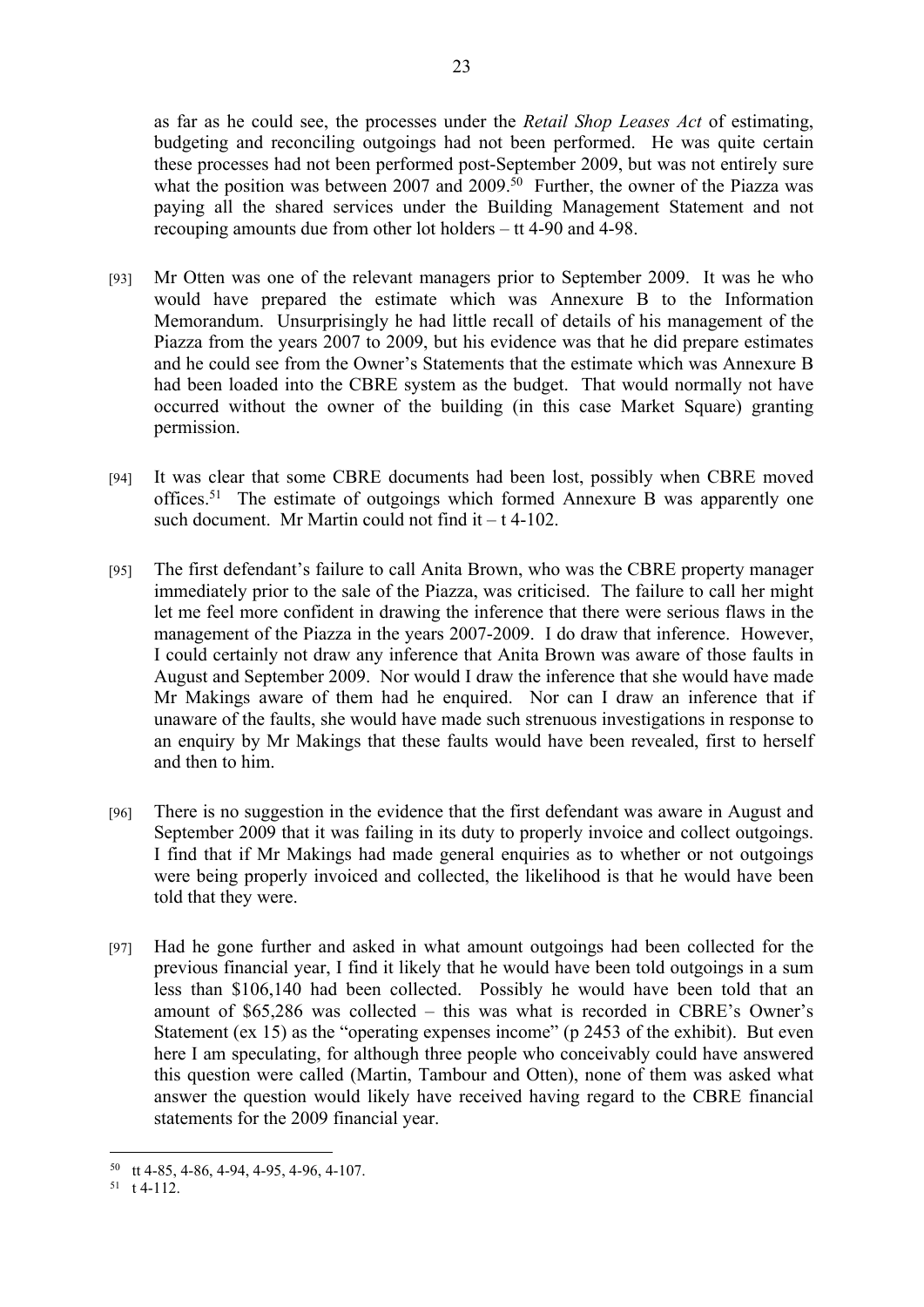- [98] Even if the answer \$65,286 had been given, I am still not persuaded that Mr Makings would have refused to go ahead with the purchase. He had the Third Tenancy Schedule which showed \$67,261 as estimated operating expenses to be received for the 2010 financial year. He mistook this as an actual figure for the year ended June 2009,<sup>52</sup> yet he rationalised, as explained at [24] above, and came to the conclusion that the information in the Third Tenancy Schedule confirmed the representations in the Information Memorandum<sup>53</sup>
- [99] The second defendant's contributory negligence case is not made out.

## **The Case Against the First Defendant**

- [100] The plaintiffs' case against the first defendant was pleaded as a breach of the *Trade Practices Act* and alternatively as a breach of a common law duty of care. The plaintiffs sought to attribute the representations made by the second defendant, which I have already discussed, to the first defendant because the first defendant originally produced the estimate of outgoings (Annexure B) and the Third Tenancy Schedule. It was said that the first defendant ought reasonably to have contemplated that the information it produced might be used as it was in fact used by the second defendant. This case must fail.
- [101] The plaintiff pleaded that Ray White asked CBRE for information to assist in the marketing campaign and CBRE would not co-operate in providing it. The second defendant denied this. There was no evidence to this effect from anyone. Further, there is no evidence that CBRE had any involvement in passing on their documents to the second defendant for the purpose of selling the Piazza. There is no evidence that CBRE knew of their use by the second defendant. In particular there is no evidence from which I could infer that anyone from CBRE read a copy of the Information Memorandum. The failure to call Anita Brown does not change that position.
- [102] The first representation made to Mr Makings was that the Piazza was likely to be purchased at a price yielding an income of between 8 and 10% of the purchase price. There is no evidence that this representation was based on any information supplied by the first defendant, see [37] above.
- [103] I turn to the representation that "the net rental for the [Piazza] … is approx. \$607,175 p/a (see Tenancy Schedule)". There is no evidence that CBRE was involved in making the representation that the total shown as total net rent on Annexure A (and its successors) was in fact received as rental income, net of all expenses, in the financial year ended 2009.
- [104] Mr McInnes thought that Market Square's lawyers produced the document which was Annexure  $A - t$  6-18. I think it likely that lawyers produced the document which was exhibit 4 as part of their drafting the contract of sale – see its heading "Schedule 1"; it was in fact schedule 1 to the contract of sale. Mr Solomons thought that someone at

<sup>52</sup> tt 2-41, 2-42, 3-50.

<sup>53</sup> tt 2-43 (twice), 2-45, 2-47, 2-48, 2-49, 2-50, 2-51, 3-31, 3-38, 3-40, 3-42, 3-49-50.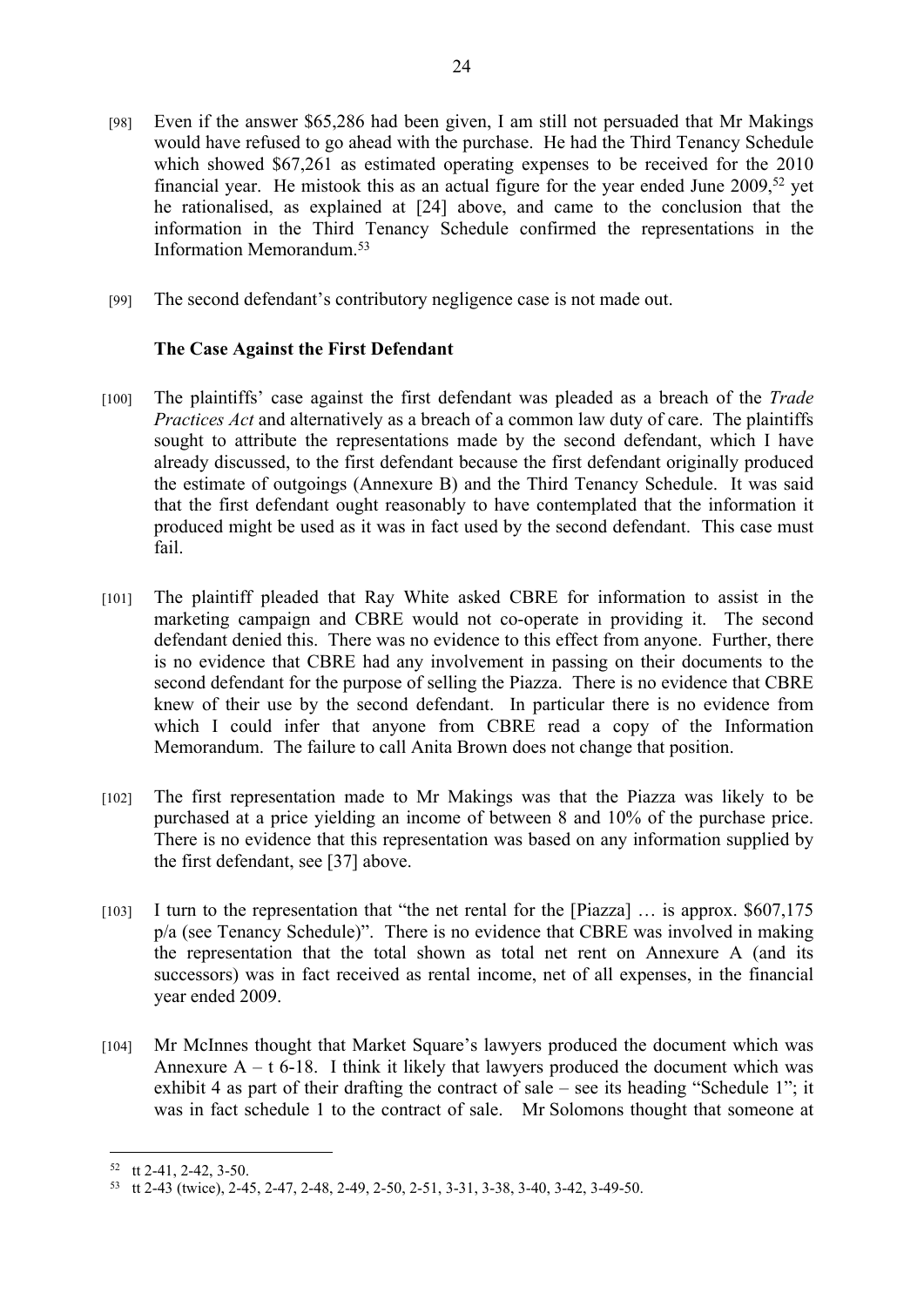Market Square created the document  $-$  t 5-83. Maybe that is correct and it was produced for the solicitors who used it to draft schedule 1 to the contract. Whoever it was who produced the document which is Annexure A, there was no evidence that it, or its successors, were produced by CBRE.

- [105] CBRE had nothing to do with the representation in the Information Memorandum that the schedule of rents payable under the leases was "the net rental for the [Piazza]" or that "Net annual rent for the 11 tenancies … tops \$607,000" – (Annexure I). Nor did CBRE have anything to do with the statement made by the second defendant in the email sent at 20:32 on 19 August 2009; the oral statements made by Mr Djurovitch as to total rental on 26 August, or his conduct in using the total rental figure to calculate yield on 26 August 2009.
- [106] The first defendant prepared the estimate of outgoings, Annexure B. It was created by CBRE in the course of its management of the Piazza.<sup>54</sup> Such a document was to be sent to the shopping centre's owners so that they could approve and sign it. It would then be circulated to the tenants as a basis for their liability for outgoings under the *Retail Shop Leases Act.* As discussed above, the estimate of outgoings was inaccurate, and the fault for the inaccuracy lay with CBRE. The estimate ought to have been in the vicinity of \$159,000 and the rate should have been about  $115m^2$ <sup>55</sup> It was only an estimate of outgoings recoverable by tenants, so it was not a fault that it did not include the amount of \$41,638 which related to shared services. Mr Djurovitch's representations that it showed all the expenses referable to the Piazza and that all the expenses of the Piazza were recoverable from tenants went well beyond the document.
- [107] Mr Martin and Ms Tambour accepted that an estimate of outgoings under the *Retail Shop Leases Act* was commonly included in Information Memoranda produced if a building owner wished to sell a commercial or retail building. Ms Tambour also gave evidence that CBRE knew, the documents suggested by 22 July 2009 (ex 37), that the Piazza was being sold. The plaintiffs rely upon this evidence to say that the first defendant ought reasonably to have contemplated that its estimate of outgoings would be sent to a class (potential purchasers) of which Mr Makings was one, who would rely upon the document in buying the Piazza.<sup>56</sup> The alternative case was that these factual circumstances were sufficient to make the first defendant responsible under the *Trade Practices Act* for a false representation to Mr Makings as a potential purchaser of the Piazza.
- [108] The second defendant took an out-of-date, unsigned estimate of outgoings recoverable from tenants and represented that the actual total outgoings for the Piazza in the 2009 financial year were in the vicinity of the amount of the estimate. Mr Djurovitch said these were the total expenses for the Piazza, and that all expenses of the Piazza were recoverable from tenants. These representations were part of a wider set of representations, the most important of which was that after paying those outgoings, the Piazza yielded net rent of around \$619,630.

<sup>54</sup> The evidence of Mr Otten establishes this, eg, t 7-54-55, and Ms Tambour t 4-115.

<sup>&</sup>lt;sup>55</sup> See [60] above

<sup>56</sup> *Esanda Finance Corporation v Peat Marwick Hungerfords* (1997) 188 CLR 241, 252.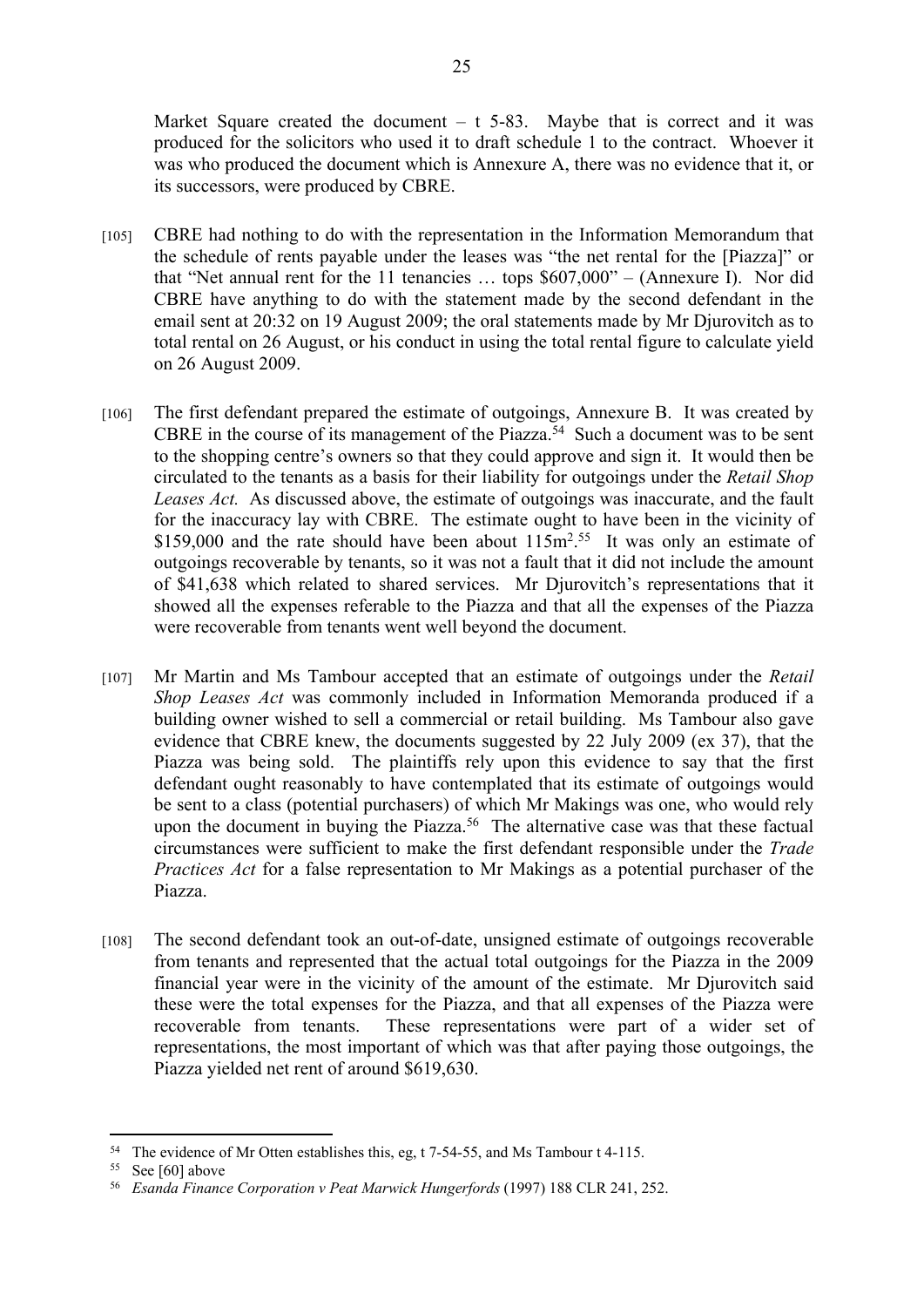- [109] Every month for over two years CBRE had given Market Square a set of financial statements which showed how poorly the Piazza was performing. They showed what the total outgoings for the Piazza were in fact for any given period, and what recovered outgoings were for any given period. These statements showed that in the 2009 financial year total outgoings were about \$190,000<sup>57</sup> and recovered outgoings about \$65,000. They showed the net rent for that financial year was about \$297,000. In this context, there was no basis for CBRE reasonably to contemplate that a small, outdated part of the information it prepared on behalf of Market Square would be misused in the way it was by the second defendant as agent for Market Square. Nor could the first defendant be responsible under the *Trade Practices Act* for the representations made.
- [110] CBRE produced the Third Tenancy Schedule. The representations said to be made by the Third Tenancy Schedule were that outgoings were at an average of \$75 per square metre and that the individual tenancies were returning an amount of \$619,617 together with recoverable outgoings of \$67,261.<sup>58</sup> It was also pleaded there were implied representations to the effect that operating expenses were reimbursable to the lessor. I cannot accept that implication arose where the express representation was that recoverable outgoings were in an amount of \$67,261 and where the schedule was handed over with other material, including Annexure B to the Information Memorandum. It was further pleaded that there was an implied representation that there were no further matters, of which Mr Makings ought to have been concerned, about the capacity of the Piazza to derive net income in an amount of \$619,617. I cannot see that this was a fair implication either from the Third Tenancy Schedule itself, or from that schedule in the context of the other information provided in the Information Memorandum, and orally by Mr Djurovitch.
- [111] There is no evidence that CBRE was a party to using the tenancy schedule to support either the representation that the actual net rental income from the Piazza was \$619,617, or that outgoings were charged at \$75 per square metre. It was Mr Makings who understood these things from his perusal of the document. Mr Makings' conclusions were no doubt strongly influenced by the information he had already from Ray White.<sup>59</sup> I do not think that any reasonable reader of the Third Tenancy Schedule would arrive at these conclusions in the absence of the earlier information.
- [112] Dealing first with the figures, the Third Tenancy Schedule does not expressly state what the net income is, and does not contain figures which would naturally lend themselves to the conclusion that the net income was \$607,175, \$619,630 or \$619,617.
- [113] The Third Tenancy Schedule is ambivalent as to the rate at which outgoings for the Piazza are charged. So much was acknowledged by the plaintiffs' third amended statement of claim which pleaded representations of various rates per square metre from this schedule, ranging from \$73.77 to \$90. In fact, an examination of the document shows that Tenancy 12B was being charged \$43.16 per square metre and Tenancy 9, \$69.67 per square metre. It is true that the figure \$75.21 per square metre is given in the last part of the Third Tenancy Schedule under the heading "Income Totals" and this is the figure which Mr Makings looked at. Mr Makings used this figure to confirm that

<sup>57</sup> This included the amount of around \$41,638 shared services costs.

<sup>58</sup> Paragraph 26(b) and (d) of the third amended statement of claim.

<sup>59</sup> See [24] above. And see also: tt 2-41, 2-44, 2-48, 2-51, 3-13.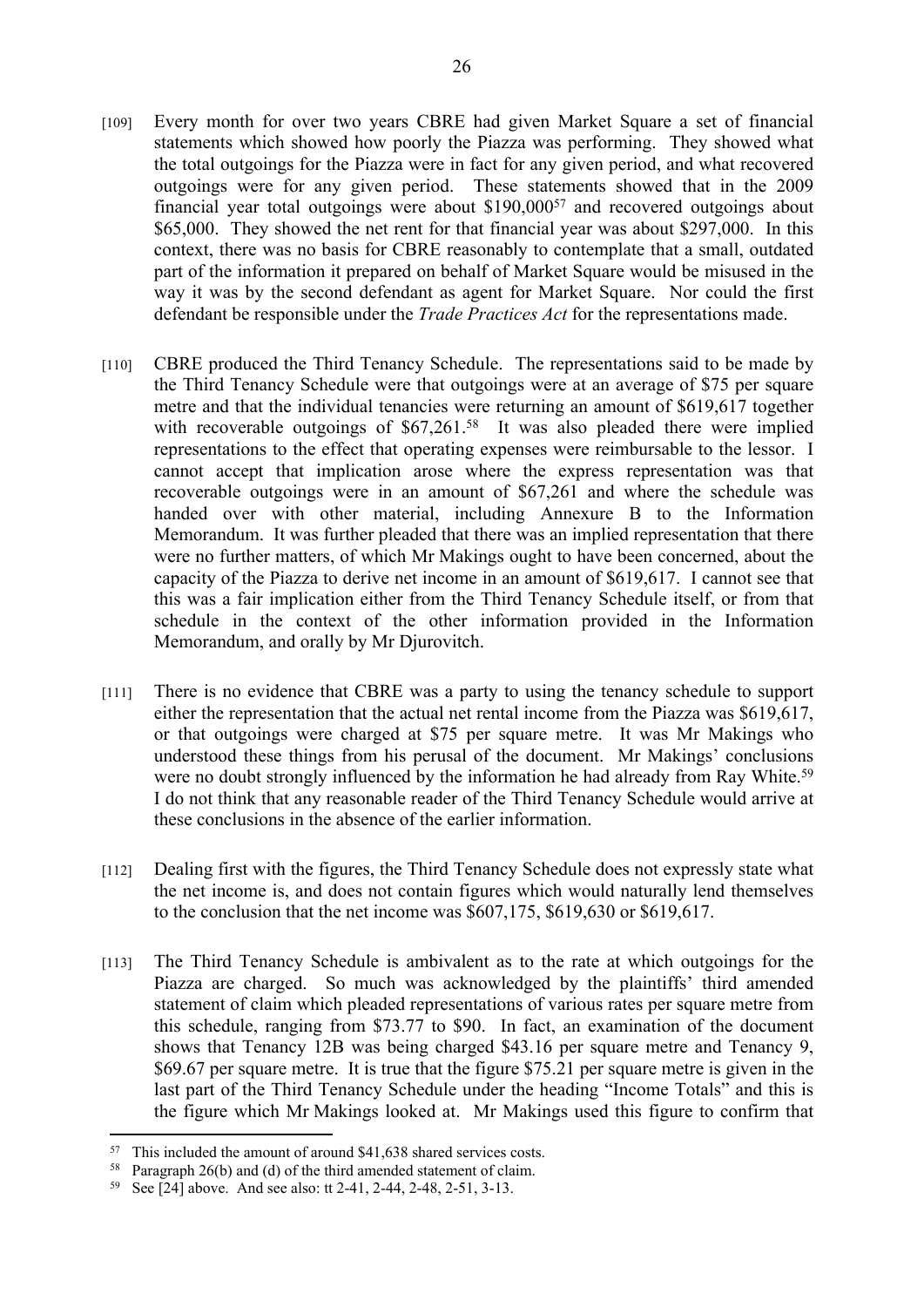outgoings were in the order of the estimate of outgoings for the year ended 2009, and in this sense it was important to him.

- [114] The Third Tenancy Schedule showed, on the last page, that only \$67,261 was expected to be recovered from tenants in the 2010 financial year. Mr Makings did not properly understand this second piece of information and rationalised the figures so it seemed to him that in an approximate way they accorded with his understanding of Annexure A.<sup>60</sup> I think it was clear from his evidence that he did not understand or attempt to analyse closely the information in the Third Tenancy Schedule.<sup>61</sup> I mean no disrespect in concluding that to do so was beyond him.
- [115] Like the statement of outgoings already dealt with, I do not consider that there is any sensible basis to say that by creating the Third Tenancy Schedule, and passing it on to its client Market Square, the first defendant engaged in the conduct which misled and deceived Mr Makings. The Third Tenancy Schedule was part of the Owner's Statement for June 2009.<sup>62</sup> The document taken as a whole showed how poorly the Piazza was performing. In his evidence Mr Makings agreed that had he seen the whole document, the purchase of the Piazza would not have gone ahead.<sup>63</sup> The first defendant could not reasonably anticipate that one part of a document which it produced would be misused in the way the plaintiffs allege the Third Tenancy Schedule was – to represent actual rental income from the Piazza in the sum of \$619,617 and to represent outgoings at \$75 per square metre. In these circumstances the first defendant is not liable under the *Trade Practices Act* or at common law for having produced the tenancy schedule.
- [116] Lastly, there is no basis on the evidence to make the first defendant responsible for oral statements made by Mr Djurovitch on 26 August 2009.

### **Second Defendant's Claims under Proportionate Liability Legislation**

- [117] The second defendant pleaded by way of defence that the claim made against it was an apportionable claim within s 87CB(1)(a) of the *Trade Practices Act* and s 28(1)(a) of the *Civil Liability Act* 2003 (Qld). That may be accepted.
- [118] It pleaded that if the plaintiffs established their case against the first defendant then the first defendant was a concurrent wrongdoer – s 87CB(3) of the *Trade Practices Act* or s 30(1) of the *Civil Liability Act.* This claim must fail because my finding is that the first defendant is not liable to the plaintiffs.
- [119] The second defendant also pleaded that Market Square was a concurrent wrongdoer.<sup>64</sup> The second defendant ran a case at a factual level which sought to establish the liability

 $60$  See [24] above.

<sup>61</sup> tt  $2-38$ ,  $2-47$ ,  $2-49$ ,  $3-40$ ,  $3-42$ ,  $3-49-50$ ,  $3-50-51$ .

<sup>62</sup> The Third Tenancy Schedule was at pages 2509-2011 of the exhibit; the Owner's Statement was at pages 2487-2011.

<sup>63</sup> tt 2-107-108 and 3-51-53.

Paragraph 55(db) of the further further further amended defence of the second defendant gives some indication that an apportionment claim was essayed against Messrs Solomons and McInnes, but there is no express pleading that they are concurrent wrongdoers, cf paragraphs 55(c) and (d). I think that position is put beyond doubt by paragraph 325 of the second defendant's written submissions which is to the effect that only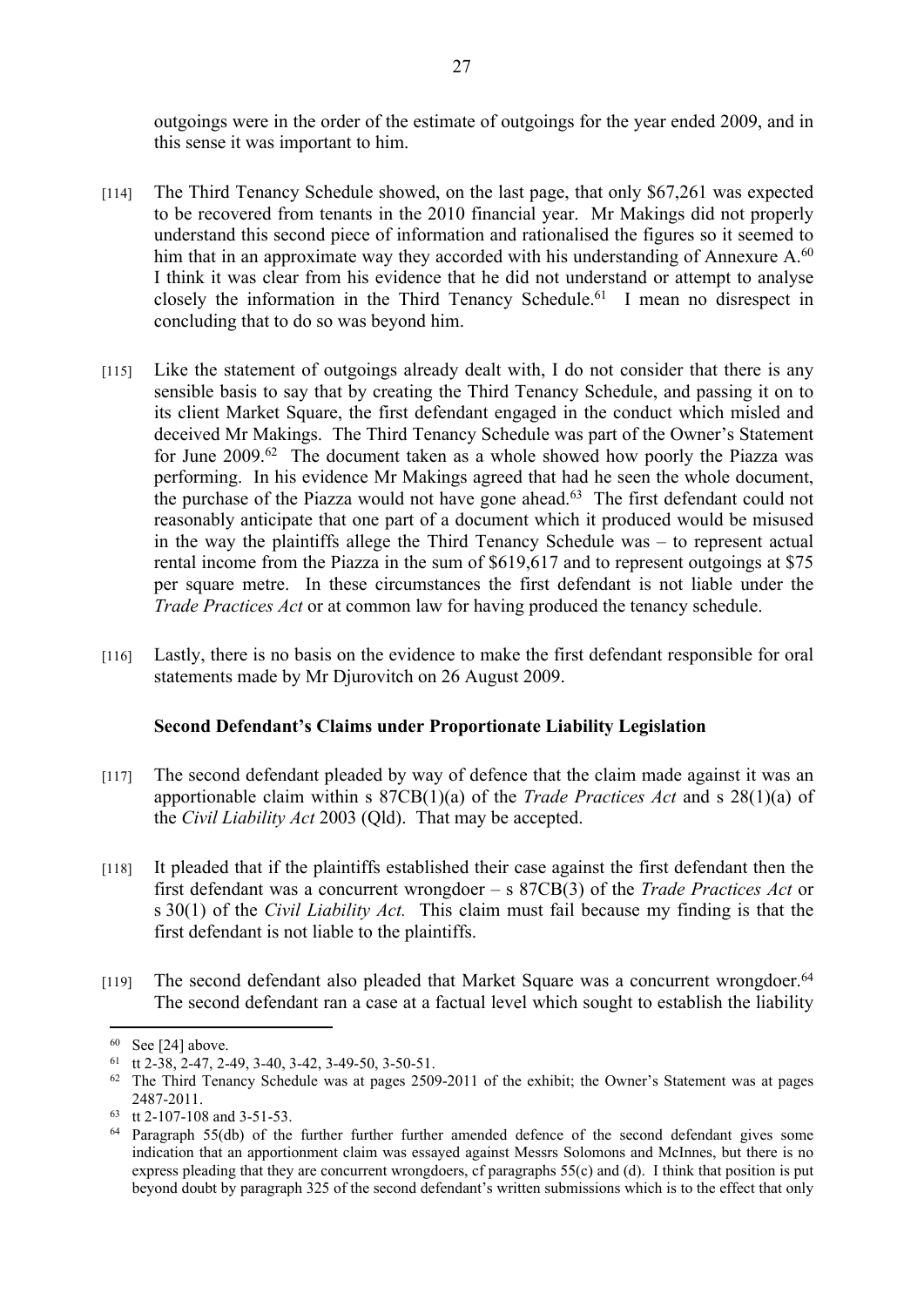of Market Square to the plaintiffs. For reasons I do not understand it did not rely on general principles of agency or s 84(2) of the *Trade Practices Act.* It seems to me that section does apply and deems acts of the second defendant to have been engaged in by Market Square. The second defendant was an agent of Market Square and at all times acted within its actual or apparent authority. So far as apparent authority of a real estate agent is concerned, see *Mark Bain Constructions Pty Ltd v Avis*<sup>65</sup> and the cases cited there. In this case the second defendant did no more than state facts or circumstances relating to the value of the property, ie, it acted, at least, with apparent authority. The result is that at law, the acts of the second defendant, for which I found it liable to the plaintiffs, are deemed to have been engaged in by Market Square.

- [120] Whether that reasoning is relied upon, or the factual case run by the second defendant about the vendor's liability to the plaintiffs is relied upon, there is a difficulty for the second defendant. The facts of the case fall squarely within the ambit of the decision of *Hadgelias Holdings and Waight v Seirlis & Ors*. <sup>66</sup> The conclusion in that case was that where "... agents and vendors ... performed a single set of acts which caused loss. They were not 'concurrent wrongdoers' so as to attract the application of s 87CD [of the *Trade Practices Act*]." – [24].<sup>67</sup>
- [121] The Court of Appeal's judgment in *Hadgelias* sits in a somewhat unusual context. The appeal in that case was from a decision of McMurdo J, *Seirlis v Bengtson*. <sup>68</sup> The facts before his Honour were, for present purposes, identical to the facts here and the submission before him was, "that there must be distinct acts or omissions between those who are said to be concurrent wrongdoers" before the proportionate liability legislation could apply – [117]. At that time there was a decision to this effect: the decision of the New South Wales Court of Appeal in *Tomasetti v Brailey.*<sup>69</sup> It concerned whether or not a company and its sole director were concurrent wrongdoers. The decision in that case was that:

"The acts and omissions of [the director] … were the corporate acts of [the company]. Accordingly, they were both responsible for the appellants' losses, their acts and mind being the same. I find nothing in the terms of [the apportionment legislation] that requires responsibility for a loss to be apportioned between concurrent wrongdoers of this type so that the total of the percentages for which they are liable is 100 per cent. The section simply limits the liability of the defendant to the proportion of the loss that the Court considers just having regard to the defendant's responsibility for the loss or damage. Here [the director] and [the company] were each fully responsible for the losses and it is just that each be liable for 100 per cent of the losses." $-$  [154].

the first defendant and vendor were contended to be concurrent wrongdoers. It is difficult to know what to make of the pleading at paragraph 55(db) of the further further further amended defence of the second defendant. I interpret those paragraphs and paragraph 338 of the second defendant's written submissions as referring to conduct by Messrs McInnes and Solomons as being relevant because it was on behalf of Market Square.

 $65$  [2012] QCA 100, especially at [12] ff.

<sup>66</sup> [2014] QCA 177.

<sup>67</sup> The provisions of the *Civil Liability Act* are if anything less helpful to the second defendant.

<sup>68</sup> [2013] QSC 240.

<sup>69</sup> [2012] NSWCA 399.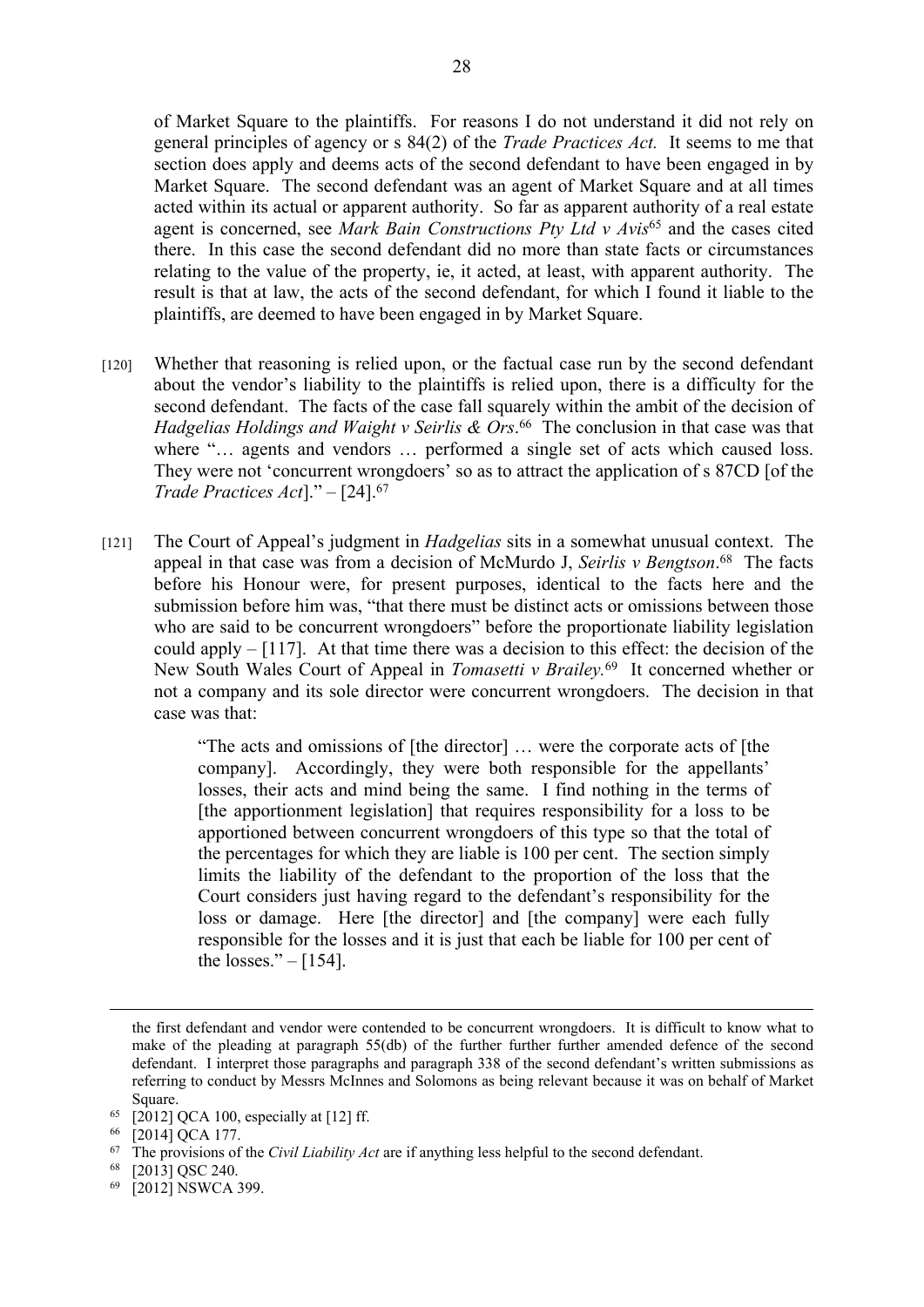[122] McMurdo J followed that reasoning, ie, that (implicitly) the director and the company were concurrent wrongdoers, but because their acts and omissions were the same, the legislation did not require an apportionment.

29

[123] The Court of Appeal in *Hadgelias* focussed on the anterior question: whether the real estate agent and vendor in that case were concurrent wrongdoers. It concluded that they were not. Holmes JA said:

> "On my construction of s 87CB, the agents and vendors in the present case performed a single set of acts which caused loss. They were not 'concurrent wrongdoers' so as to attract the application of s 87CD." – [24].

Further, that s 87CB should be construed:

"… as concerned with distinct acts (or omissions) or sets of acts (or omissions) by different actors, combining or working independently to cause loss or damage, and consequently inapplicable where there is but a single act or set of acts causing loss, attributable to more than one person." – [21]

[124] Subsequently, the New South Wales Court of Appeal reconsidered these issues in *Williams v Pisano*. <sup>70</sup> The Court distinguished the earlier case of *Tomasetti* on its facts, but also commented that it did not contain any detailed consideration of whether or not the director and company in that case fell within the definition of concurrent wrongdoer – [79]. After a very detailed analysis of the relevant legislative provisions Emmett JA (with Bathurst CJ and McColl JA concurring) concluded that:

> "For the above reasons, s 87CB(3) should be construed as applying to a situation in which two or more persons contribute to the commission of a single act that causes the damage that is the subject of the claim under the *Consumer Act*. Thus [the wrongdoers] are concurrent wrongdoers for the purpose of Pt VIA." $-$ [84].

- [125] I am bound by the decision of *Hadgelias* in the Queensland Court of Appeal. Accordingly my decision is that Market Square and the second defendant were not concurrent wrongdoers and this defence fails. In light of the decision in *Williams v Pisano* I will go on to express my view that were they concurrent wrongdoers, I would limit the liability of the second defendant to 80 per cent of the plaintiffs' loss. I will now give my reasons for that *obiter* finding. In summary, on the evidence before me, the second defendant was far more culpable in making misrepresentations to Mr Makings than was Market Square, and the representations the second defendant made were far more powerful an influence on Mr Makings than anything said or done by Market Square. I will compare the culpability of the second defendant and Market Square by reference to the factual case the second defendant made against Market Square in its defence.
- [126] It is difficult to discern from the pleading what is the legal basis upon which it is said Market Square would have been liable to the plaintiffs. It appears from paragraph

<sup>70</sup> [2015] NSWCA 177.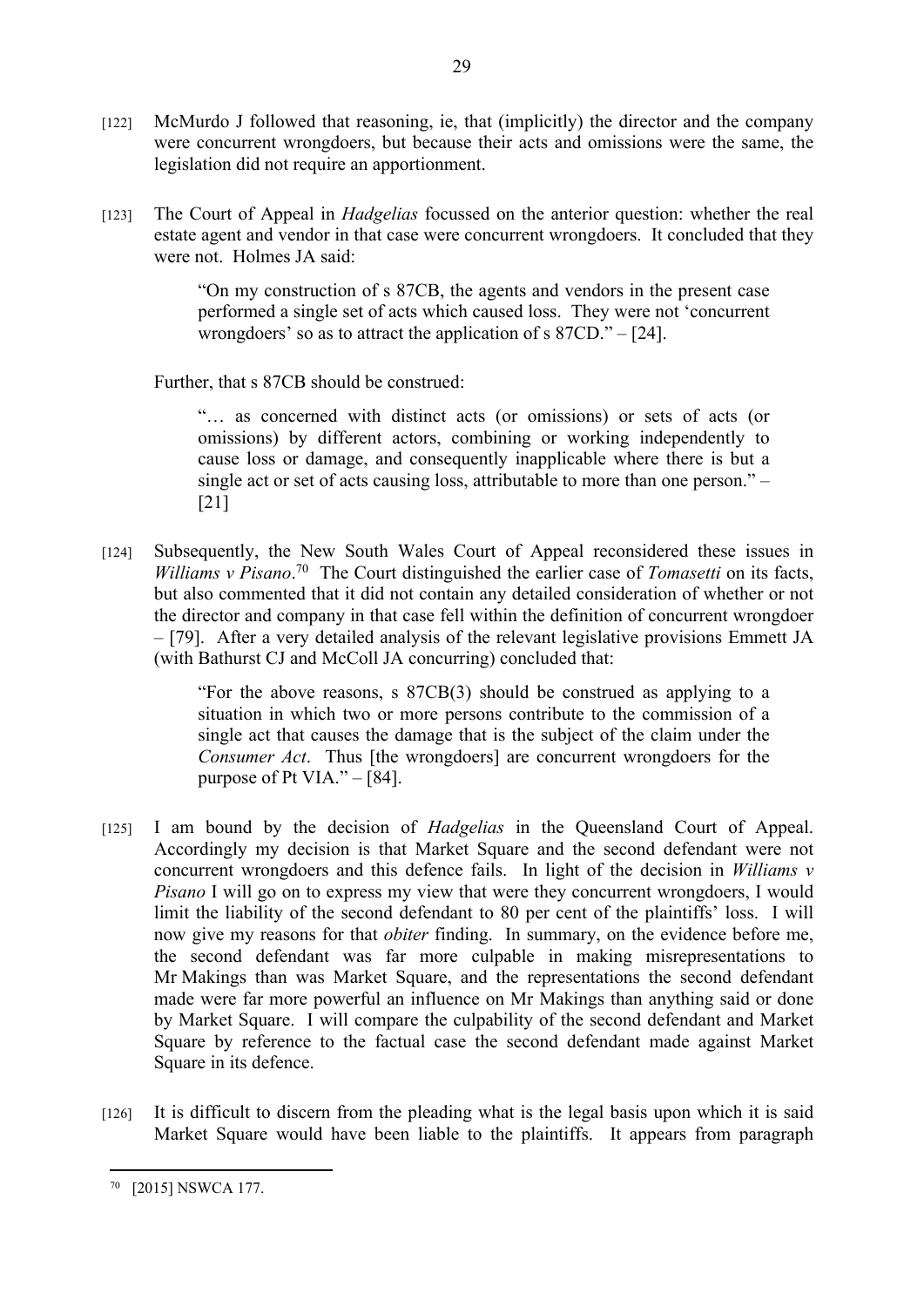55(da)(iii) of the second defendant's pleading that sections 52 and 53A of the *Trade Practices Act* are relied upon. Section 53A claims are not apportionable. It is implicit in the references to sections 30 and 31 of the *Civil Liability Act* that another basis for liability might be relied upon, but none is pleaded. The written submissions refer to "negligence", yet there is no pleading of duty. If the second defendant contended that the vendor owed a duty of care in tort to the purchaser, there was no proper pleading and no development of this case in submissions. In circumstances where the relationship of Market Square and the plaintiffs was governed by contract, it is inappropriate to allow a negligence case to be advanced when it is not pleaded and no proper arguments are made as to these issues. Many of the second defendant's submissions (see paragraph 338), seem designed to support a case of fraud or intentional misconduct on the part of the third parties as directors of Market Square. I will not countenance a fraud case when it had not been pleaded. In performing this *obiter* exercise, I have regard only to the viable part of the pleaded case, ie, that the liability in Market Square to the plaintiffs was a liability under s 52 of the *Trade Practices Act.* 

- [127] The pleaded facts relied upon to prove that Market Square would have been liable to the plaintiffs are:
	- (a) it provided a warranty to the second defendant at cl 7.1(3) of the written appointment of that real estate agent to the effect that "any particulars about the [Piazza] provided to the [second defendant] by [Market Square] are correct."  $(ex 38):^{71}$
	- (b) at the time of the execution of that appointment, Market Square instructed Messrs Bell and Djurovitch that there was no need for them to contact CBRE to obtain information to use in marketing and selling the Piazza and that all information required by the second defendant was to be obtained from them;<sup>72</sup>
	- (c) prior to the release of the Information Memorandum, Messrs Solomons and McInnes told Messrs Bell and Djurovitch that they were satisfied with the content of the Information Memorandum and they approved the information in it and its accuracy;<sup>73</sup>
	- (d) in the premises, Messrs Solomons and McInnes impliedly represented that all information provided, or to be provided, by them to the second defendant for the purposes of marketing and selling the Piazza was accurate; $^{74}$
	- (e) Market Square was a company acting in trade and commerce with respect to the sale of the Piazza, including the provision of Annexures A and B to the Information Memorandum, and the amended version of Annexure A, to the second defendant;<sup>75</sup>
	- (f) Market Square "would have been, if the plaintiffs establish that the provision of the information [presumably that just described at (e)] constituted a breach of s 52  $\ldots$  liable to the plaintiffs for that breach";<sup>76</sup>

<sup>&</sup>lt;sup>71</sup> Paragraph  $55(c)$  of the pleading.

<sup>&</sup>lt;sup>72</sup> Paragraphs 55(c), 18(c)(iii), 6(ba), (c) and (ca) of the pleading.

<sup>&</sup>lt;sup>73</sup> Paragraphs 55(c) and  $18(c)(ii)$  of the pleading.

<sup>&</sup>lt;sup>74</sup> Paragraphs 55(c) and 18(c)(iii) of the pleading.

<sup>&</sup>lt;sup>75</sup> Paragraph  $55(da)(ii)$  of the pleading.

<sup>&</sup>lt;sup>76</sup> Paragraph 55(da)(iii) of the pleading.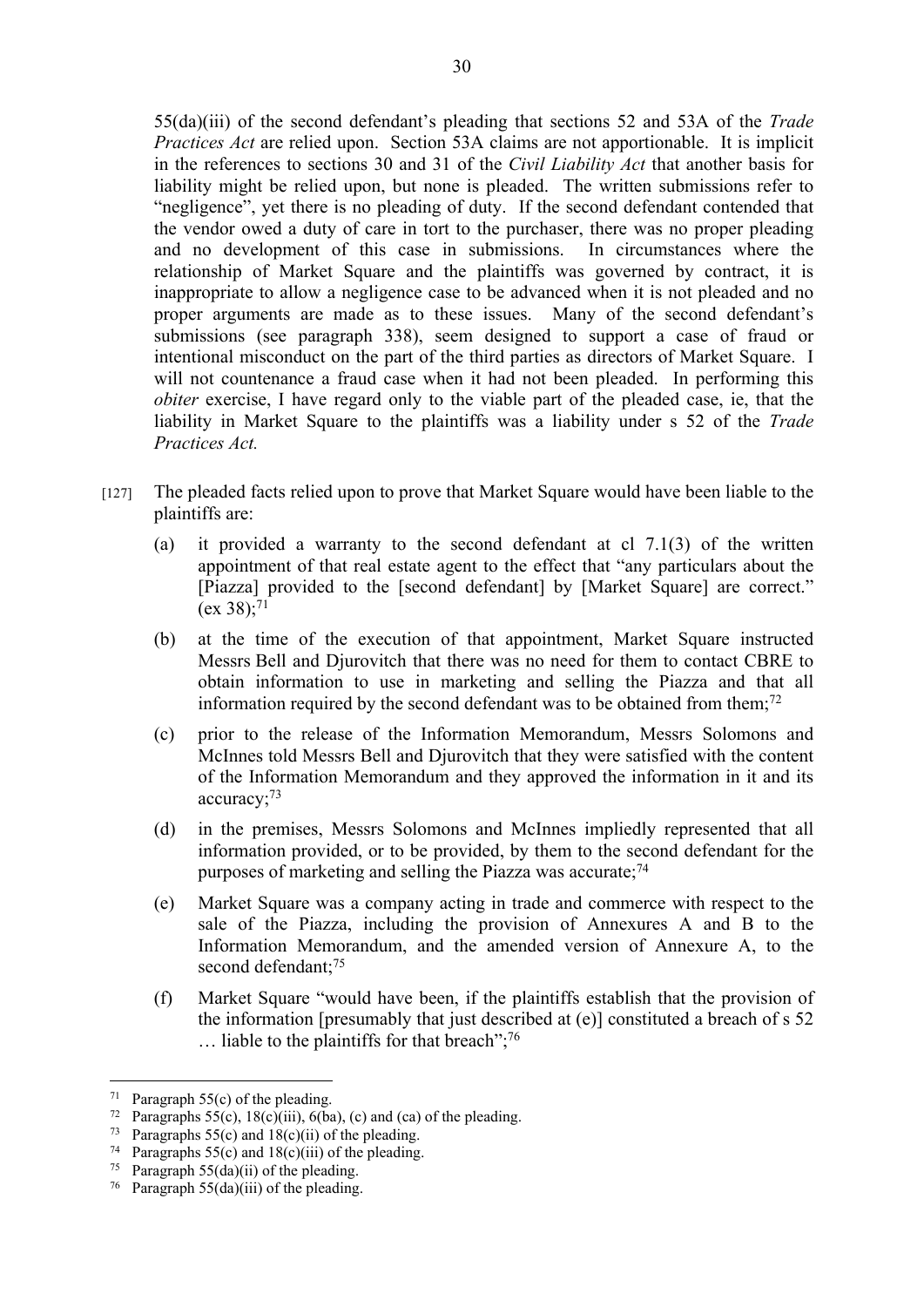- (g) Market Square provided the information for the purpose of marketing the Piazza knowing of the warranty mentioned at (a) above.<sup>77</sup>
- [128] This pleading puts the basis of liability of Market Square only on the provision of Annexures A and B to the Information Memorandum<sup>78</sup> and not on any wider basis. It appears from the evidence at trial (which was led without objection), and from the second defendant's written submissions, that its case included the provision of the Third Tenancy Schedule. I will decide the case in accordance with the way it was run, rather than the pleading in this respect.
- [129] It might also be that the second defendant wished to rely upon Market Square's provision of the statement that there were (virtually) no arrears of rent owing at August 2009 (see [26] above). Counsel for the second defendant cross-examined Mr Makings to establish that he relied upon this statement. He did not however establish that it was not true according to its terms.
- [130] Mr Makings gave evidence that he concluded from the arrears statement that:

"… I had that confirmed the level of collection and that was the rental arrears statement produced in July which showed that there was \$10,000 outstanding, but since all been paid apart from \$59 and there was rental arrears included outgoings. So that confirmed to me that CBRE had invoiced and collected all that was due, both in the leases and under the statement – the statement of outgoings."  $- t$  4-20

- [131] I consider this evidence to be plainly a product of (unconscious) reconstruction. I cannot believe that at August 2009 Mr Makings thought there might be (as it turned out) an issue with CBRE's invoicing and collection of rents and outgoings. It was three years later that Mr Martin made him aware of this issue  $- t$  4-85-86. During those three years Mr Makings was aware of the Piazza's poor financial performance but not the cause  $-$  t 4-56-57 and t 4-89.
- [132] Even if there were no reconstruction involved, I cannot see that the statement that there were no current arrears of rental could be interpreted logically or reasonably to mean that there had been none in the past, or to say anything about whether outgoings were correctly invoiced and collected. In circumstances where the statement has not been shown to be literally untrue, I cannot see the provision of this statement as a potential basis of liability in the vendor. Accordingly, I shall disregard this part of the evidence in deciding whether the second defendant has proved that the plaintiffs had a case against Market Square.

<sup>77</sup> Paragraph 55(db)(iii)A of the pleading and paragraph 15(d)(iii) of the third amended statement of claim, interpreted to mean that Messrs Solomons and McInnes were acting on behalf of Market Square.

<sup>&</sup>lt;sup>78</sup> These are the documents to which paragraph  $55(da)(ii)$  refers, even though it describes them as "the tenancy" schedule" and the "outgoings budget".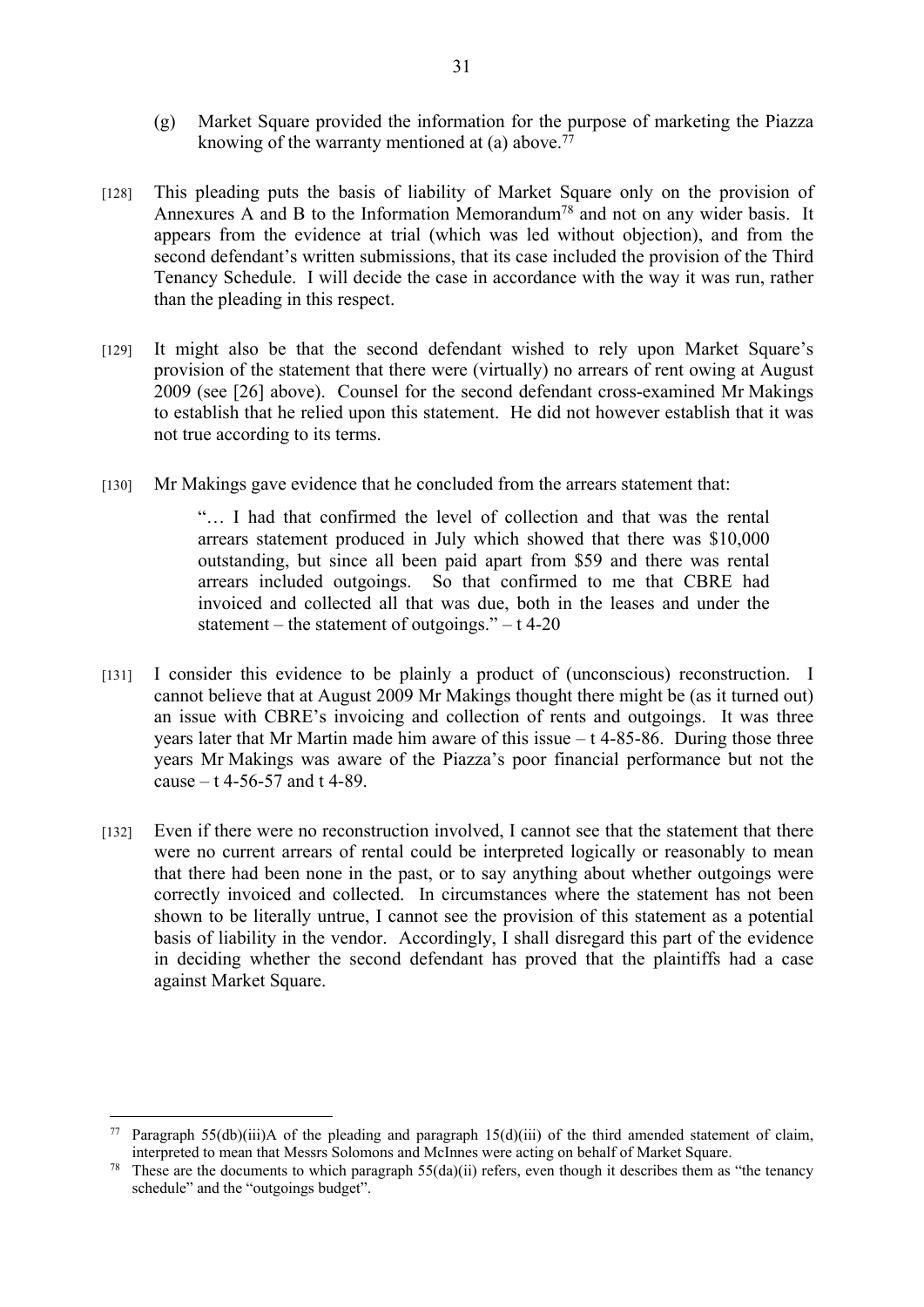- [133] The sale of the Piazza by Market Square was activity which is regarded as being in trade or commerce.<sup>79</sup> I find that Market Square did provide the pleaded warranty to the second defendant. Messrs Solomons and McInnes signed the appointment on behalf of Market Square (ex 38). The warranty was contained in a schedule to the appointment to sell by auction. It seems to be assumed that the terms continued to govern the parties' relationship after the property failed to sell at auction. Neither Messrs Solomons nor McInnes initialled the pages of the schedule. There was no legal requirement to do so. Mr Solomons speculated that Mr Bell had not shown them the schedule and just attached it to the signed document later  $- t 5-91$ . There is no evidence to support this (including from Mr Solomons – cf t 5-32). In any case, quite apart from the warranty, Market Square knew that the information it provided was to be given to potential purchasers of the Piazza, and that is sufficient for this claim by the second defendant.
- [134] The second defendant alleges that prior to the release of the Information Memorandum, Messrs Solomons and McInnes approved its contents. Mr Bell was argumentative when giving evidence, and one of his concerns was to advance a general defence along the line that Messrs Solomons and McInnes approved the Information Memorandum – see tt 8-47-48 and 8-51, and see t 8-37. This evidence was not led in examination-in-chief. However, he did assert it in cross-examination. I had the distinct impression that in fact Mr Bell did not recall any discussion in which the Information Memorandum was approved – see, for example, the answer at t 8-37, l 27 and at t 8-48, l 33. As well see the trite and unlikely responses said to have been given by Messrs McInnes and Solomons at these conversations  $-$  t 8-37, 125, t 8-48, 120 and t 8-51, 127. See generally Mr Bell's reluctance to commit to specific recollections of things which happened in 2009 when giving evidence in 2017 – tt 8-12, 8-13, 8-15-16, 8-20-21, 8-22 (ex 2), 8-24, 8-31, 8-32, 8-43-44, 8-51, 8-52-53. I disregard his evidence on this issue as unreliable.
- [135] Mr Solomons did not know whether or not he or Mr McInnes approved the Information Memorandum, but he expected that they would have checked it  $-$  t 5-47. Mr McInnes swore that he or Mr Solomons (he did not say which of them, and was not asked to) did approve the Information Memorandum in draft as accurate  $-$  t 6-32. I have some reservations about whether he actually recalled that – cf t 5-121.
- [136] Although the evidence is of poor quality, I am prepared to find that Market Square probably approved the Information Memorandum in draft. A draft was sent to Market Square –  $ex$  48 and t 5-96.
- [137] The second defendant contended that it was instructed not to contact CBRE but to obtain its information from Messrs Solomons and McInnes. Mr Bell claimed to have a memory of this occurring (even though he did not think it was suspicious  $-$  t 8-39 – and even though he remembered very little other of his interaction with Mr Solomons and Mr McInnes). He gave two versions of this. In evidence-in-chief he said that there was a positive instruction not to speak to the property manager  $- t 8-14$ . Then he gave a version that it was just that the owner would provide information  $- t 8-31 -$  and consistently with that, denied at t 8-38 that he (or Mr Djurovitch) received a positive

<sup>79</sup> *Bevanere Pty Ltd v Lubidineuse* (1985) 7 FCR 325, 330-331; *WP Kidd Pty Ltd v Panwell* [2007] QSC 373, [92]; *Rasch Nominees Pty Ltd v Bartholomaeus* [2013] SASCFC 23, [70]. See *Williams v Pisano* [2015] NSWCA 177, [47] as to the contrary position regarding the sale of a home, albeit for investment purposes.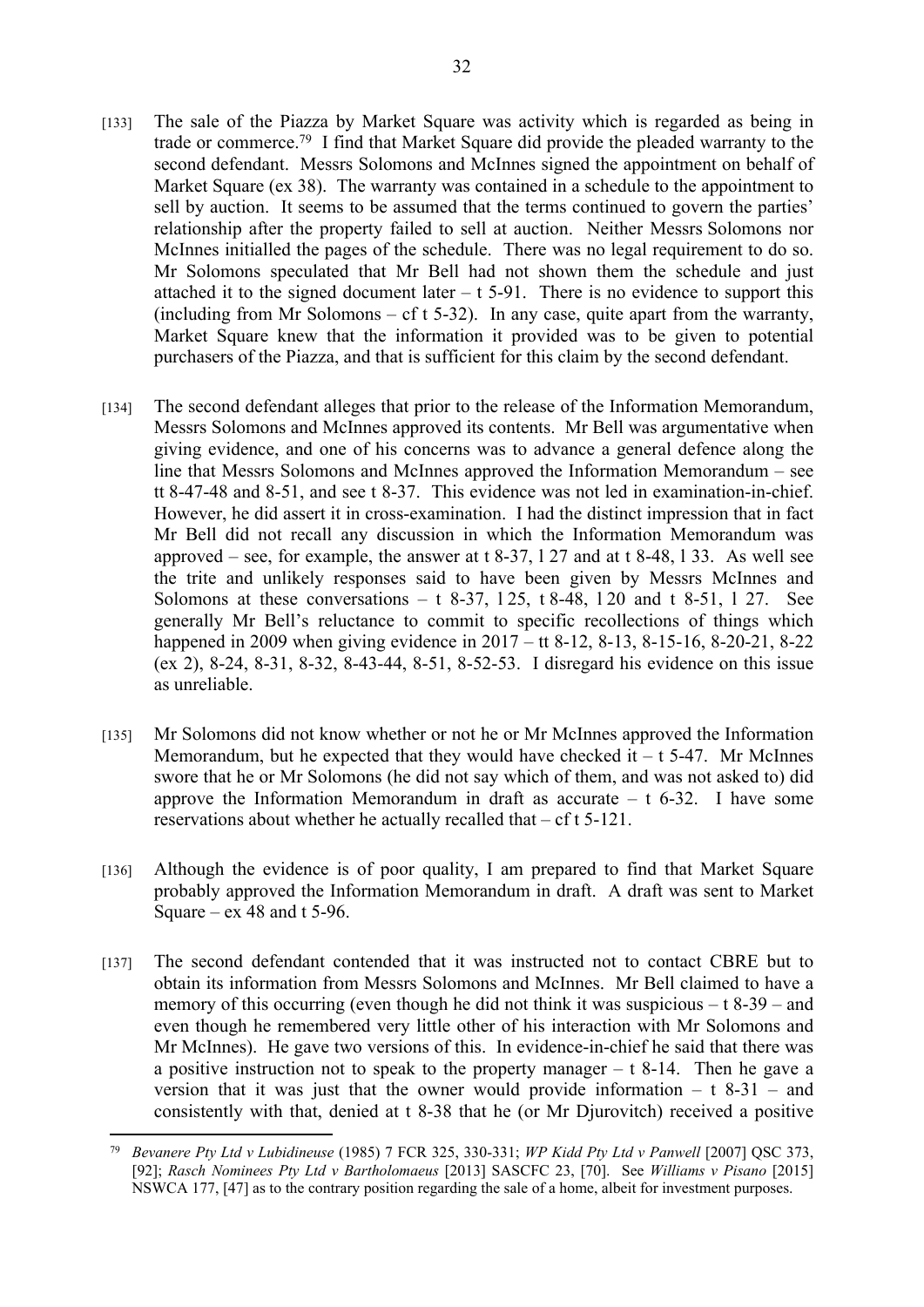instruction not to speak to CBRE – see l 39. Then in seeming contradiction of that, he almost immediately repeated that there was a positive instruction, which at t 8-39, became even more specific and imperative than it had been to begin with.

- [138] Mr Bell had a tendency to assert that he had a recollection when in fact I am persuaded that he had no recollection, but had formed a view based on his normal practices, and what he perceived to be his company's best interests in the trial – see the references at paragraph [134] above.
- [139] Messrs Solomons and McInnes denied that any such instruction was given. Mr McInnes said that CBRE had failed to co-operate in providing information when a previous property had been sold, and for that reason the second defendant asked Market Square to provide any necessary information – tt 6-39 and 6-40.
- [140] I am not prepared to find that the instruction was given. Mr Bell's evidence is not reliable in my view. Mr Djurovitch was not called. The allegation is a serious one for implicit in it is the proposition that the instruction was given so that the second defendant did not receive accurate information about the Piazza's trading performance.<sup>80</sup>
- [141] I record there was an associated point run at trial by the plaintiffs that Messrs Solomons and McInnes instructed Ray White to sell the property rather than CBRE because CBRE knew, and Ray White did not, that the centre had never performed well financially. I am not actually persuaded that that was the reason for instructing Ray White. Mr McInnes said he had done "a tremendous amount of business" over the years with Ray White.<sup>81</sup> Mr Bell confirmed this  $-$  t 8-16. Further, I accept that Mr McInnes was frustrated with the managers who he dealt with at CBRE.<sup>82</sup>
- [142] There is sparse information as to how the documents which became Annexures A and B to the Information Memorandum came to be provided to the second defendant. On 3 July 2009 Mr Djurovitch emailed Market Square. The email was addressed to the secretary, Lee O'Connell. It said:

"Hi Lee,

I am completing the information memorandum for property and require the following:

- 1. the corrected plans …
- 2. an image of the floor plan layout …
- 3. outgoings budget
- 4. profile of each tenancy …
- 5. UCVs
- 6. details on retail not permitted …

Thanks."  $-$  Ex 39.

<sup>80</sup> See paragraph 338 of the second defendant's written submissions.

 $81 \text{ t } 5-\overline{113}.$ 

<sup>82</sup> t 5-118.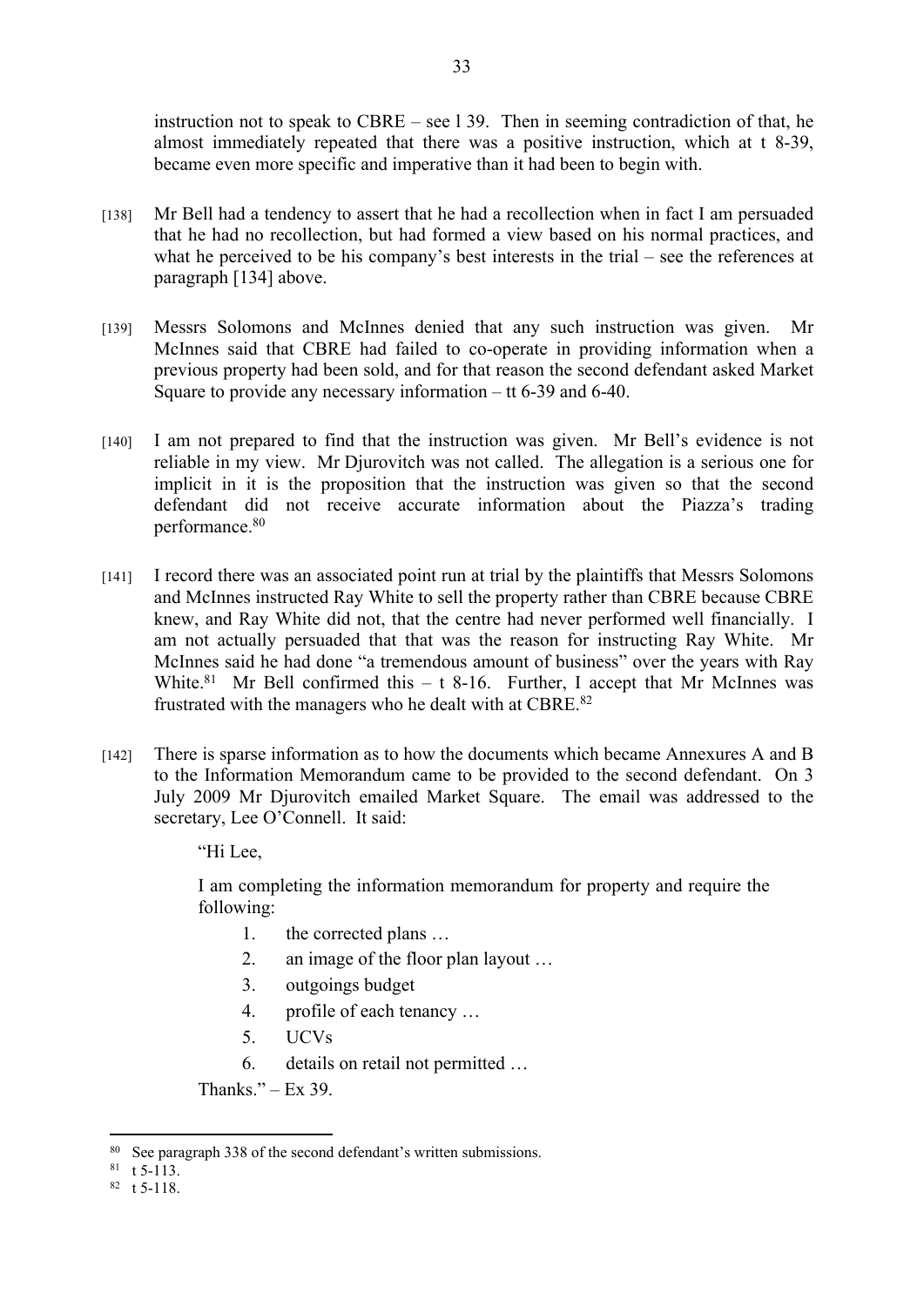- [143] Ms O'Connell emailed back saying:
	- "Hi David,

…

- 1. the registered plans that you have attached are the correct ones
- 2. floor plan layout is attached
- 3. outgoings budget is attached
- 4. I have previously forwarded the tenancy schedule which outlines some details of the tenancies but a further profile as follows:
- 5. UCV's to be provided

…

6. details on retail not permitted – to be provided.

Let me know if there is any further information outstanding."  $-$  Ex 40.

- [144] The reference to the tenancy schedule in the second email above must be a reference to the document which became Annexure A to the Information Memorandum; the Third Tenancy Schedule was sent by Mr Solomons to Mr Djurovitch on 19 August 2009.
- [145] Mr Solomons gave evidence that it was he who assisted in having the document which became Annexure B to the Information Memorandum sent to Ray White – t 5-24. Mr Solomons did not make any check to see that the document was accurate – t 5-97.
- [146] Mr Solomons said he produced the document which was the immediate successor to Annexure A (found at p841 of Exhibit 2). That is, he produced the document that Mr Djurovitch sent to Mr Makings at 20:32 on 19 August 2009.<sup>83</sup>
- [147] If Annexure A is simply regarded as a summary of the tenants' obligations to pay rent (not outgoings) under the leases, then it is an accurate enough summary. There is no evidence that Market Square provided Annexure A to the second defendant as being the actual rental income received from the Piazza in 2009, net of expenses. These same two things can be said of the second version of Annexure A, and the Third Tenancy Schedule. It was the use of these documents by the second defendant which was misleading. The second defendant represented that Annexure A and its successor showed the actual net rent for the Piazza in the financial year ended June 2009. The provision of the Third Tenancy Schedule to Mr Makings in this context was one reason he was misled about its nature and import.
- [148] Market Square's liability to the plaintiffs, in accordance with the second defendant's proportionate liability case, must rest on: (a) its default in failing to correct the statements in the Information Memorandum that, "The net rental for the 11 tenancies which has [sic] a total lettable area is [sic] approx.  $1327m^2$  is approx. \$607,175p/a (see Tenancy Schedule)" (my underlining), and "Net annual rent for the 11 tenancies ... tops \$607,000"; and (b) its provision of Annexure B to the second defendant as an outgoings statement which gave an accurate indication of the outgoings recovered from

<sup>83</sup> t 5-83-84.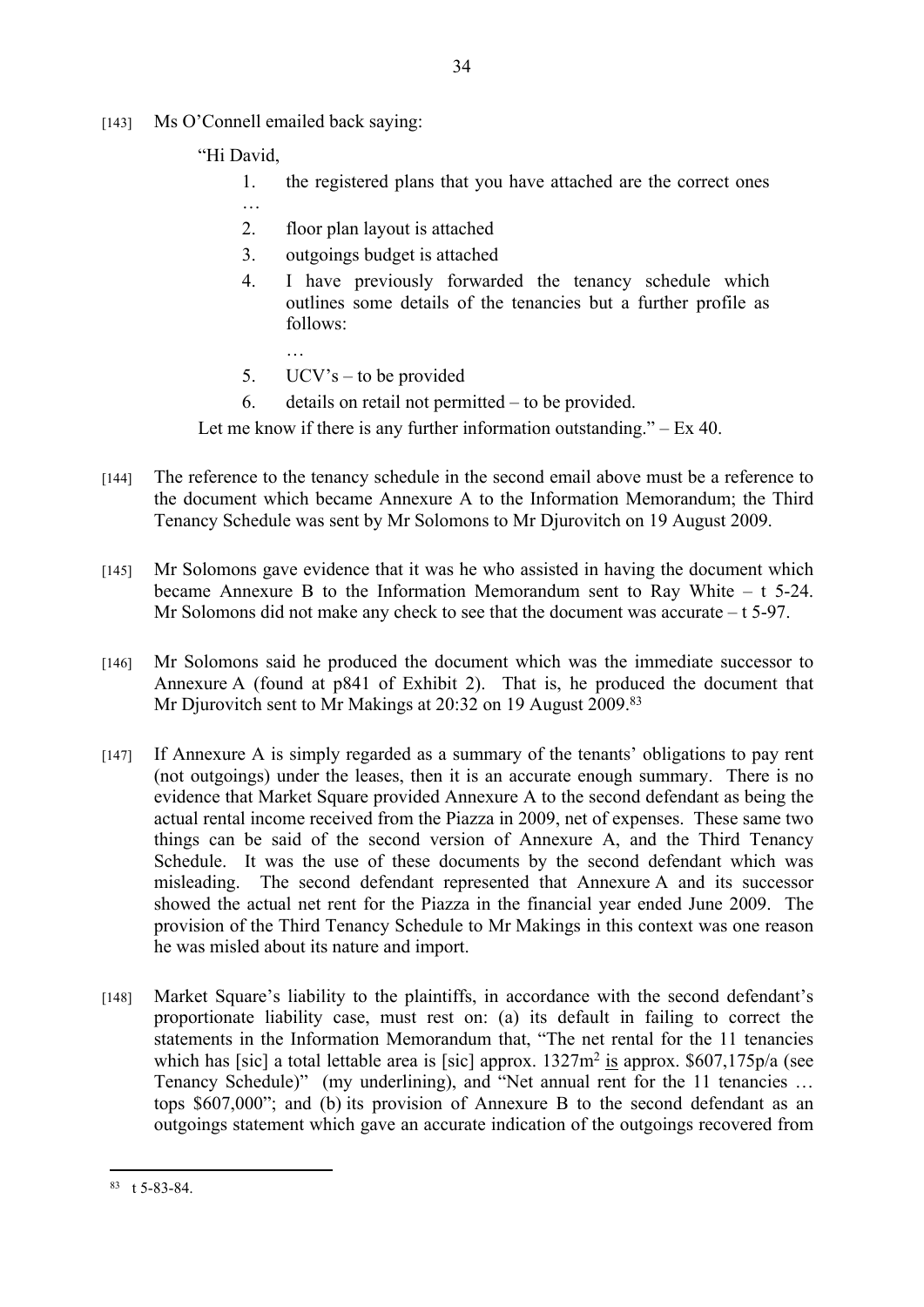tenants, and the rate at which they were charged. I will deal with each of these bases for liability in turn.

- [149] The first is a failure to correct a misrepresentation made by the second defendant. The second defendant must bear prime responsibility for having made the misrepresentation itself. The second of the two statements was contained in a newspaper article in one of the later annexures to the Information Memorandum, a rather obscure position. The first was prominently displayed towards the beginning of the Information Memorandum. However, it is a rather subtle misrepresentation. Someone who was used to buying and selling commercial property might not have been misled by it, but read it as just a statement of the face value of all the leases, net of outgoings, particularly having regard to the reference to the tenancy schedule. Mr Makings was commercially naïve and did not read it this way. However, he had the much more explicit words of the email sent by Mr Djurovitch at 20:32 on 19 August 2009 enclosing the successor to Annexure A ("the net revenue has risen substantially"). Even so, he still asked Mr Djurovitch on 26 August 2009 how he arrived at the net rental income shown on one of the successors to Annexure A. It was then that he was told that the net rental income figure had been arrived at, "after deducting all the costs, including the shared services, that are payable by tenants" $-$  t 2-59.
- [150] Looking at the relative culpabilities of the second defendant and Market Square, plainly the second defendant was far more culpable for making misrepresentations about the net rental income from the Piazza to Mr Makings, and for misleading him. Market Square simply failed to detect the first, and the least misleading, of a series of statements made by the second defendant.
- [151] Turning to the second basis for liability, I regard the provision of the outgoings schedule, without checking whether or not it was accurate, as a more culpable act on behalf of Market Square. Mr Solomons had the monthly statements from the first defendant which showed what outgoings were in fact recovered, and it would not have been at all difficult for him to check this matter. They were listed as being only \$67,261 in the Third Tenancy Schedule and more detail was provided in the report to which that schedule was annexed. It was readily available to Mr Solomons. I do not accept that he could not understand it. The information was presented in a very simple way and he had spent his life developing property, with all the associated dealings with financiers and contractors.
- [152] The fact remains, however, that the contents of Annexure B were secondary in Mr Makings' mind to the representations about what the net rent was. I deal with this at paragraphs [54] – [56] above. It must also be recognised that Market Square, by Mr Solomons, did provide the Third Tenancy Schedule to the second defendant which showed an expected recovery of \$67,261 from tenants in the 2010 financial year, very close to the actual figure for recovered outgoings in the 2009 financial year. Mr Makings had this and rationalised its contents away  $-$  [24] above. Mr Djurovitch's assertions to him on 26 August 2009 that Annexure B showed all the outgoings of the building; that all outgoings were recoverable from tenants, and that the net rent figure had been reached after deducting all the outgoings of the building must have played the major part in Mr Makings' thinking about outgoings. This was in a context where Mr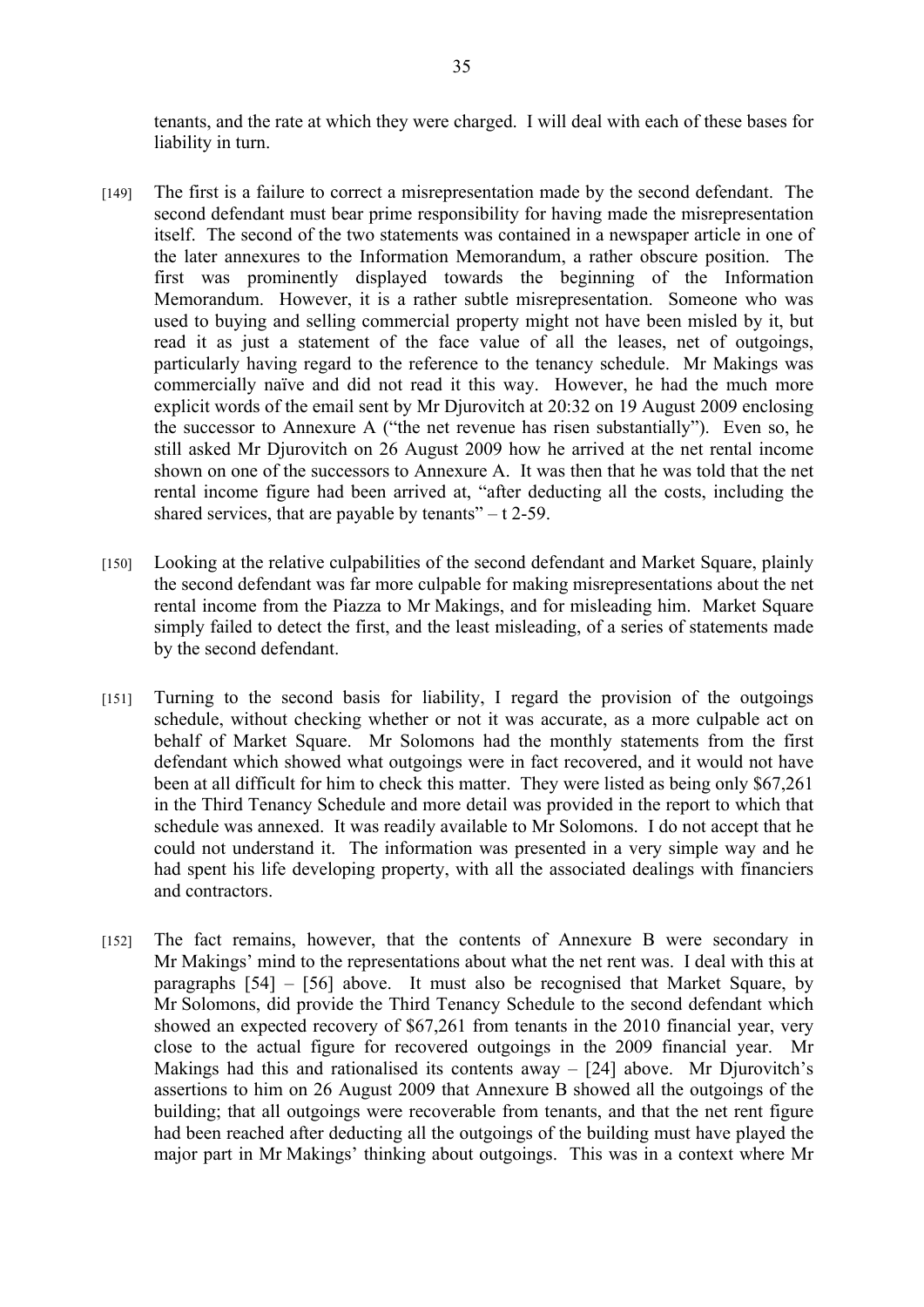Djurovitch, with specialist qualifications and experience as a commercial real estate agent, also had the Third Tenancy Schedule.

[153] Again, looking at the relative culpabilities of Market Square and the second defendant, and at the impact of information on Mr Makings, I conclude the actions of Market Square were far less the cause of the plaintiffs' loss than the actions of the second defendant.

36

## **Second Defendant's Third Party Claim Against Solomons and McInnes**

- [154] The factual basis for the third party claims is almost identical to that which I have outlined at [127] above in the proportionate liability claim, with the exception that it is explicitly pleaded that the material was provided to the second defendant when Messrs Solomons and McInnes knew it did not "accurately or truthfully represent the actual outgoings recovered from tenants".<sup>84</sup>
- [155] Against these factual premises then, it was pleaded that Messrs Solomons and McInnes:
	- (a) were persons liable pursuant to s 75B of the *Trade Practices Act* for any breach of the *Trade Practices Act* for which Market Square would have been liable and were therefore liable to compensate the second defendant because the provision of information to the second defendant by Market Square was conduct which was deceptive or misleading;
	- (b) owed a duty of care to the plaintiffs and to the second defendant to exercise reasonable care and skill in providing information to the second defendant and to take reasonable steps to verify its accuracy;
	- (c) breached that duty of care (it is not said how), or (presumably alternatively)
	- (d) knowingly misled the second defendant by providing the document which became Annexure B to the Information Memorandum when they knew it was not accurate, and that
	- (e) as a consequence, the third parties are joint tortfeasors for the purposes of s 6 of the *Law Reform Act* 1995 (Qld) or should indemnify or contribute to any damages the plaintiffs are awarded as against the second defendant pursuant to s 7 of that Act.
- [156] Most of my factual findings as to the matters relevant to this claim are in the *obiter* discussion of proportionate liability, above. The third parties are of course sued individually, and the evidence available against each of them is considerably less than the total evidence against Market Square on the proportionate liability defence. In particular, the second defendant did not prove which of Messrs Solomons or McInnes sent the document which became Annexure A to the second defendant. The second defendant did not prove which of Mr Solomons or Mr McInnes it was who approved the Information Memorandum on behalf of Market Square.

<sup>84</sup> Paragraph 4(cb) of the third party statement of claim.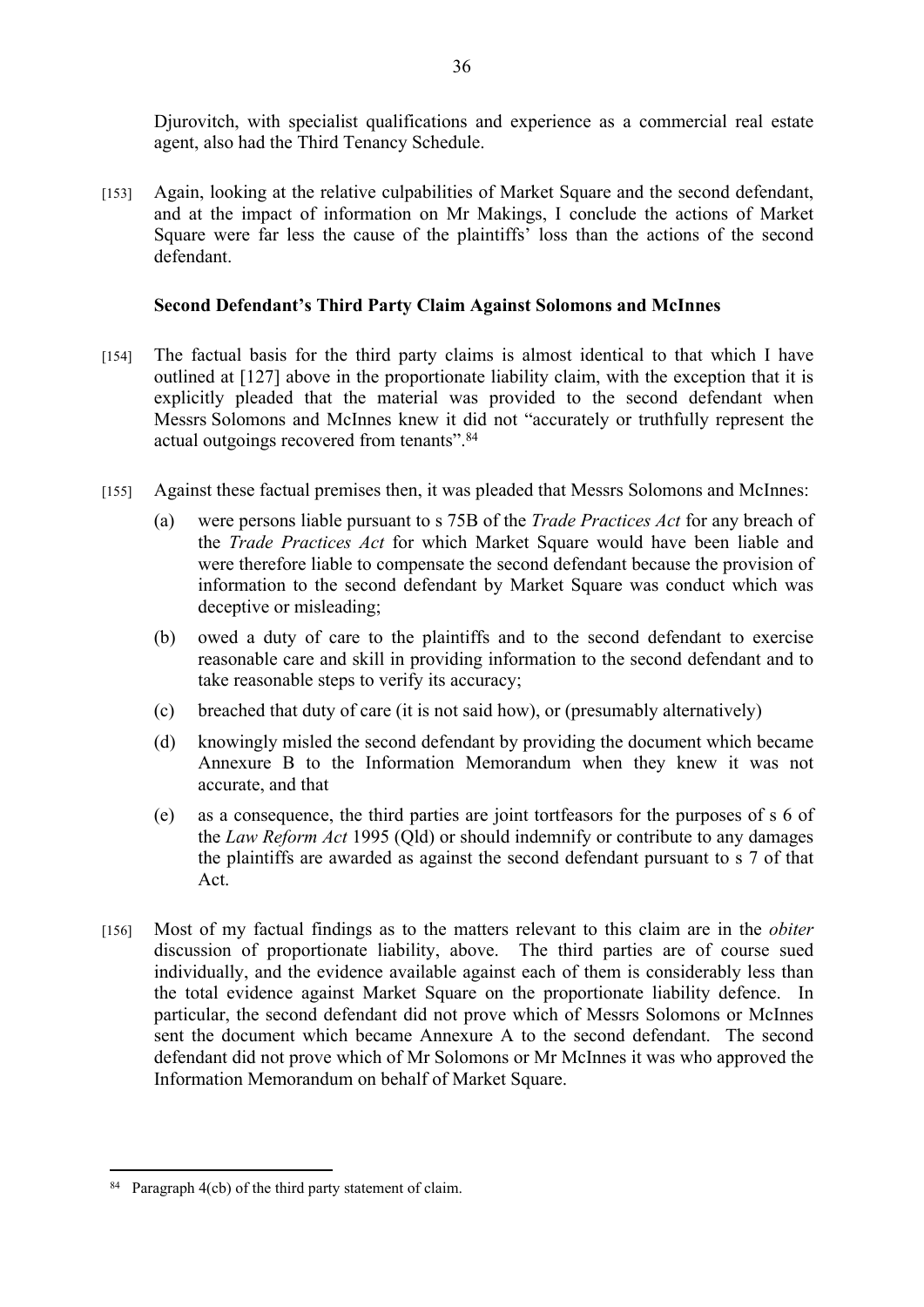- [157] It was proved that Mr Solomons sent the document which became Annexure B to the second defendant. The evidence showed that both Mr Solomons and Mr McInnes neglected the affairs of Market Square. The financial information they needed to attend to its affairs was given to them every month by the first defendant in a form which I find they could readily have understood. They apparently made no effort to understand it. However, the second defendant did not prove that Mr Solomons knew that the schedule of outgoings conveyed an inaccurate or untruthful picture of outgoings actually recovered at the time he sent it to the second defendant. Mr Solomons said he assumed the leases were net leases because that is what his solicitors advised him originally  $- t 5-22$ . He said that he assumed the first defendant was collecting all the outgoings due under the leases  $- t$  5-23. I accept that, because if he had known that CBRE was not invoicing and attempting to collect everything due to Market Square, he or Mr McInnes would have done something about it – cf t5-117. The pleaded allegation of fraud was not put to Mr Solomons by counsel for the second defendant. In these circumstances the pleading based on must fail.
- [158] It could only be in the most extraordinary circumstances that the directors of Market Square could owe a duty of care either to the second defendant or to the plaintiffs. There is no pleading of any such circumstance. Submissions simply relied upon general principles in a textbook and made no effort to address the fact that the third parties were the directors of the company with which the second defendant and the plaintiffs had contractual relationships. In the circumstances the negligence claim against the third parties fails.
- [159] Thus the second defendant has failed to prove that either Mr Solomons or Mr McInnes was a tortfeasor; I have no occasion to consider the contribution legislation.
- [160] The only possible basis for a claim against Mr Solomons or Mr McInnes is s 75B of the *Trade Practices Act.* Given the matters the second defendant has failed to prove, the only conduct for my consideration is Mr Solomons' provision to the second defendant of the document which became Annexure B without checking it. There is no claim at all proved against Mr McInnes.
- [161] There is no proof that Mr Solomons was the director who approved the Information Memorandum on behalf of Market Square. Thus there is no proof that he saw the misleading statements made as to Annexure A and total net rent, or saw how the statement of outgoings was used in the Information Memorandum.
- [162] On 19 August 2009 Mr Solomons sent the Third Tenancy Schedule to the second defendant. That showed an expected recovery of only \$67,261 as annual outgoings in the 2010 financial year. That was a much more accurate budget figure than the \$106,140 figure in Annexure B.<sup>85</sup> And as the second defendant's counsel led from Mr Makings, he understood that the second schedule of figures was to update the first  $- t$  4-31. So, looking only at Mr Solomons' conduct, he provided two sets of inconsistent information, where the second set was fairly accurate and updated the first.

<sup>&</sup>lt;sup>85</sup> See the amount of \$65,286 actually collected the year before – (ex 15, p 2453).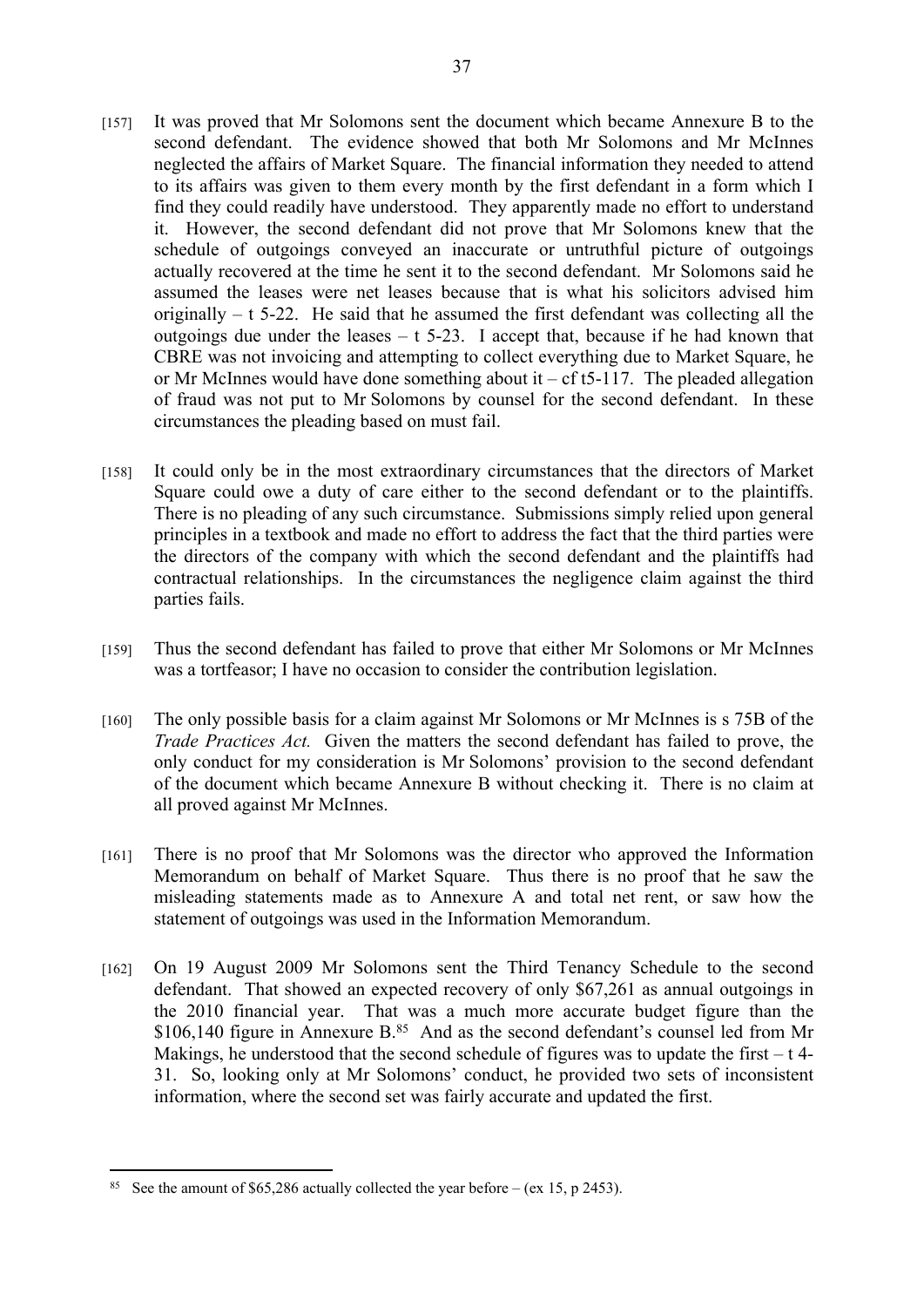- [163] In fact, Mr Makings misinterpreted and failed to understand the information in the Third Tenancy Schedule, as I have found. This was in part due to the misleading statements the second defendant made to him about (1) total net rent, (2) total outgoings and (3) recoverability of outgoings. There is no evidence that Mr Solomons was aware of these misleading statements, or that the Third Tenancy Schedule had been given to Mr Makings in that context.
- [164] In all these circumstances, I am not persuaded that Mr Solomons' act was an involvement within s 75B(1) of the *Trade Practices Act.*
- [165] I dismiss the third party proceedings.

#### **Calculation of Compensation**

- [166] The purchase price for the Piazza was \$6.9 million.<sup>86</sup> The plaintiffs' valuer's evidence was that at  $25$  September 2009 the Piazza was in fact worth \$4.91 million.<sup>87</sup> The plaintiffs' case was that it was entitled to the difference between value and purchase price paid. This is a conventional enough approach – *Potts v Miller*.<sup>88</sup> This amount is \$1.99 million.
- [167] The second defendant raised three matters in support of compensation in a lesser sum. I will deal with each in turn.
- [168] **No Transaction Case.** As explained at [58] this is a no transaction case. The evidence is that the vendor had rejected a bid of \$6.7 million at auction. To submit, as the second defendant did, that Mr Makings on behalf of the plaintiffs might have negotiated an acceptable purchase price with the vendor had he known the true financial performance of the Piazza is simply unrealistic.
- [169] **The Basis of Valuation.** Two valuers were called in the case. I prefer the evidence of the plaintiffs' valuer Ms Lisa Murdoch from Jones Lang LaSalle. She presented a very impressive series of reports and was, I thought, very impressive in giving her evidence. She dealt very patiently with questions from all the parties, and indeed from me, but did not retreat in any substantial way from her position. Indeed her answers showed how well thought out her initial position was. The same cannot be said for Mr Michael Wright who was called by the first defendant. His credibility suffered due to his spurious attacks on Ms Murdoch in a report delivered prior to trial and his failure to retreat from them, or to justify them in his evidence.<sup>89</sup> He made false representations in his curriculum vitae.<sup>90</sup> Significant though these matters going to creditworthiness were, they probably do not bear directly on the issues I must determine.

<sup>&</sup>lt;sup>86</sup> The plaintiff submitted that compensation ought to be calculated using a different figure derived from exhibit 10. That figure included some costs associated with the purchase, but it seems to me they would have been necessary whatever the purchase price paid, except that stamp duty may have been in a slightly smaller amount. However, no alternative stamp duty amount was offered so I simply use the purchase price.

<sup>87</sup> Exhibit 56 and exhibit 55A, together with tt 6-74, 7-20, 7-30.

<sup>88</sup> (1940) 64 CLR 282; *HTW Valuers (Central Qld) Pty Ltd v Astonland Pty Ltd* (2004) 217 CLR 640.

<sup>89</sup> See t 6-75-80 and t 7-33 ff.

<sup>90</sup> When compared with remarks made in *Warragamba Winery Pty Ltd v State of New South Wales* [2012] NSWSC 701 at t 3-4 ff.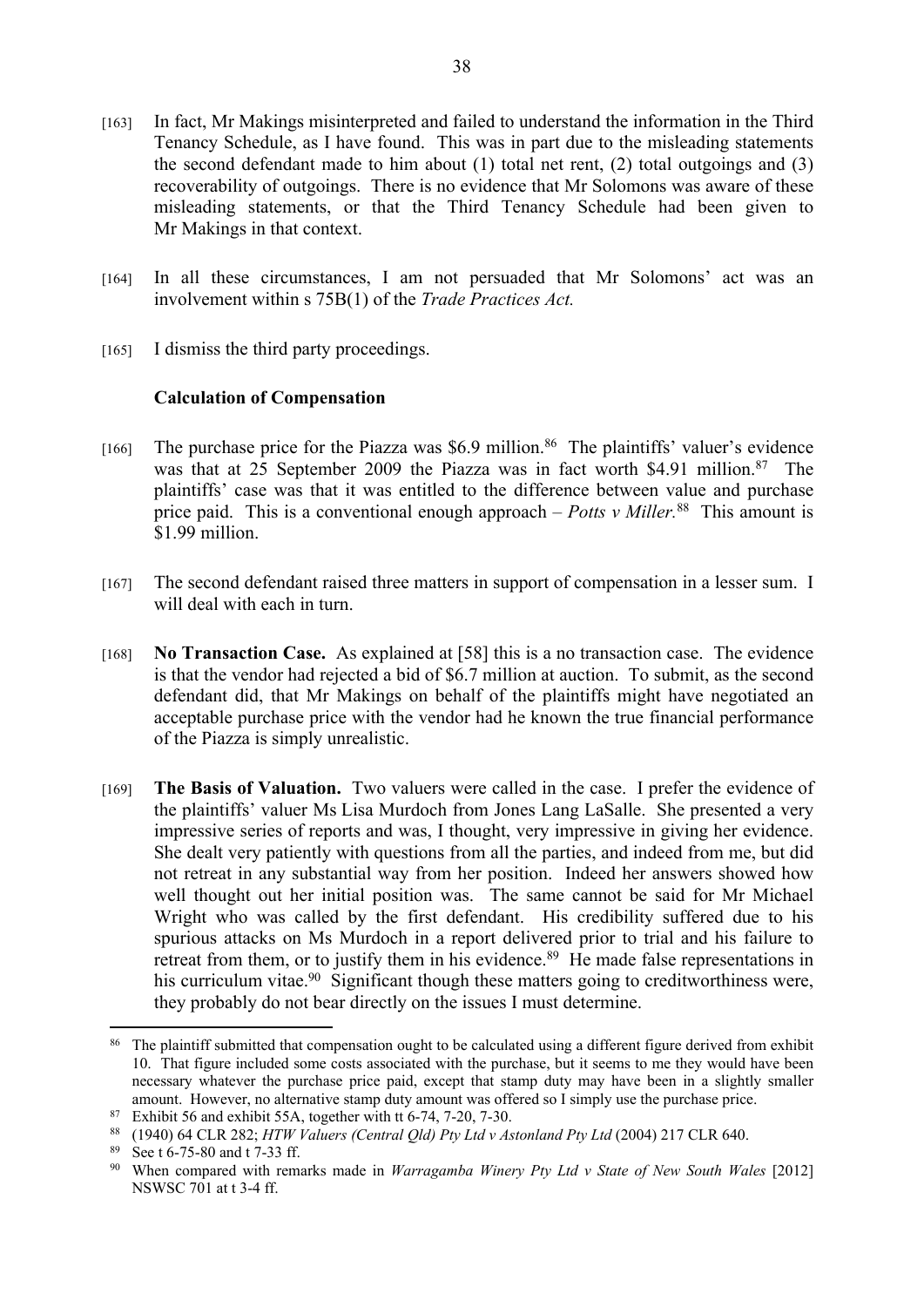- [170] Both Ms Murdoch and Mr Wright adopted a capitalisation approach to valuation and used a direct comparison approach as a check, or secondary approach. Ms Murdoch reached a value of \$4.91 million, and Mr Wright reached a value of \$6 million. There were two main differences in their approach. I will deal first with the difference which affected the valuation obtained on the capitalisation approach.
- [171] On instructions, Mr Wright assumed recovery of the face value of the rents payable on the leases for the Piazza as at 25 September 2009, together with all the outgoings for the Piazza, in calculating the income stream which the Piazza could be expected to produce as at 25 September 2009. The plaintiffs' share of the shared costs (\$13,879) was chargeable to the tenants, along with all other expenses (except land  $tax$ ) – see [60] above. However, the remainder of the shared expenses (\$41,638, ex 57) was not. As a result the income stream used by Mr Wright was incorrect. Separately, I find it was not appropriate to assume such a high income stream, as I now explain.
- [172] Ms Murdoch ascertained what she considered was a gross rent (rent and outgoings) for each of the Piazza tenancies which was in line with the market as at 25 September 2009. She explained that this was accepted valuation practice when dealing with a building such as the Piazza in order to obtain a realistic value. In her view, to simply accept the face value of rent payable under the leases together with the entirety of the outgoings in relation to the Piazza produced an income stream for use in the capitalisation exercise which was unrealistic because it was too high. Her view was that the tenants in the Piazza as at 25 September 2009 were paying a gross rent which was higher than market and was therefore not sustainable – t 6-59.
- [173] Ms Murdoch began with the face value of the rents and the figure \$76,261 which she took as being the outgoings actually received for the  $2009$  year.<sup>91</sup> This gave Ms Murdoch a gross total rent of \$693,841 for the year ended June 2009. She reduced this to \$637,165 to bring it back to where she thought the market was; that is, to produce a realistic figure representing the market value of the income stream available from the Piazza as at 25 September 2009. This description of Ms Murdoch's work oversimplifies it. It was clear from her evidence that she looked at each tenancy in the Piazza and each tenancy in a number of comparators in a very detailed way and analysed that information according to accepted mathematical models expressly designed for the purpose of performing such a valuation exercise.
- [174] Thus Ms Murdoch concluded that what was shown on the leases (in terms of obligations to pay rent and outgoings) put the Piazza very much above market when compared with

<sup>&</sup>lt;sup>91</sup> I have some concerns with this figure. Ms Murdoch took it from the Third Tenancy Schedule and in particular the "OPEX – General" coded as 1610 – t 6-60. However, we know from Ms Tambour's evidence that was not in fact actual outgoings received in 2009 but a figure representing outgoings expected in 2010 – t 4-19-20. Further, there may have been a transcription error at some point for the figure against code 1610 "OPEX – General" in the Third Tenancy Schedule is \$67,261, not \$76,261. In saying this I am aware that Ms Murdoch does appear to have independently derived the figure as the sum of a column of numbers on p 5152 of exhibit 55. Further problems arise however, for when I add the figures on this page I get \$68,535. Unfortunately no-one noticed these uncertainties while Ms Murdoch was giving evidence. In any event, the evidence establishes that the figure for outgoings received from tenants in 2009 was \$65,268 – p 2453 of exhibit 15. While this is different from the figure Ms Murdoch used by about \$12,000, I am not persuaded that this matters given the reduction to market (\$693,841 to \$637,165) she made – see further at [174].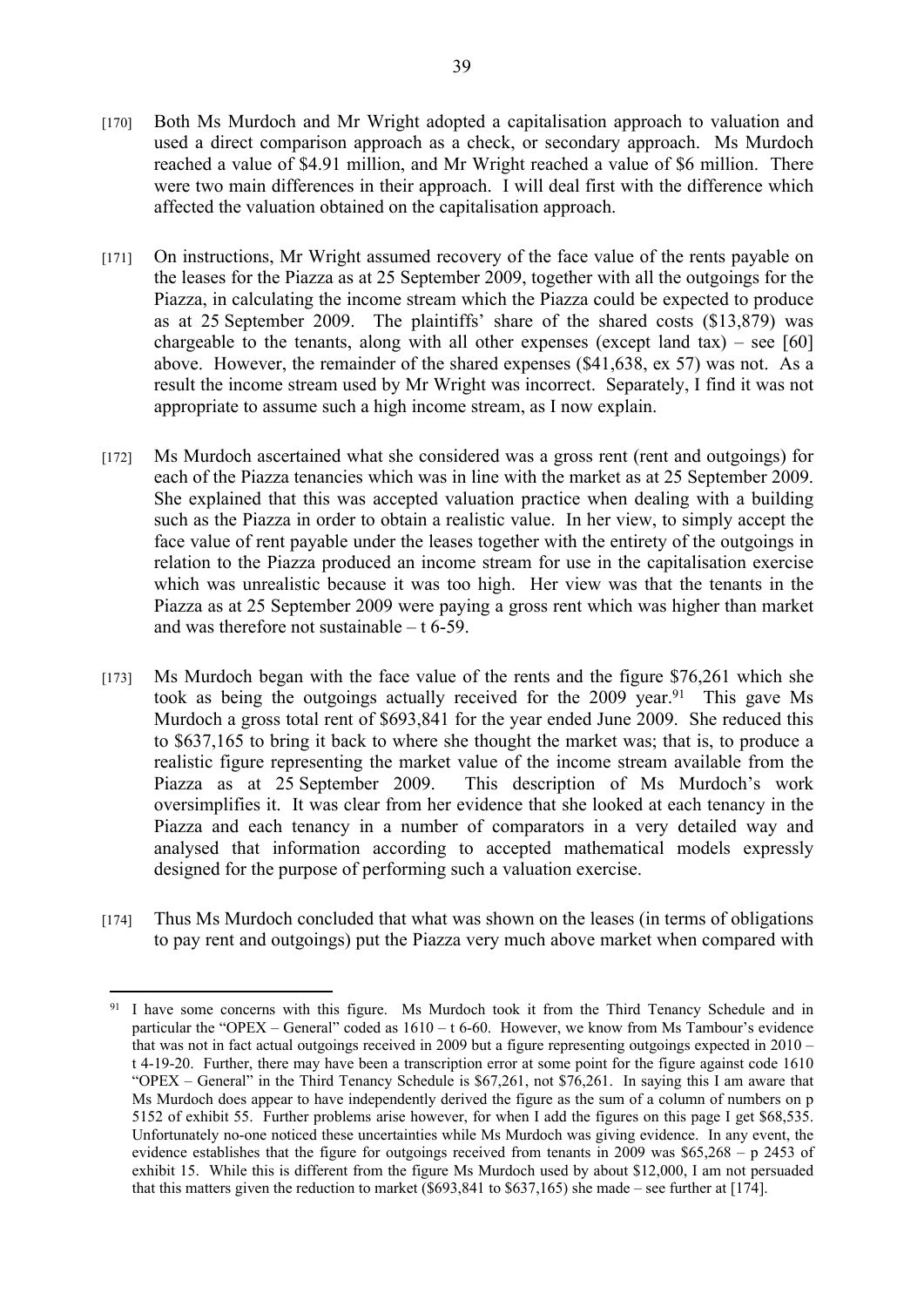other properties.<sup>92</sup> Even when the face rents and outgoings actually paid were considered, the Piazza was still above market.

- [175] In more general terms, it was Ms Murdoch's evidence that the sale of the Piazza occurred at a time coincident with the Global Financial Crisis, when there was great pressure on all businesses, and high vacancy rates in retail and commercial properties – t 6-71.
- [176] The idea that the tenants of the Piazza had obligations under their leases which were much greater than the market is not just the product of Ms Murdoch's research into comparative tenancies at the time. Mr Martin was appointed to manage the Piazza on behalf of CBRE in 2012. It was he who discovered the discrepancies in the budgeting, invoicing and collection of outgoings for the Piazza. In 2012 he assessed the position of the tenants having regard to what he had discovered. His view was that the tenants of the Piazza were financially stressed even though they were significantly under-invoiced – t 4-88. In fact, at that point some of the tenants had rent abatements which the landlord (the plaintiffs) had offered to retain them, rather than see them fail  $- t$  4-89. Mr Martin was pessimistic about the landlord's chances of recovering any more from the tenants  $- t 4-100-101$ . On behalf of the plaintiffs he asked one tenant to pay what was owing due to under-invoicing by CBRE. That tenant refused and threatened to vacate.
- [177] Running the Piazza cost almost \$100,000 more per year in outgoings than was recovered in the financial year ended June 2009 – see exhibit 55A, p 1. Indeed it is evident from the history of the Piazza, as shown in the financial accounting documents of CBRE, that the tenants there always struggled, failed and vacated notwithstanding they were paying (as a group) about \$100,000 less per year than the sum to which the landlords were entitled, see for example the documents referenced at [6] and [9] above.
- [178] I notice that even now the plaintiffs do not charge all outgoings to the tenants. As well, Mr Makings and his son manage the Piazza without remuneration. His unchallenged estimate of the value of that work was between \$100,000 and \$150,000 each year.
- [179] In these circumstances it seems to me the approach of Ms Murdoch is preferable as being realistic. The approach Mr Wright took, on instructions, is not realistic and I reject it in favour of Ms Murdoch's approach.
- [180] The other major difference between the two valuers, when performing the direct comparison part of their valuation exercise, was that Mr Wright used leases negotiated in the previous two years in the Piazza as comparators. This is a most unusual approach and was one rejected by Ms Murdoch  $-$  t 6-70. I prefer her evidence on this point.
- [181] **Settlement of Plaintiffs' Claim against First Defendant.** In this proceeding the plaintiffs brought a money claim against the first defendant for the amounts which it ought to have collected from the tenants of the Piazza in the years 2010-2013, according to the terms of their leases. This claim was settled in the first day or two of the trial.

40

<sup>92</sup> tt 6-58, 6-62, 6-65, 6-68, 6-70, 6-92.